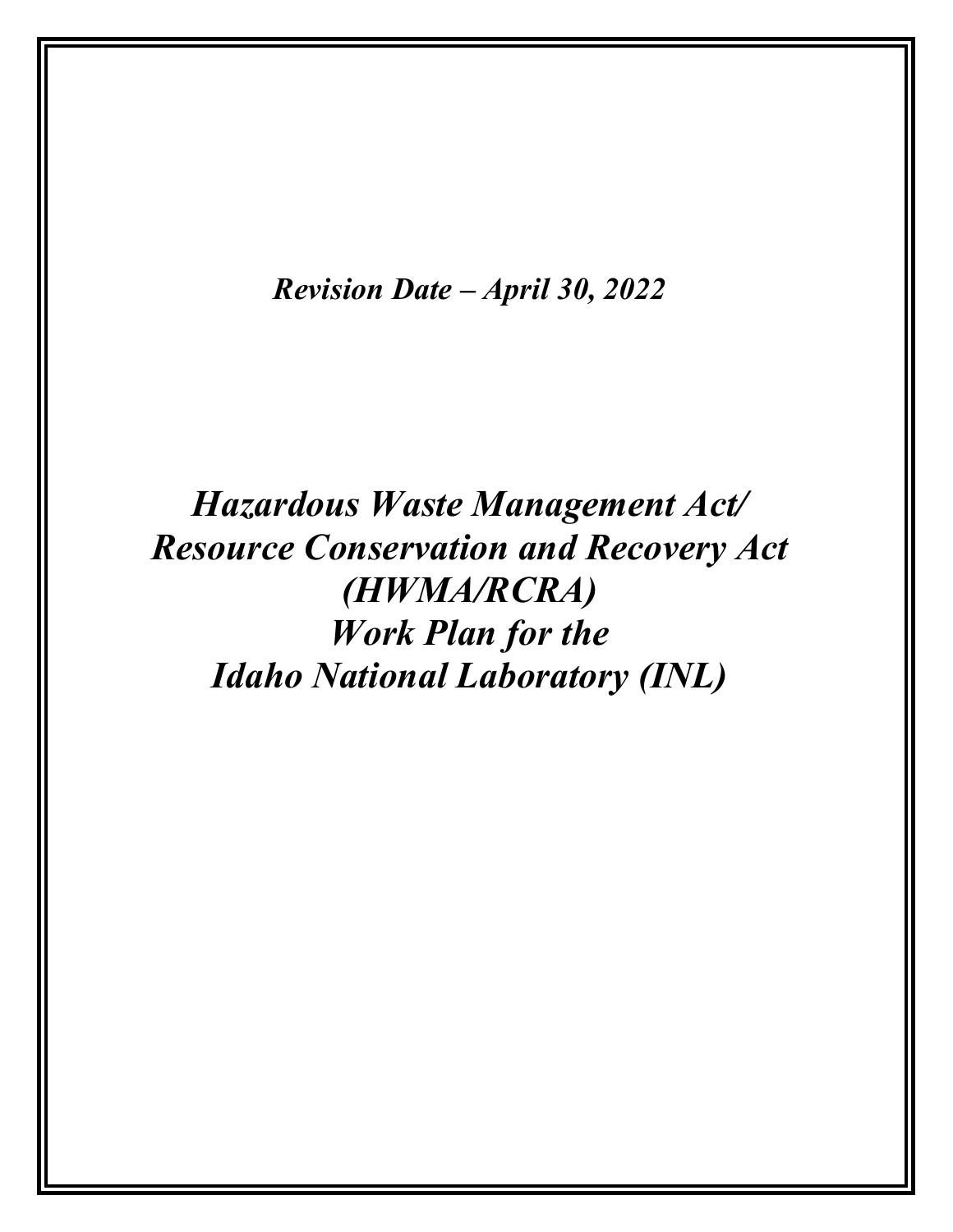# **CONTENTS**

Appendix A – Descriptions of INL HWMA/RCRA Waste Management Processes

- Appendix B Historical Summary Information
- Appendix C HWMA/RCRA Permitting Points of Contact Matrix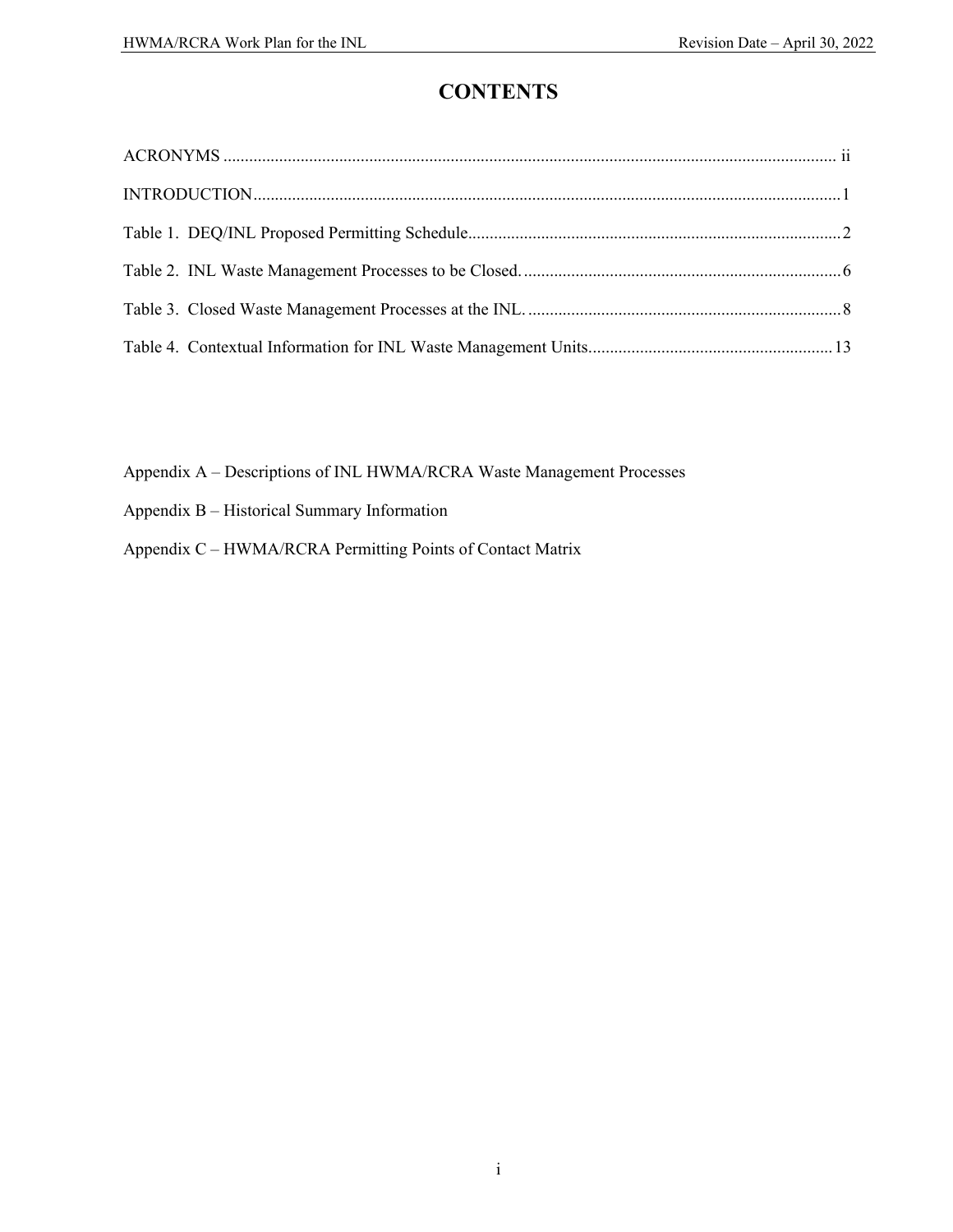| <b>AMWTP</b>  | Advanced Mixed Waste Treatment Project                                                                         |
|---------------|----------------------------------------------------------------------------------------------------------------|
| ARA           | <b>Auxiliary Reactor Area</b>                                                                                  |
| <b>ARARs</b>  | applicable or relevant and appropriate requirements                                                            |
| ARP           | <b>Accelerated Retrieval Project</b>                                                                           |
| <b>ARVFS</b>  | Army Reentry Vehicle Facility Site                                                                             |
| ASB           | Air Support Building                                                                                           |
|               | <b>ATR Complex Advanced Test Reactor Complex</b>                                                               |
| <b>BEA</b>    | Battelle Energy Alliance, LLC                                                                                  |
| C&S           | certified and segregated                                                                                       |
| CDP           | <b>Calcine Disposition Project</b>                                                                             |
| <b>CERCLA</b> | Comprehensive Environmental Response, Compensation, and Liability Act                                          |
| <b>CESB</b>   | Contaminated Equipment Storage Building (now known as EFF)                                                     |
| <b>CFA</b>    | <b>Central Facilities Area</b>                                                                                 |
| <b>CFR</b>    | Code of Federal Regulations                                                                                    |
| <b>CITRC</b>  | Critical Infrastructure Test Range Center (formerly known as the Waste Reduction<br><b>Operations Complex)</b> |
| <b>COCA</b>   | <b>Consent Order and Compliance Agreement</b>                                                                  |
| <b>CSSF</b>   | Calcined Solids Storage Facility                                                                               |
| <b>CTF</b>    | <b>Contained Test Facility</b>                                                                                 |
| <b>CWI</b>    | CH2M-WG Idaho, LLC.                                                                                            |
| D&D&D         | deactivation, decontamination, and decommissioning                                                             |
| <b>DEQ</b>    | Department of Environmental Quality                                                                            |
| DOE           | Department of Energy (Idaho Operations Office)                                                                 |
| EBR           | <b>Experimental Breeder Reactor</b>                                                                            |
| <b>EFF</b>    | Experimental Fuels Facility (formerly known as the CESB)                                                       |
| <b>EPA</b>    | <b>Environmental Protection Agency</b>                                                                         |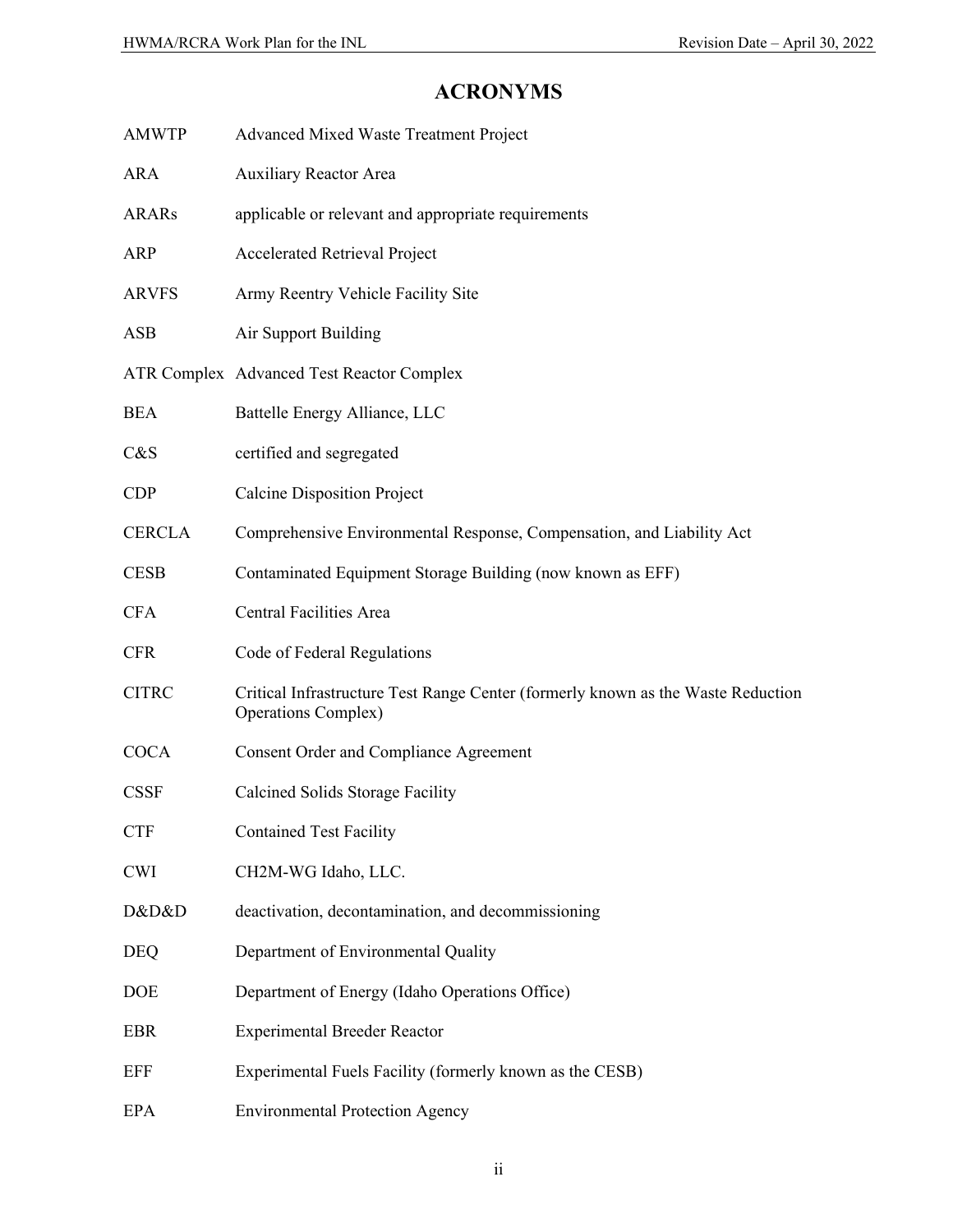| ETR           | <b>Engineering Test Reactor</b>                                      |
|---------------|----------------------------------------------------------------------|
| <b>ETS</b>    | <b>Evaporator Tank System</b>                                        |
| FAST          | Fluorinel Dissolution Process and Fuel Storage                       |
| <b>FDP</b>    | <b>Fluorinel Dissolution Process</b>                                 |
| FFA/CO        | Federal Facilities Agreement and Consent Order                       |
| Fluor Idaho   | Fluor Idaho, LLC.                                                    |
| <b>FR</b>     | Federal Register                                                     |
| FS&R          | Filling, Storage, and Remelt Facility                                |
| <b>HCRWSF</b> | Hazardous Chemical and Radioactive Waste Storage Facility (CPP-1619) |
| <b>HCWHNF</b> | Hazardous Chemical Waste Handling and Neutralization Facility        |
| <b>HEPA</b>   | high-efficiency particulate air                                      |
| <b>HFEF</b>   | Hot Fuel Examination Facility                                        |
| <b>HFLS</b>   | HEPA Filter Leaching System                                          |
| <b>HTRE</b>   | Heat Transfer Reactor Experiment                                     |
| <b>HWMA</b>   | Hazardous Waste Management Act                                       |
| HW/MW         | hazardous waste/mixed waste                                          |
| <b>HWSF</b>   | Hazardous Waste Storage Facility                                     |
| <b>ICPP</b>   | Idaho Chemical Processing Plant                                      |
| <b>IEC</b>    | Idaho Environmental Coalition, LLC                                   |
| IET           | <b>Initial Engine Test</b>                                           |
| <b>IHX</b>    | Intermediate Heat Exchanger                                          |
| <b>ILRWMS</b> | Intermediate-Level Radioactive Waste Management System               |
| <b>ILTSF</b>  | Intermediate-Level Transuranic Storage Facility                      |
| <b>ILWMS</b>  | <b>INTEC Liquid Waste Management System</b>                          |
| <b>INL</b>    | Idaho National Laboratory                                            |
| <b>INTEC</b>  | Idaho Nuclear Technology and Engineering Center                      |
| <b>ITG</b>    | Idaho Treatment Group, LLC                                           |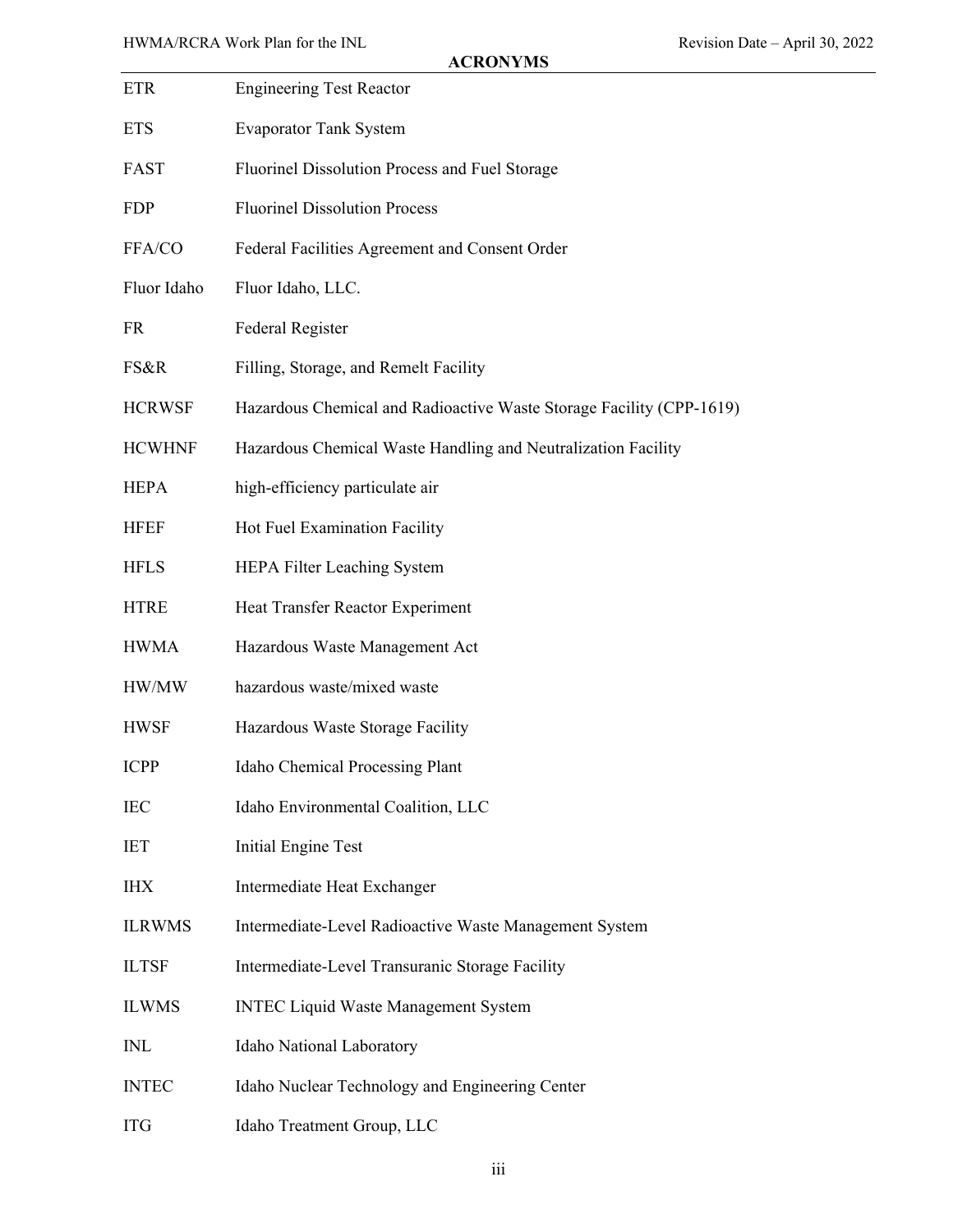| <b>IWTU</b> | <b>Integrated Waste Treatment Unit</b>                        |
|-------------|---------------------------------------------------------------|
| LDRs        | land disposal restrictions                                    |
| LDUs        | land disposal units                                           |
| LET&D       | Liquid Effluent Treatment and Disposal                        |
| <b>LOFT</b> | Loss-of-Fluid Test (facility)                                 |
| M&O         | management and operations                                     |
| <b>MCC</b>  | Multicurie Cell                                               |
| <b>MFC</b>  | Materials and Fuels Complex                                   |
| <b>MTR</b>  | <b>Materials Test Reactor</b>                                 |
| <b>MWSF</b> | Mixed Waste Storage Facility                                  |
| N/A         | not applicable                                                |
| NaK         | sodium-potassium alloy                                        |
| <b>NOD</b>  | Notice of Deficiency                                          |
| <b>NODA</b> | Naval Ordnance Disposal Area                                  |
| NON/CO      | Notice of Noncompliance/Consent Order                         |
| <b>NRF</b>  | <b>Naval Reactors Facility</b>                                |
| <b>NWCF</b> | New Waste Calcine Facility                                    |
| <b>ORSA</b> | Outside Radioactive Storage Area (formerly known as the RSSF) |
| <b>OSA</b>  | <b>Outside Storage Areas</b>                                  |
| PBF         | Power Burst Facility                                          |
| <b>PEWE</b> | Process Equipment Waste Evaporator (system)                   |
| <b>PMN</b>  | permit modification notification                              |
| <b>PMR</b>  | permit modification request                                   |
| POC         | point of contact                                              |
| PREPP       | Process Experimental Pilot Plant                              |
| <b>PSS</b>  | Primary Sodium System                                         |
| <b>PSUs</b> | Portable Storage Units                                        |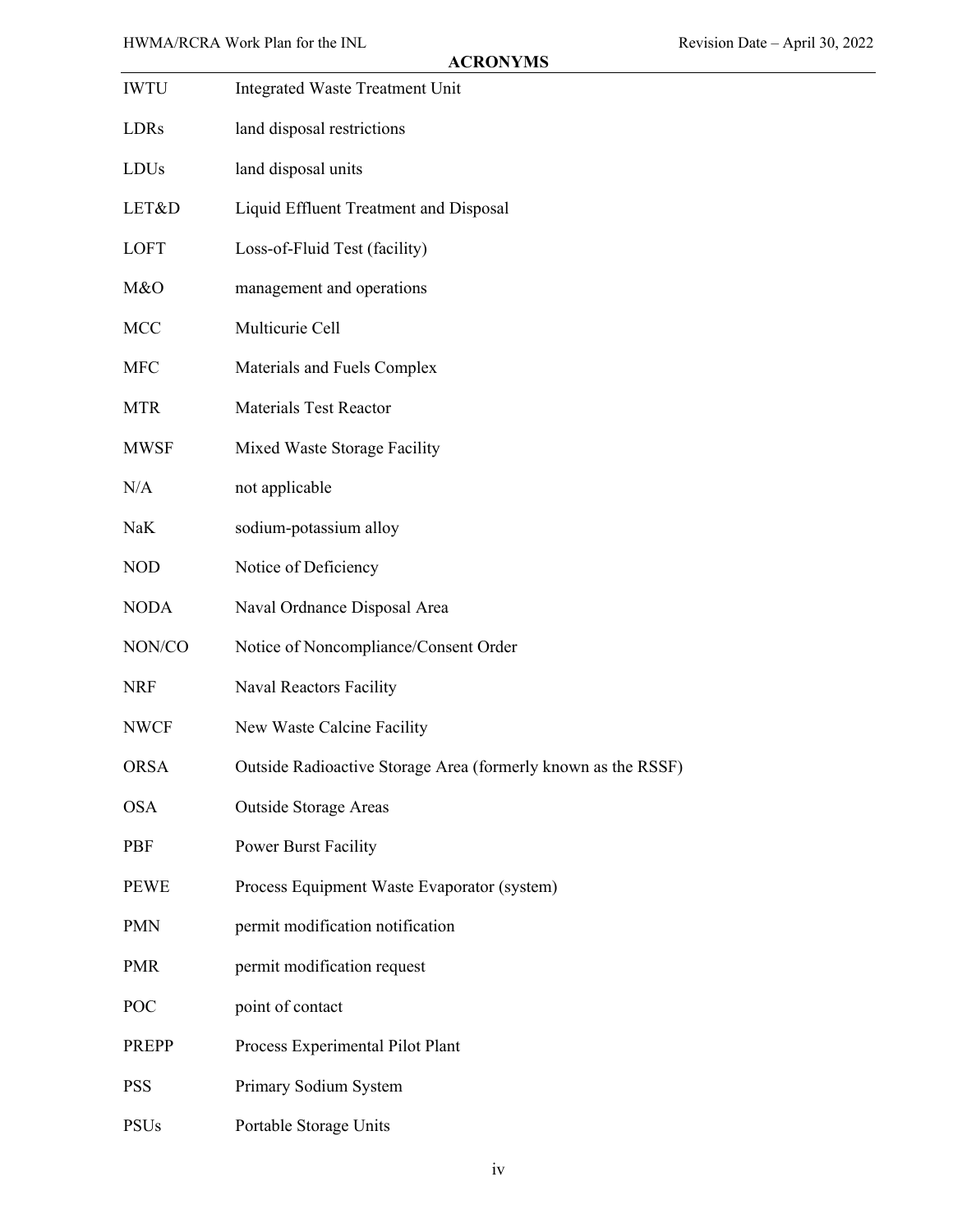| <b>PWL</b>   | Process Waste Liquid                                        |
|--------------|-------------------------------------------------------------|
| <b>PWTU</b>  | Portable Water Treatment Unit                               |
| <b>RCRA</b>  | Resource Conservation and Recovery Act                      |
| <b>RHMW</b>  | remote handled mixed waste                                  |
| <b>RMF</b>   | Retrieval Modification Facility                             |
| <b>RMWSF</b> | Radioactive Mixed Waste Staging Facility (CPP-1617)         |
| <b>ROD</b>   | Record of Decision                                          |
| <b>RSSF</b>  | Radioactive Sodium Storage Facility (now known as the ORSA) |
| <b>RSTA</b>  | Reactives Storage and Treatment Area                        |
| <b>RSWF</b>  | Radioactive Scrap and Waste Facility                        |
| <b>RTA</b>   | Request for Temporary Authorization                         |
| <b>RTC</b>   | Reactor Technology Complex (now known as ATR Complex)       |
| <b>RWMC</b>  | Radioactive Waste Management Complex                        |
| <b>SCMS</b>  | Sodium Components Maintenance Shop                          |
| <b>SDS</b>   | Sodium Distillation System                                  |
| <b>SMC</b>   | Specific Manufacturing Capability                           |
| <b>SPERT</b> | <b>Special Power Excursion Reactor Test</b>                 |
| <b>SPF</b>   | <b>Sodium Process Facility</b>                              |
| <b>SPT</b>   | <b>System Performance Test</b>                              |
| <b>SRP</b>   | Sludge Repackage Project (SRP)                              |
| <b>SSA</b>   | <b>SWEPP Storage Area</b>                                   |
| <b>SSB</b>   | Sodium Storage Building                                     |
| <b>SSDTS</b> | Secondary Sodium Drain Tank System                          |
| <b>SSPS</b>  | Secondary Sodium Purification System                        |
| <b>SSS</b>   | Secondary Sodium System                                     |
| <b>SWEPP</b> | <b>Stored Waste Examination Pilot Plant</b>                 |
| TA           | Temporary Authorization                                     |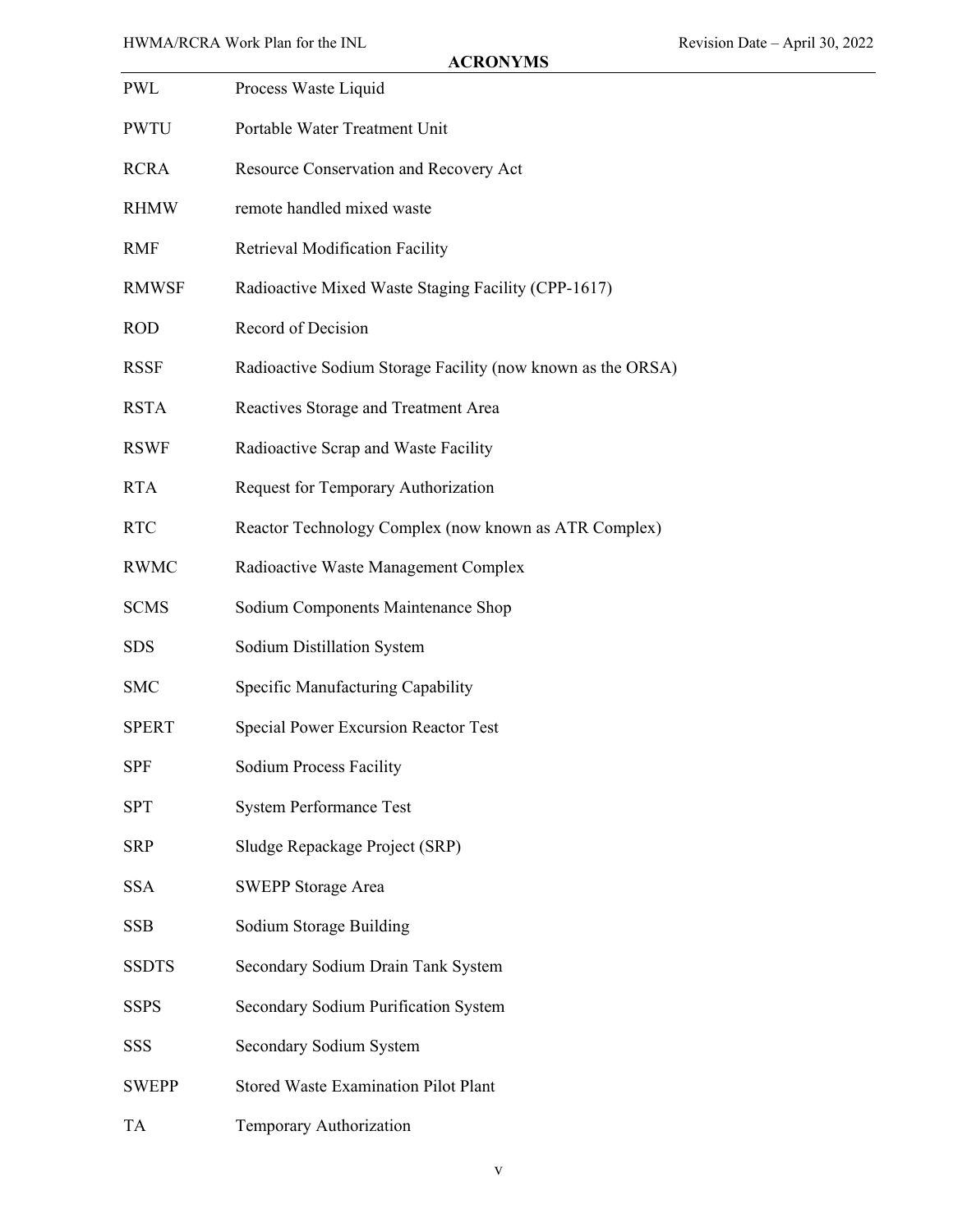| <b>TAN</b>    | Test Area North                                   |
|---------------|---------------------------------------------------|
| TBD           | to be determined                                  |
| <b>TFF</b>    | Tank Farm Facility                                |
| <b>THWS</b>   | TAN Hazardous Waste Storage                       |
| <b>TRA</b>    | Test Reactor Area (now known as ATR Complex)      |
| <b>TREAT</b>  | <b>Transient Reactor Test Facility</b>            |
| <b>TSA</b>    | Transuranic Storage Area                          |
| <b>TSA-RE</b> | Transuranic Storage Area - Retrieval Enclosure    |
|               | TSA-RE RMF TSA-RE Retrieval Modification Facility |
| TSF           | <b>Technical Support Facility</b>                 |
| <b>VCO</b>    | <b>Voluntary Consent Order</b>                    |
| <b>WCF</b>    | Waste Calcining Facility (located at INTEC)       |
| <b>WCF</b>    | Waste Characterization Facility (located at RWMC) |
| <b>WEDF</b>   | Waste Engineering Development Facility            |
| <b>WERF</b>   | Waste Experimental Reduction Facility             |
| <b>WIPP</b>   | <b>Waste Isolation Pilot Plant</b>                |
| WSF           | <b>Waste Storage Facility</b>                     |
| <b>WWSB</b>   | WERF Waste Storage Building                       |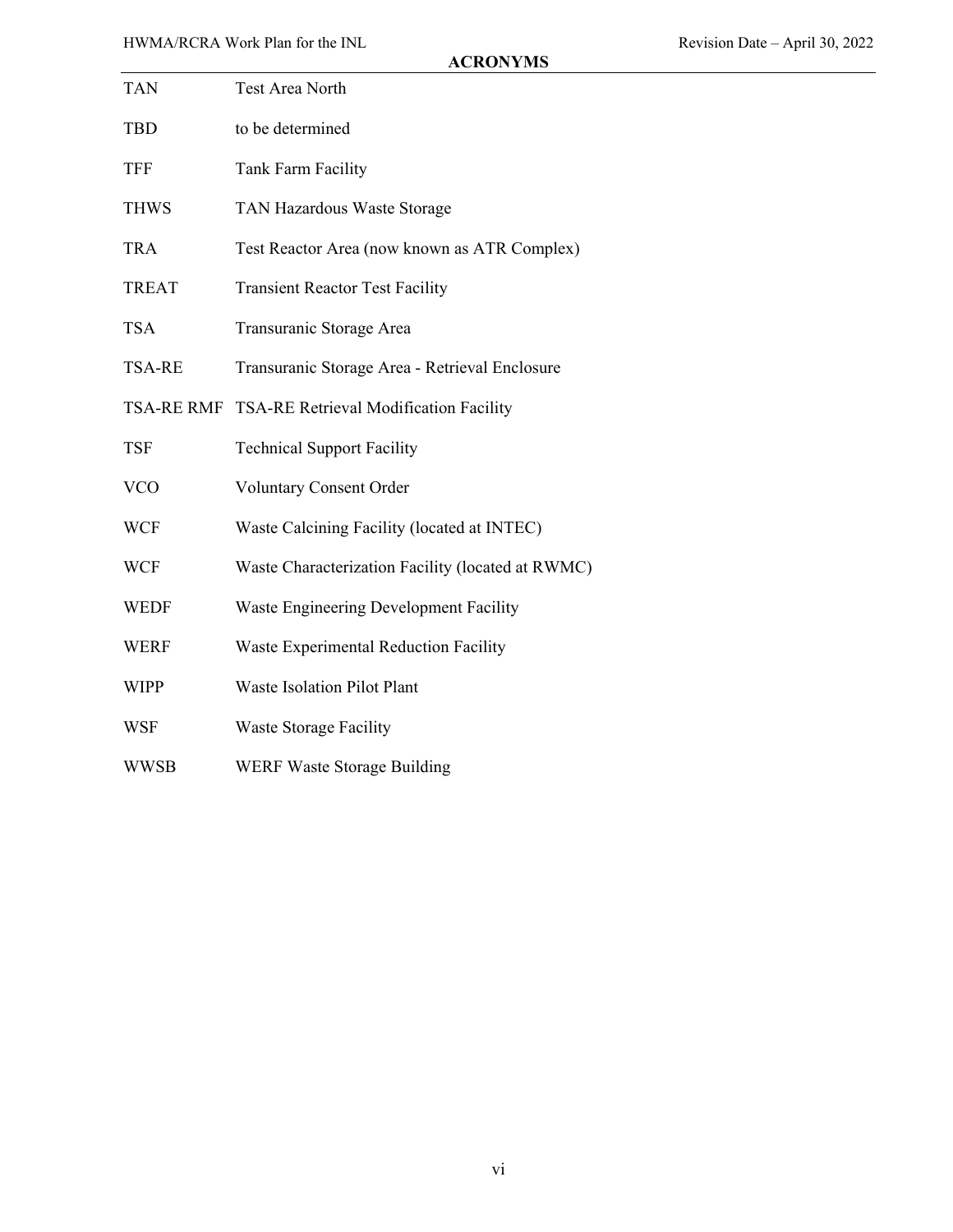# **INTRODUCTION**

This work plan documents the proposed schedules for Hazardous Waste Management Act (HWMA)/Resource Conservation and Recovery Act (RCRA) regulated permitting and closure activities at the Idaho National Laboratory (INL). This document incorporates applicable amended Notice of Noncompliance/Consent Order (NON/CO) deadlines and proposed permit application, closure plan, and permit modification submittal dates.

**Table 1** presents the proposed schedule for deadlines/milestones for HWMA/RCRA regulated units located at the INL. These deadlines/milestones include milestones identified for HWMA/RCRA permitting and closure activities.

**Table 2** presents the proposed schedule of INL HWMA/RCRA regulated units to be closed.

**Table 3** presents closed INL HWMA/RCRA regulated units.

**Table 4** presents background information and descriptions for the INL HWMA/RCRA regulated units; this table also includes historical closure information.

**Appendix A** includes descriptions of waste management processes for INL HWMA/RCRA regulated units and related historical information of units closed under HWMA/RCRA regulations.

**Appendix B** provides historical summary information for INL HWMA/RCRA regulated units.

**Appendix C** provides the RCRA permitting points of contact (POC) matrix for the INL.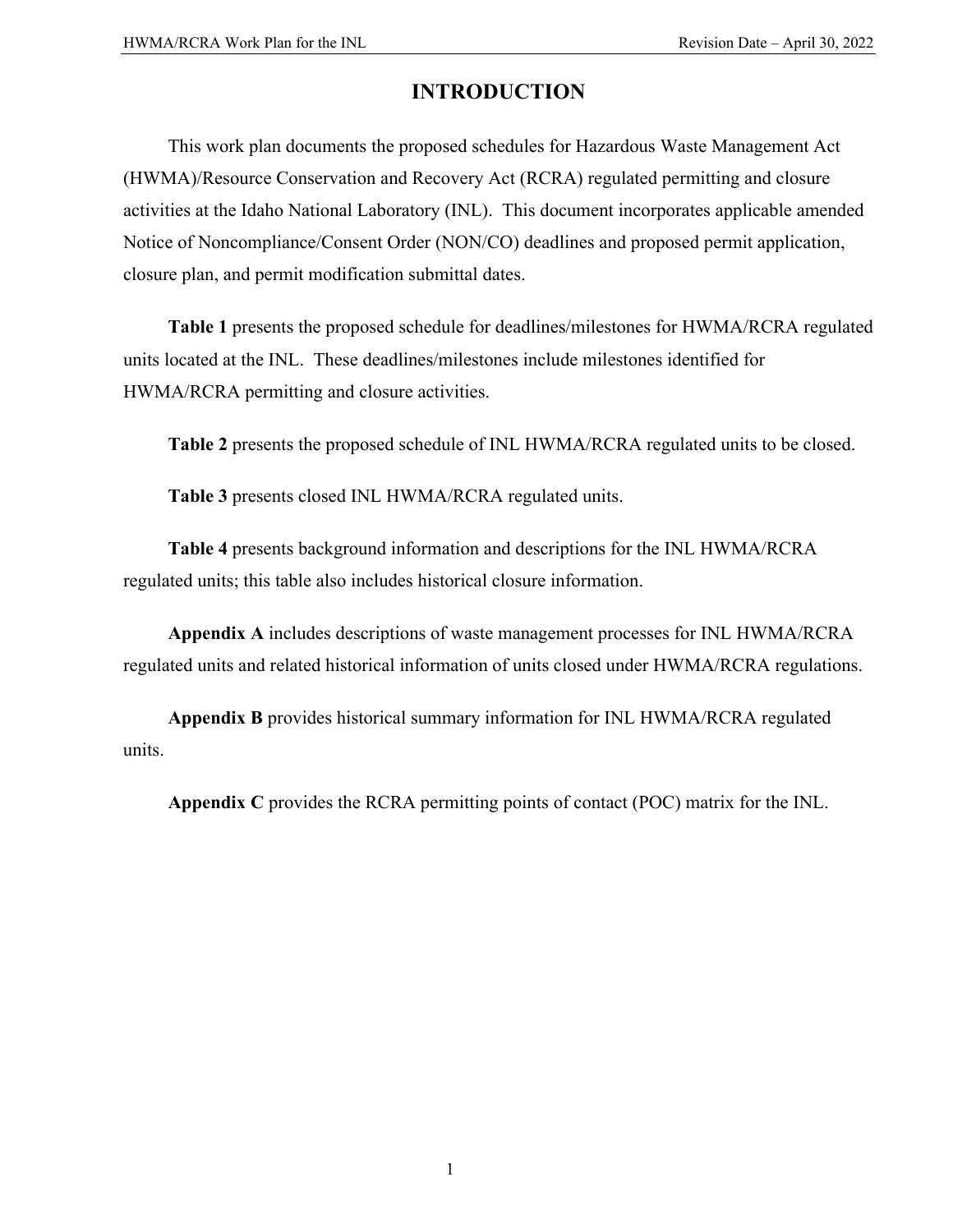**Table 1.** DEQ/INL Proposed Permitting Schedule.

|                                                                                                                                                          | <b>HWMA/RCRA Permitting Items/Milestones</b>                                                                                                                                                                            | <b>Deliverable Date</b>      |
|----------------------------------------------------------------------------------------------------------------------------------------------------------|-------------------------------------------------------------------------------------------------------------------------------------------------------------------------------------------------------------------------|------------------------------|
| Hazardous Waste Management Act (HWMA)/Resource Conservation and Recovery Act (RCRA)<br>Work Plan for the Idaho National Laboratory (INL) - 2022 Revision |                                                                                                                                                                                                                         |                              |
| $\mathbf{1}$                                                                                                                                             | Idaho Environmental Coalition, LLC (IEC) revises/updates the HWMA/RCRA<br>Work Plan for the INL and posts the document on the Internet at the IEC external<br>web page @ https://idahoenvironmental.com/Community by:   | 04/30/2022 and<br>09/30/2022 |
|                                                                                                                                                          | Update to the Volume 1 HWMA/RCRA Part A Permit Application for the INL – Idaho Nuclear<br><b>Technology and Engineering Center (INTEC)</b>                                                                              |                              |
| 1                                                                                                                                                        | IEC transmitted the updated Volume 1 to the Idaho Department of<br><b>Environmental Quality (DEQ):</b>                                                                                                                  | 03/31/2022                   |
| 2                                                                                                                                                        | DEQ approved the revision to the Volume 1 Permit Application:                                                                                                                                                           | 04/01/2022                   |
|                                                                                                                                                          | Update to the Volume 3 HWMA/RCRA Part B Permit Application for the INL - General<br><b>Information for INL Waste Management Units</b>                                                                                   |                              |
| 1                                                                                                                                                        | IEC transmits the Volume 3 update (if necessary) to the DEQ by a target date of:                                                                                                                                        | 07/30/2022                   |
| 2                                                                                                                                                        | DEQ approves the revision to the Volume 3 Permit Application by:                                                                                                                                                        | <b>TBD</b>                   |
|                                                                                                                                                          | Permit Modification Requests (PMR) requiring prior approval and other modification requests to<br>transfer operating contractor from Fluor Idaho to IEC                                                                 |                              |
| 1                                                                                                                                                        | Fluor Idaho transmitted Class 1 PMRs to transfer the HWMA/RCRA Permits<br>including the Volume 1 and the Transuranic Storage Area (TSA) Interim Status<br>Document (ISD), from Fluor Idaho to IEC:                      | 11/30/2021                   |
| 2                                                                                                                                                        | DEQ approved the Class 1* PMRs:                                                                                                                                                                                         | 12/21/2022                   |
| 3                                                                                                                                                        | IEC submitted clean copy pages to the DEQ:                                                                                                                                                                              | 02/03/2022                   |
| 4                                                                                                                                                        | IEC completed Notification/Mail-out for DEQ Approval of the PMRs:                                                                                                                                                       | 03/15/2022                   |
| Volume 14 Class 3 Permit Modification Request for the Integrated Waste Treatment Unit (IWTU) -<br><b>Outage J Modifications</b>                          |                                                                                                                                                                                                                         |                              |
| $\mathbf{1}$                                                                                                                                             | Fluor Idaho transmitted a Class 3 PMR for the Volume 14 INTEC Liquid Waste<br>Management System (ILWMS) Permit to the DEQ:                                                                                              | 06/02/2021                   |
| $\overline{2}$                                                                                                                                           | Fluor Idaho completed a public mail-out and legal notification for the Class 3<br>PMR – this notice announced the 60-day public comment period and identified<br>the date/time/place for the public meeting on the PMR: | 06/02/2021 &<br>06/04/2021   |
| 3                                                                                                                                                        | Fluor Idaho held a public meeting (during the public comment period):                                                                                                                                                   | 06/24/2021                   |
| 4                                                                                                                                                        | The 60-day public comment period ended on:                                                                                                                                                                              | 07/31/2021                   |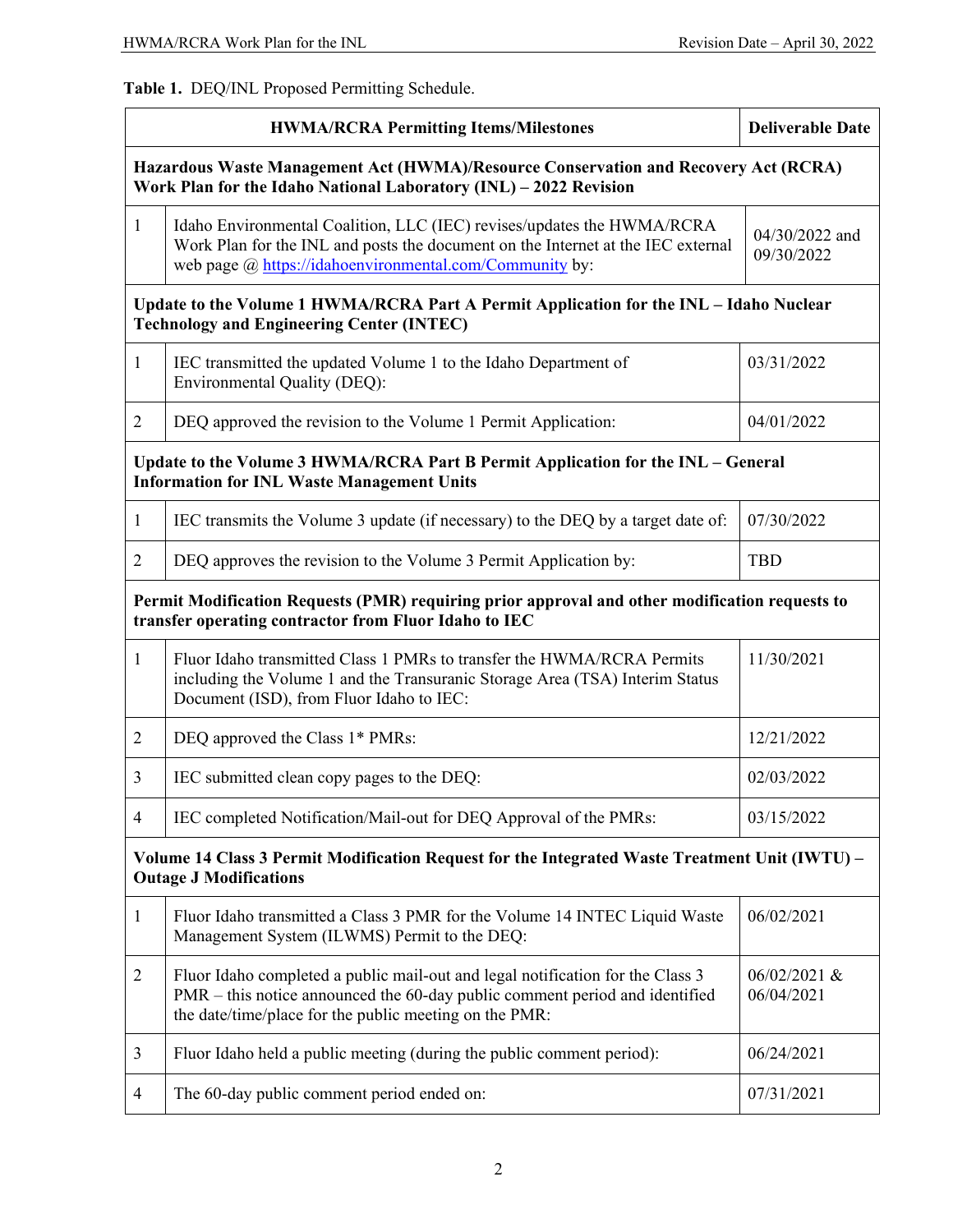|                | <b>HWMA/RCRA Permitting Items/Milestones</b>                                                                                                                                                                                         | <b>Deliverable Date</b>                                          |
|----------------|--------------------------------------------------------------------------------------------------------------------------------------------------------------------------------------------------------------------------------------|------------------------------------------------------------------|
| 5              | DEQ issued a Notice of Deficiency (NOD):                                                                                                                                                                                             | 07/27/2021                                                       |
| 6              | Fluor Idaho transmitted response to NOD and redline changes to DEQ:                                                                                                                                                                  | 08/25/2021                                                       |
| $\tau$         | DEQ approved the Class 3 PMR with an effective date of 03/16/2022:                                                                                                                                                                   | 02/14/2022                                                       |
| 8              | IEC transmitted clean copy revised pages to the DEQ:                                                                                                                                                                                 | 03/30/2022                                                       |
| 9              | IEC sends Public Notice/Mailout for approval of PMR by target date of:                                                                                                                                                               | 05/14/2022                                                       |
|                | Revisions to the IWTU System Performance Test (SPT) Plan (PLN-3298) and Quality Assurance<br>Project Plan (QAPjP) for IWTU SPT (PLN-5162)                                                                                            |                                                                  |
| $\mathbf{1}$   | Fluor Idaho updated and transmitted the draft SPT Plan, Rev. 12 and draft<br>QAPJP, Rev. 2 to DEQ for review and approval:                                                                                                           | 09/03/2021                                                       |
| $\overline{2}$ | DEQ transmitted NOD for the draft SPT Plan and draft QAPjP:                                                                                                                                                                          | 11/04/2021                                                       |
| 3              | Fluor Idaho submitted NOD extension request to DEQ for responding to the<br>NOD:                                                                                                                                                     | 12/02/2021                                                       |
| $\overline{4}$ | DEQ approved extension request for responding to NOD with a new due date of<br>02/10/2022:                                                                                                                                           | 12/03/2021                                                       |
| 5              | IEC submitted NOD responses and redlines of draft SPT Plan and QAPjP:                                                                                                                                                                | 02/10/2022                                                       |
| 6              | DEQ approved the Final SPT Plan (PLN-3298), Rev. 12 and Final QAPjP (PLN-<br>5162) Rev. 2 on:                                                                                                                                        | 03/28/2022                                                       |
| $\tau$         | IEC submitted the final copies of the SPT Plan and QAPjP to DEQ:                                                                                                                                                                     | 04/07/2022                                                       |
| 8              | IEC transmits the IWTU System Performance Test (SPT) Report to the DEQ by<br>a target date of:                                                                                                                                       | 90 days after SPT<br>completion                                  |
|                | Volume 14 Class 2 PMR for Changes to the Permit based on the IWTU SPT results and other<br>informational changes                                                                                                                     |                                                                  |
| 1              | IEC transmits the Volume 14 Class 2 PMR to the DEQ by a target date of:                                                                                                                                                              | 45 days after the<br>SPT report is<br>issued                     |
| $\overline{2}$ | IEC completes a public mail-out and legal notification for the Class 2 PMR -<br>this notice announces the 60-day public comment period and identifies the<br>date/time/place for the public meeting on the PMR, by a target date of: | within 7 days<br>before/after<br>submission of the<br>PMR to DEQ |
| 3              | IEC holds a public meeting as required at TBD (during the public comment<br>period) by a target date of:                                                                                                                             | <b>TBD</b>                                                       |
| 4              | The 60-day public comment period ends by a target date of:                                                                                                                                                                           | <b>TBD</b>                                                       |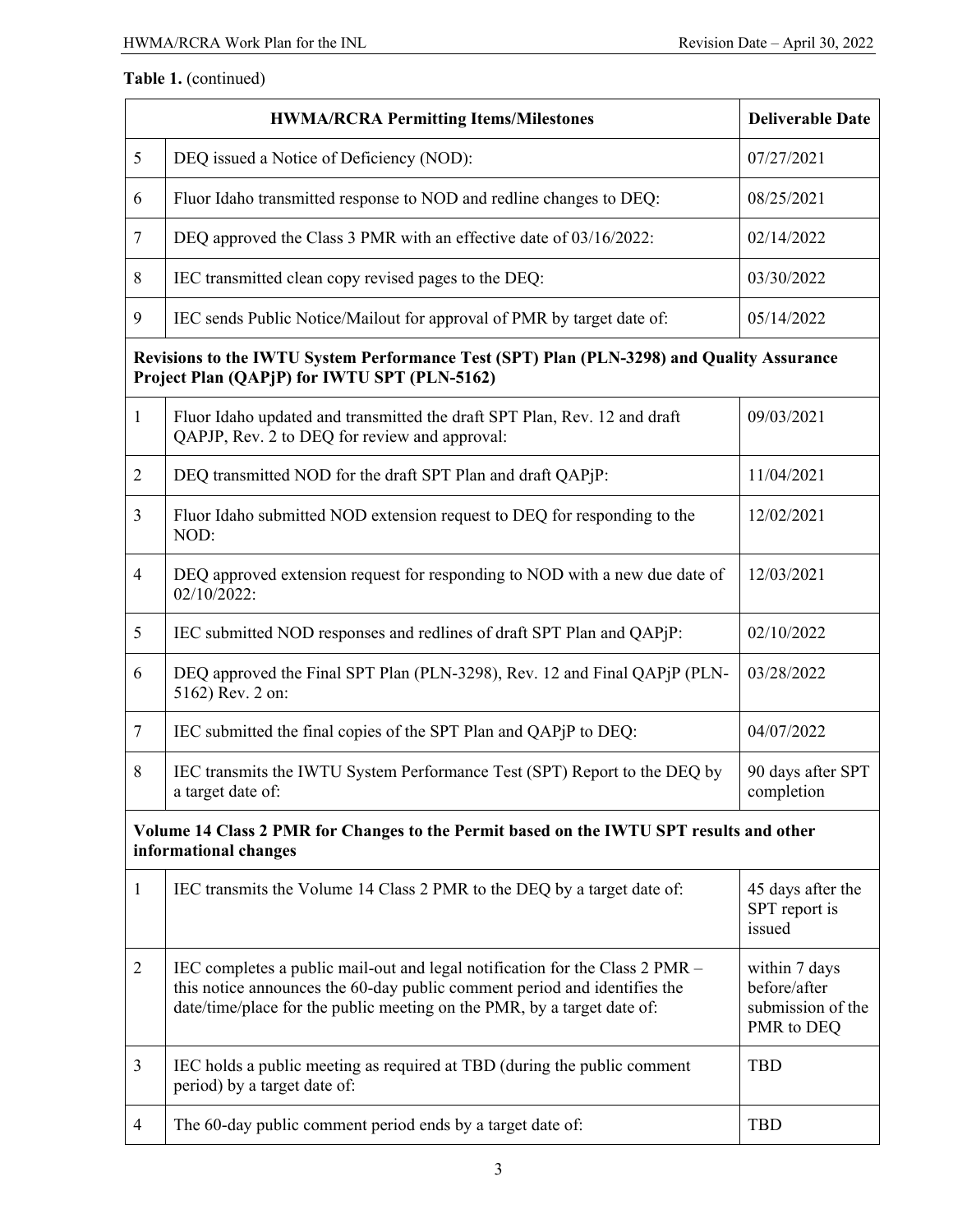| <b>HWMA/RCRA Permitting Items/Milestones</b> |                                                                                                                                                                                                                                                     | <b>Deliverable Date</b>           |  |
|----------------------------------------------|-----------------------------------------------------------------------------------------------------------------------------------------------------------------------------------------------------------------------------------------------------|-----------------------------------|--|
| 5                                            | DEQ approves the Class 2 PMR by a target date of:                                                                                                                                                                                                   | <b>TBD</b>                        |  |
| 6                                            | IEC transmits clean copy pages of the revised permit to the DEQ by a target date<br>of:                                                                                                                                                             | within 45 days of<br>DEQ approval |  |
|                                              | Volume 18 HWMA/RCRA Part B Permit - Permit Reapplication for INTEC                                                                                                                                                                                  |                                   |  |
| 1                                            | Fluor Idaho transmitted the Volume 18 HWMA/RCRA Permit Reapplication for<br>Storage and Treatment Permit at the INTEC to the DEQ on:                                                                                                                | 10/23/2018                        |  |
| $\overline{2}$                               | The DEQ completed an initial completeness review of the Volume 18 INTEC<br>Permit Reapplication and issued an initial notice of completeness on:                                                                                                    | 12/20/2018                        |  |
| 3                                            | The DEQ prepares/issues a draft of the Volume 18 INTEC Permit for 45-day<br>public comment on:                                                                                                                                                      | <b>TBD</b>                        |  |
| $\overline{4}$                               | DEQ holds public meeting on the Draft Volume 18 INTEC Permit on:                                                                                                                                                                                    | <b>TBD</b>                        |  |
| 5                                            | DEQ public comment period ends on:                                                                                                                                                                                                                  | <b>TBD</b>                        |  |
| 6                                            | DEQ responds to all comments and issues a final decision to deny, modify the draft<br>permit or issue the Permit as proposed, by a target date of:                                                                                                  | <b>TBD</b>                        |  |
| $\tau$                                       | Following issuance of the final HWMA/RCRA permit, IEC submits a PMR to<br>administratively combine the INTEC portion of the permit with the current<br>HWMA Partial Storage Permit for the Calcine Solids Storage Facility, by a<br>target date of: | <b>TBD</b>                        |  |
|                                              | Volume 18 HWMA/RCRA Part B Permit - Permit Reapplication for RWMC-ARP                                                                                                                                                                               |                                   |  |
| 1                                            | Fluor Idaho transmitted the Volume 18 HWMA/RCRA Permit Reapplication for<br>Storage and Treatment Permit at the RWMC-ARP to the DEQ on:                                                                                                             | 10/23/2018                        |  |
| $\mathfrak{2}$                               | The DEQ completed an initial completeness review of the Volume 18 RWMC-<br>ARP Permit Reapplication and issued an initial notice of completeness on:                                                                                                | 12/20/2018                        |  |
| 3                                            | Fluor Idaho transmitted updates to the Volume 18 HWMA/RCRA Permit<br>Reapplication for Storage and Treatment Permit at the RWMC-ARP to the DEQ<br>on:                                                                                               | 12/21/2020                        |  |
| $\overline{4}$                               | The DEQ prepares/issues a draft of the Volume 18 ARP Permit for 45-day public<br>comment on:                                                                                                                                                        | <b>TBD</b>                        |  |
| 5                                            | DEQ holds public meeting on the Draft Volume 18 RWMC-ARP Permit on:                                                                                                                                                                                 | <b>TBD</b>                        |  |
| 6                                            | DEQ public comment period ends on:                                                                                                                                                                                                                  | <b>TBD</b>                        |  |
| 7                                            | DEQ responds to all comments and issues a final decision to deny, modify the draft<br>permit or issue the Permit as proposed, by a target date of:                                                                                                  | <b>TBD</b>                        |  |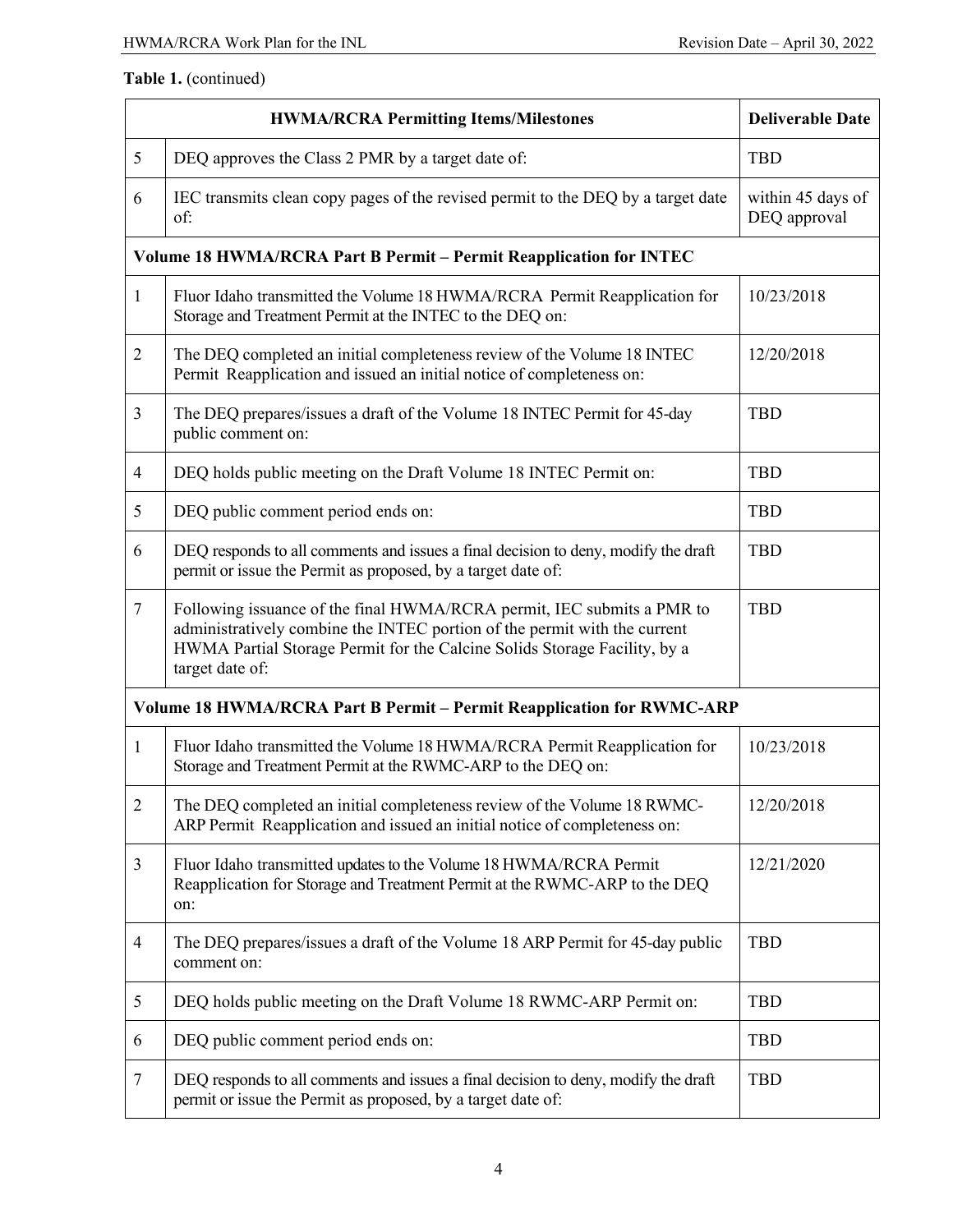|    | <b>Deliverable Date</b>                                                                                                                                                                                                            |            |
|----|------------------------------------------------------------------------------------------------------------------------------------------------------------------------------------------------------------------------------------|------------|
| -8 | Following issuance of the final HWMA/RCRA permit, IEC submits a PMR to<br>administratively combine the RWMC-ARP portion of the permit with the<br>Advanced Mixed Waste Treatment Project HWMA/RCRA Permit, by a target<br>date of: | <b>TRD</b> |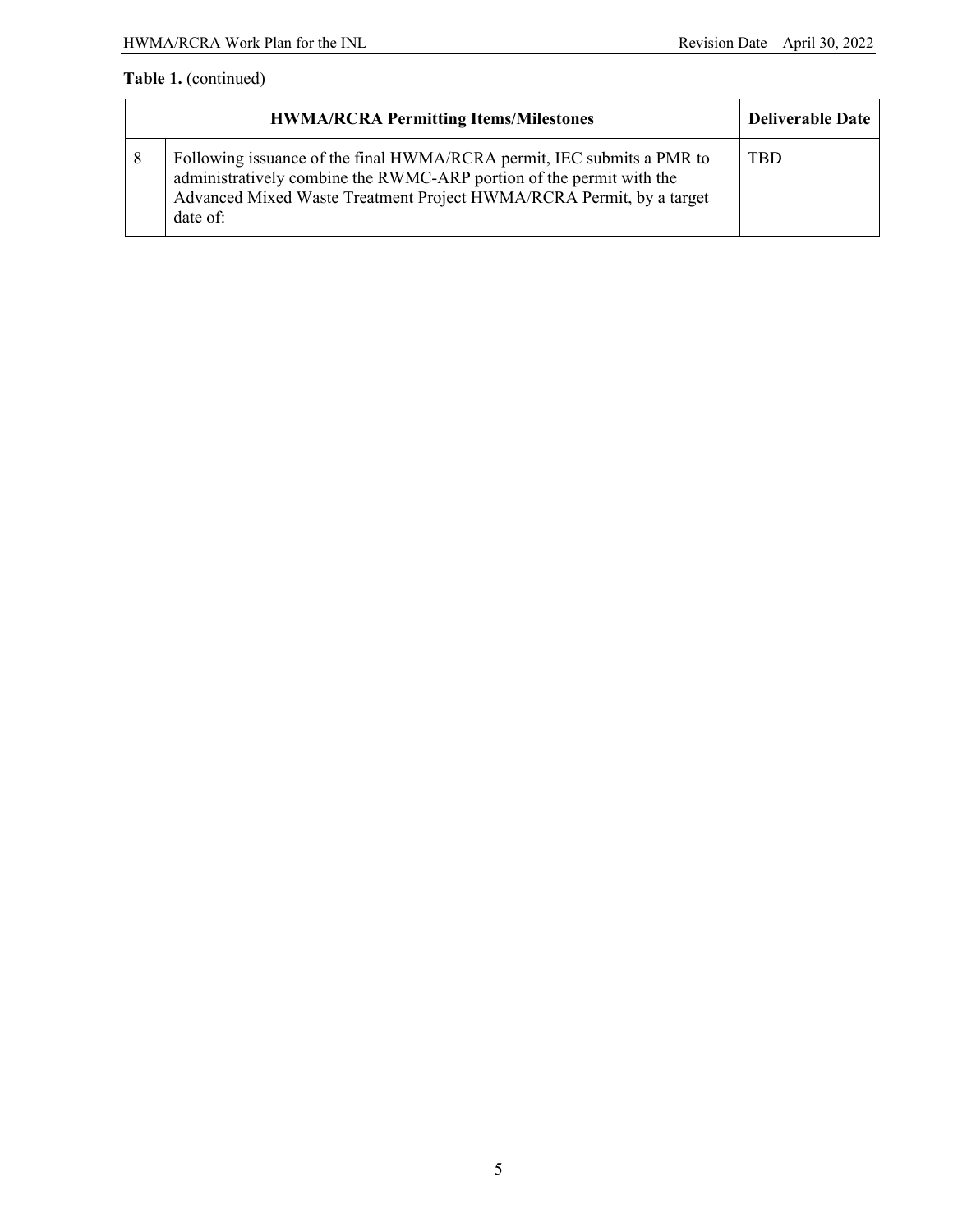# **Table 2.** DEQ/INL Waste Management Processes to be Closed.

| <b>RCRA CLOSURES AND NON/CO ACTIONS RELATED TO FACILITY CLOSURES AT THE</b><br><b>INL</b> |                                                                                                                                                                                                             |            |
|-------------------------------------------------------------------------------------------|-------------------------------------------------------------------------------------------------------------------------------------------------------------------------------------------------------------|------------|
| $\mathbf{1}$                                                                              | INTEC Tank Farm Facility (TFF)-Phase V - Tanks VES-WM-187, 188, 189,<br>and 190 and Remaining TFF RCRA Piping                                                                                               |            |
|                                                                                           | Closure plan approval on:<br>$\bullet$                                                                                                                                                                      | 01/22/2009 |
|                                                                                           | Closure Plan, Rev 4 submitted to DEQ on:<br>$\bullet$                                                                                                                                                       | 10/21/2012 |
|                                                                                           | Submitted PE and Owner/Operator Certification for TFF Phase 5-A Closure<br>$\bullet$<br>to DEQ:                                                                                                             | 05/31/2016 |
|                                                                                           | DEQ acceptance of HWMA/RCRA Closure Certification of Tank Farm<br>$\bullet$<br>Facility Phase 5-A on:                                                                                                       | 07/01/2016 |
|                                                                                           | Fluor Idaho submitted Amendment Request for the TFF HWMA/RCRA<br>$\bullet$<br>Closure Plan to include revision of the Phase 5-B closure start date in Table<br>10 to align with the "cease use" definition. | 05/03/2021 |
|                                                                                           | DEQ Approval of Amendment Request for the TFF HWMA/RCRA Closure<br>$\bullet$<br>Plan:                                                                                                                       | 05/03/2021 |
|                                                                                           | Submitted clean copy pages and revised TFF closure plan to DEQ:<br>$\bullet$                                                                                                                                | 06/15/2021 |
|                                                                                           | Final TFF Closure completed by target date of:<br>$\bullet$                                                                                                                                                 | <b>TBD</b> |
| $\boldsymbol{2}$                                                                          | WMF-636 AMWTP-TSA RE Interim Status Unit Closure of Treatment and<br><b>Storage Units</b>                                                                                                                   |            |
|                                                                                           | Fluor Idaho transmitted the 45-day Notification of Intent to Close the<br>$\bullet$<br>AMWTP HWMA/RCRA TSA WMF-636 Interim Status Unit on:                                                                  | 10/16/2019 |
|                                                                                           | Fluor Idaho began closure activities under the approved existing Interim<br>٠<br>Status Closure Plan on:                                                                                                    | 11/30/2019 |
|                                                                                           | Fluor Idaho transmitted Request for Amendment to the AMWTP<br>$\bullet$<br>HWMA/RCRA TSA Interim Status Document (TSA-06) to revise the<br>existing Closure Plan:                                           | 02/27/2020 |
|                                                                                           | DEQ approval of Amendment to TSA IS Document Closure Plan:<br>$\bullet$                                                                                                                                     | 03/12/2020 |
|                                                                                           | Fluor Idaho transmitted to DEQ an Amendment Request for the TSA Interim<br>$\bullet$<br>Status Document to the revise the Closure Plan schedule:                                                            | 03/10/2021 |
|                                                                                           | DEQ approved the TSA IS Document Amendment request on:<br>٠                                                                                                                                                 | 03/16/2021 |
|                                                                                           | Fluor Idaho transmitted clean copy revised pages to the DEQ:<br>٠                                                                                                                                           | 04/22/2021 |
|                                                                                           | Fluor Idaho mailed Public Notice:                                                                                                                                                                           | 06/10/2021 |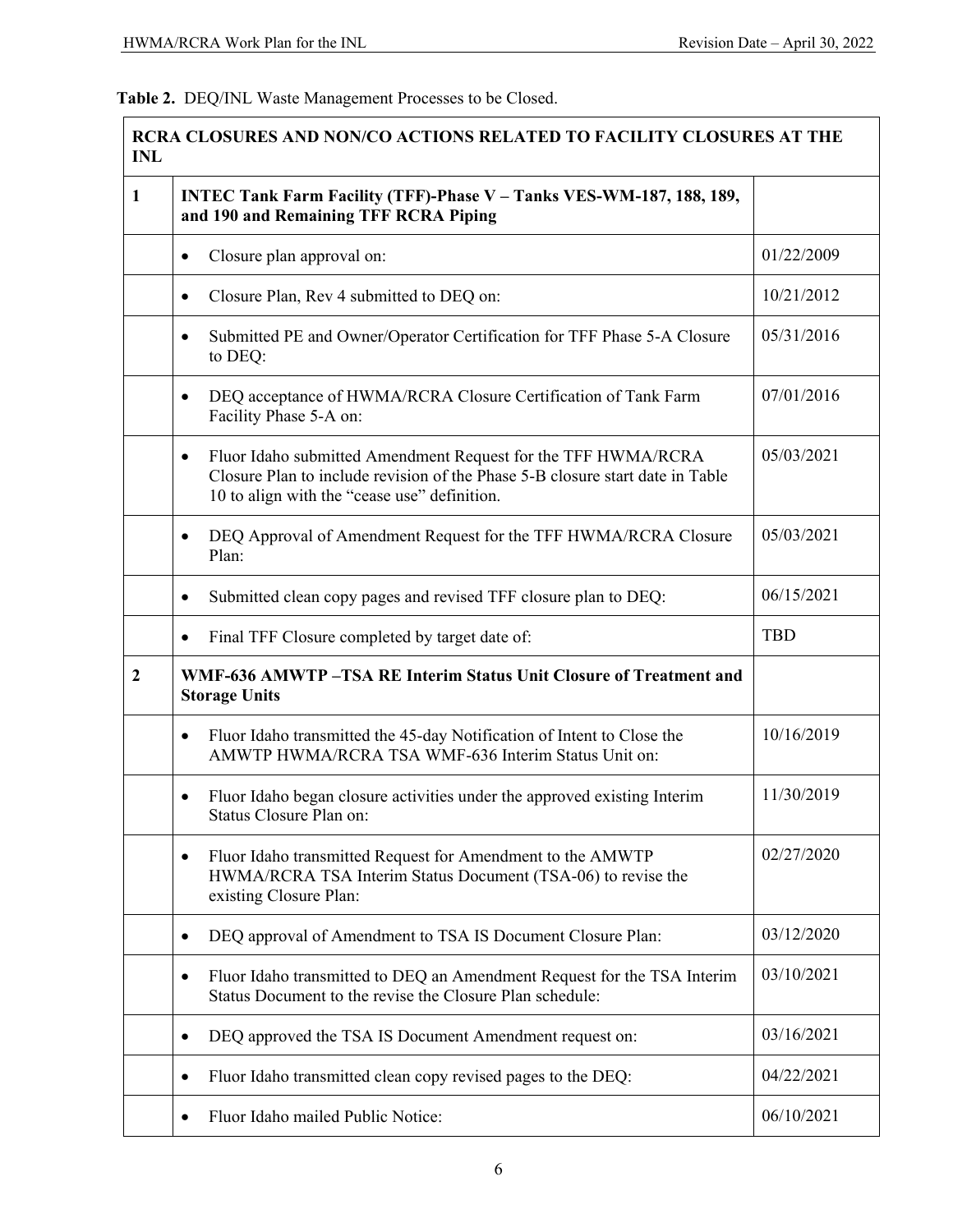| <b>RCRA CLOSURES AND NON/CO ACTIONS RELATED TO FACILITY CLOSURES AT THE</b><br><b>INL</b> |                                                                                                                                                      |                                           |
|-------------------------------------------------------------------------------------------|------------------------------------------------------------------------------------------------------------------------------------------------------|-------------------------------------------|
|                                                                                           | IEC transmitted Request for Amendment to the AMWTP HWMA/RCRA<br>٠<br>TSA Interim Status Document (TSA-06) to revise the Closure Plan Schedule<br>on: | 03/31/2022                                |
|                                                                                           | DEQ approves the TSA IS Document Amendment on:<br>٠                                                                                                  | <b>TBD</b>                                |
|                                                                                           | Closure of TSA RE completed on or before a target date of:<br>٠                                                                                      | <b>TBD</b>                                |
|                                                                                           | Qualified Engineer and Owner/Operator Certification of Closure to the DEQ<br>by a target date of:                                                    | 60 days after<br>completion of<br>closure |
|                                                                                           | DEQ approval of Closure by a target date of:                                                                                                         | TBD                                       |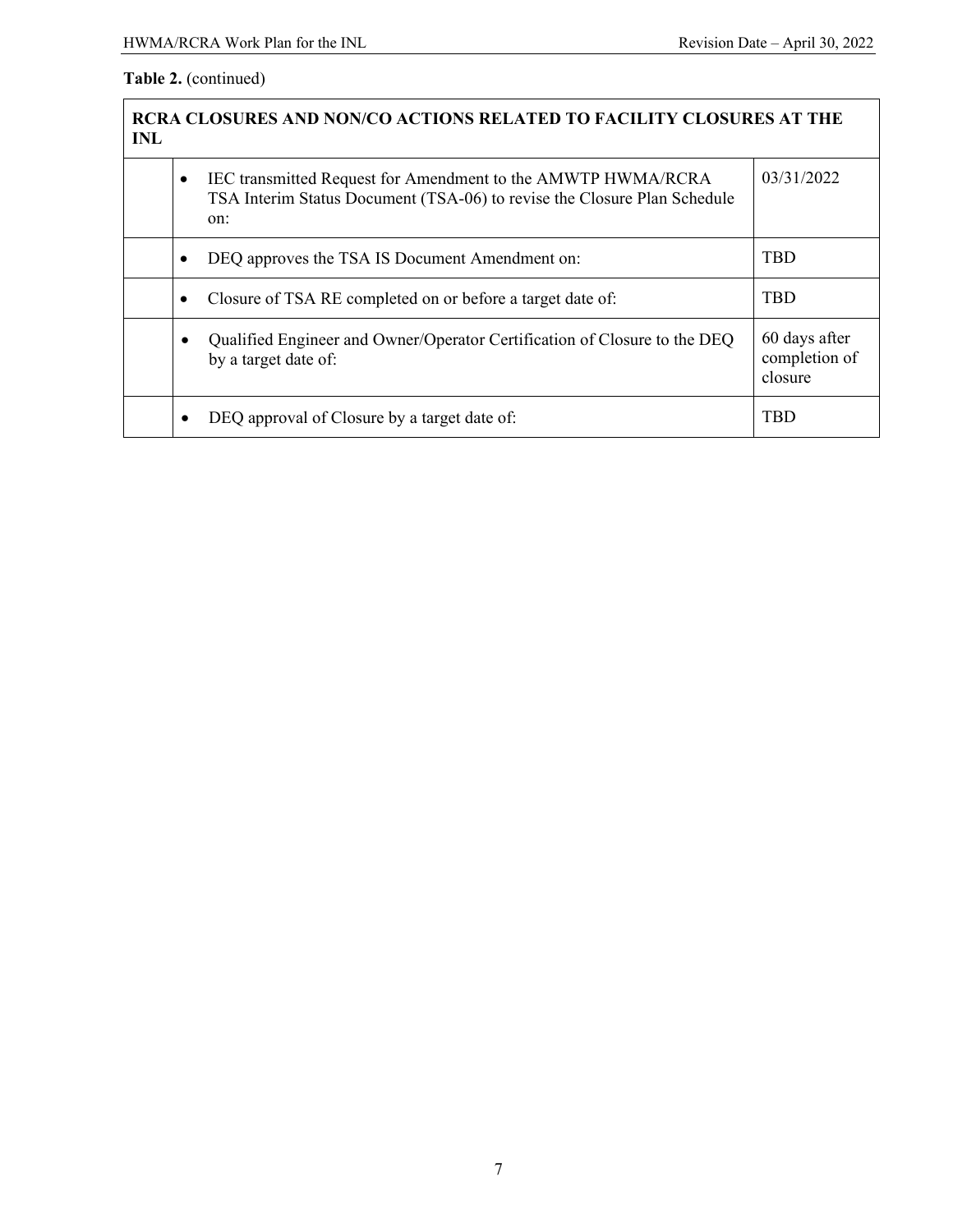# **Table 3**. Closed INL Waste Management Processes.

| <b>Unit Process Name</b>                                                                                                                                                               | Location                                         | <b>DEQ Approved</b><br><b>Closure Date</b> |
|----------------------------------------------------------------------------------------------------------------------------------------------------------------------------------------|--------------------------------------------------|--------------------------------------------|
| WMF-1617 Facility (ARP V)                                                                                                                                                              | <b>RWMC</b>                                      | 11/09/2020                                 |
| MFC-794 Experimental Fuels Facility (EFF)                                                                                                                                              | <b>MFC</b>                                       | 04/21/2016                                 |
| MFC Secondary Sodium System Ancillary Piping and<br>Equipment                                                                                                                          | <b>MFC</b>                                       | 12/31/2015                                 |
| RWMC/Accelerated Retrieval Project (ARP) WMF-1619<br>and WMF-1621 Trailer Storage Areas                                                                                                | RWMC/ARP                                         | 09/23/2014                                 |
| MFC-799 and MFC-799A Sodium Process Facility (SPF)<br>Final Closure including SPF Thin Film Evaporator                                                                                 | <b>MFC</b>                                       | 03/07/2014                                 |
| MFC-799 SPF partial tank system closure                                                                                                                                                | <b>MFC</b>                                       | 09/02/2013                                 |
| Experimental Breeder Reactor (EBR)-II [Container Storage<br>(MFC-767) – Storage Pit and Storage Holes; Secondary<br>Sodium Drain Tank (MFC-766); Primary Sodium System<br>$(MFC-767)]$ | <b>MFC</b>                                       | 09/20/2012                                 |
| Voluntary Consent Order (VCO)-5.8.d Test Reactor Area<br>(TRA)-632 Hot Cell Drain Piping                                                                                               | <b>Advanced Test</b><br>Reactor (ATR)<br>Complex | 09/5/2012                                  |
| VCO-5.8d - TRA-630 Catch Tank System Courtyard<br>Components                                                                                                                           | <b>ATR Complex</b>                               | 06/29/2012                                 |
| VCO TRA-004 Hot Waste Management System                                                                                                                                                | <b>ATR Complex</b>                               | 10/31/2011                                 |
| HWMA/RCRA Landfill Closure for the CPP-601/627/640<br>$-$ Phase 2                                                                                                                      | <b>INTEC</b>                                     | 09/27/2011                                 |
| CPP-602 Laboratory Drain Lines                                                                                                                                                         | <b>INTEC</b>                                     | 12/22/2010                                 |
| VCO INTEC-066, 067, 068, and 072 FDP Make-up and<br>Cooling and Heating Systems (Out of Cell)                                                                                          | <b>INTEC</b>                                     | 04/15/2010                                 |
| CPP-601 Deep Tanks Landfill Closure - Phase 1                                                                                                                                          | <b>INTEC</b>                                     | 02/19/2010                                 |
| Sodium Components Maintenance Shop (SCMS) Buildings<br>MFC-793E and MFC-793F                                                                                                           | <b>MFC</b>                                       | 10/30/2009                                 |
| Tank Farm Facility Phase I - IV Closure Certifications<br>DEQ Acceptance of Pre-grout Certification                                                                                    | <b>INTEC</b>                                     | 06/02/2009                                 |
| Grouting Certifications Accepted by DEQ                                                                                                                                                |                                                  | 10/05/2009                                 |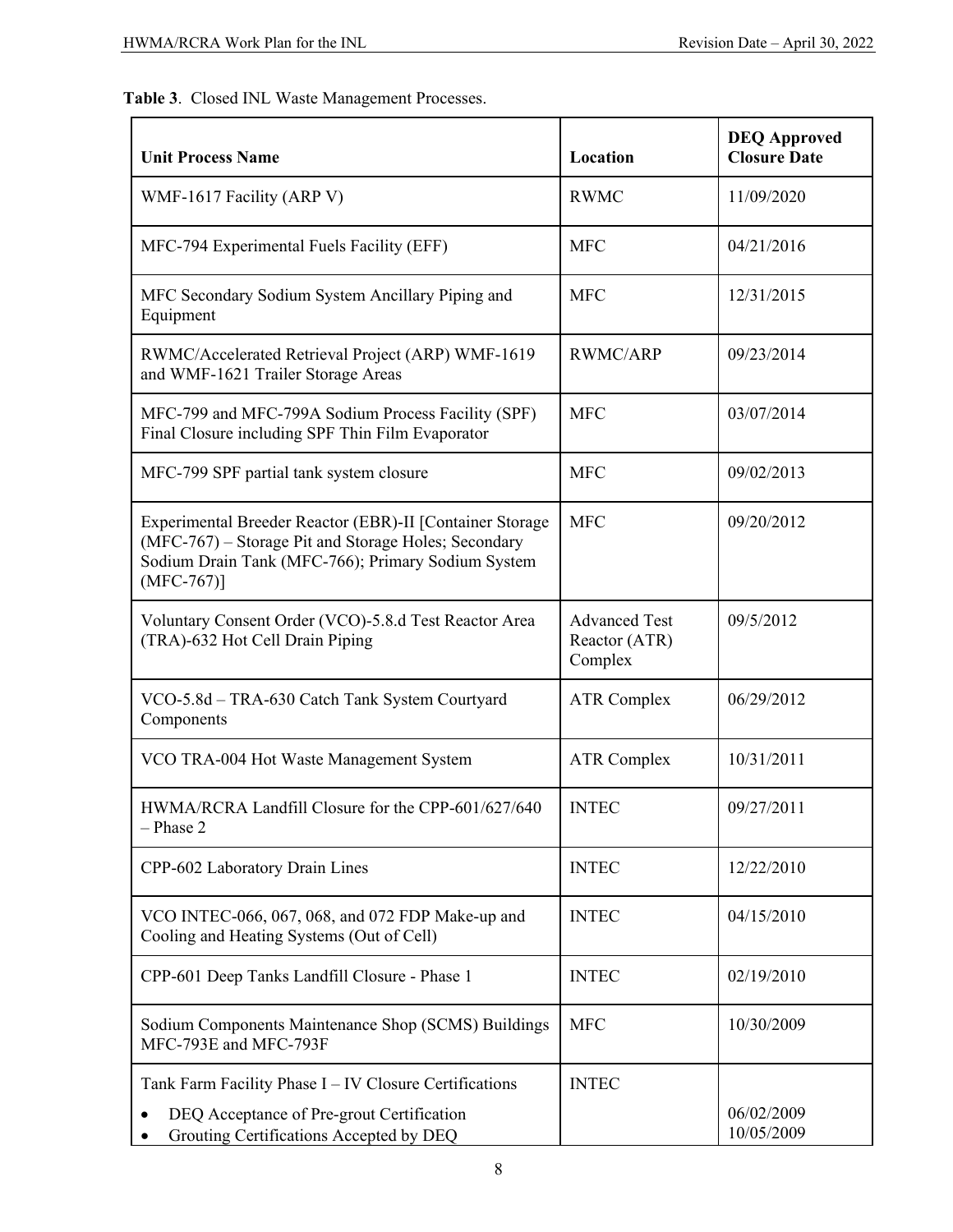| <b>Unit Process Name</b>                                                                                                                                                                 | Location           | <b>DEQ Approved</b><br><b>Closure Date</b> |
|------------------------------------------------------------------------------------------------------------------------------------------------------------------------------------------|--------------------|--------------------------------------------|
| Transuranic Storage Area-Retrieval Enclosure Retrieval<br>Modification Facility (TSA-RE RMF)                                                                                             | <b>RWMC</b>        | 07/09/2009                                 |
| INTEC VES-SFE-20 Hot Waste Tank System                                                                                                                                                   | <b>INTEC</b>       | 07/09/2009                                 |
| TRA-604 Laboratory Components                                                                                                                                                            | <b>ATR Complex</b> | 06/01/2009                                 |
| VES-SFE-106 Radioactive Solids and Liquid Waste<br><b>Storage Vessel</b>                                                                                                                 | <b>INTEC</b>       | 05/14/2009                                 |
| VCO INTEC-601 CPP-601 Waste Transfer Lines to the<br>Tank Farm Facility                                                                                                                  | <b>INTEC</b>       | 04/22/2009                                 |
| CPP-641 Westside Waste Holdup Tank System                                                                                                                                                | <b>INTEC</b>       | 04/17/2009                                 |
| VCO TRA-007 TRA/Materials Test Reactor (MTR) Warm<br>Waste System                                                                                                                        | <b>ATR Complex</b> | 04/15/2009                                 |
| VCO INTEC 055 INTEC Rare Gas Plant North Gas Cell<br>System                                                                                                                              | <b>INTEC</b>       | 02/09/2009                                 |
| VCO NEW-CPP-016 CPP-603 Basin Water Treatment<br>System                                                                                                                                  | <b>INTEC</b>       | 10/27/2008                                 |
| MFC Building 720 (Transient Reactor Test Facility or<br>TREAT)                                                                                                                           | <b>MFC</b>         | 09/11/2007                                 |
| INTEC CPP-640 Headend Storage Tank System                                                                                                                                                | <b>INTEC</b>       | 06/12/2008                                 |
| Test Area North (TAN) V-Tanks 1, 2, and 3 Intermediate-<br>Level Radioactive Waste Feed System                                                                                           | <b>TAN</b>         | 12/28/2007                                 |
| VCO-TRA-009 FDP System                                                                                                                                                                   | <b>ATR Complex</b> | 11/02/2007                                 |
| VCO-5.8.d Reactor Technology Complex (RTC) Catch<br>Tank System (TRA-630)                                                                                                                | <b>ATR Complex</b> | 08/29/2007                                 |
| TAN-666 Radioactive Liquid Waste Transfer and Storage<br>Facility (VCO-NEW-TAN-008 TAN-666)                                                                                              | <b>TAN</b>         | 08/07/2007                                 |
| <b>SPF</b> Transfer Line                                                                                                                                                                 | <b>MFC</b>         | 05/15/2007                                 |
| TAN/Technical Support Facility (TSF) Intermediate Level<br>Radioactive Waste Management System (ILRWMS) Phase<br>I: Treatment Subsystem Addendum [(TAN-616) (VCO<br><b>NEW-TAN-008)]</b> | <b>TAN</b>         | 04/02/2007                                 |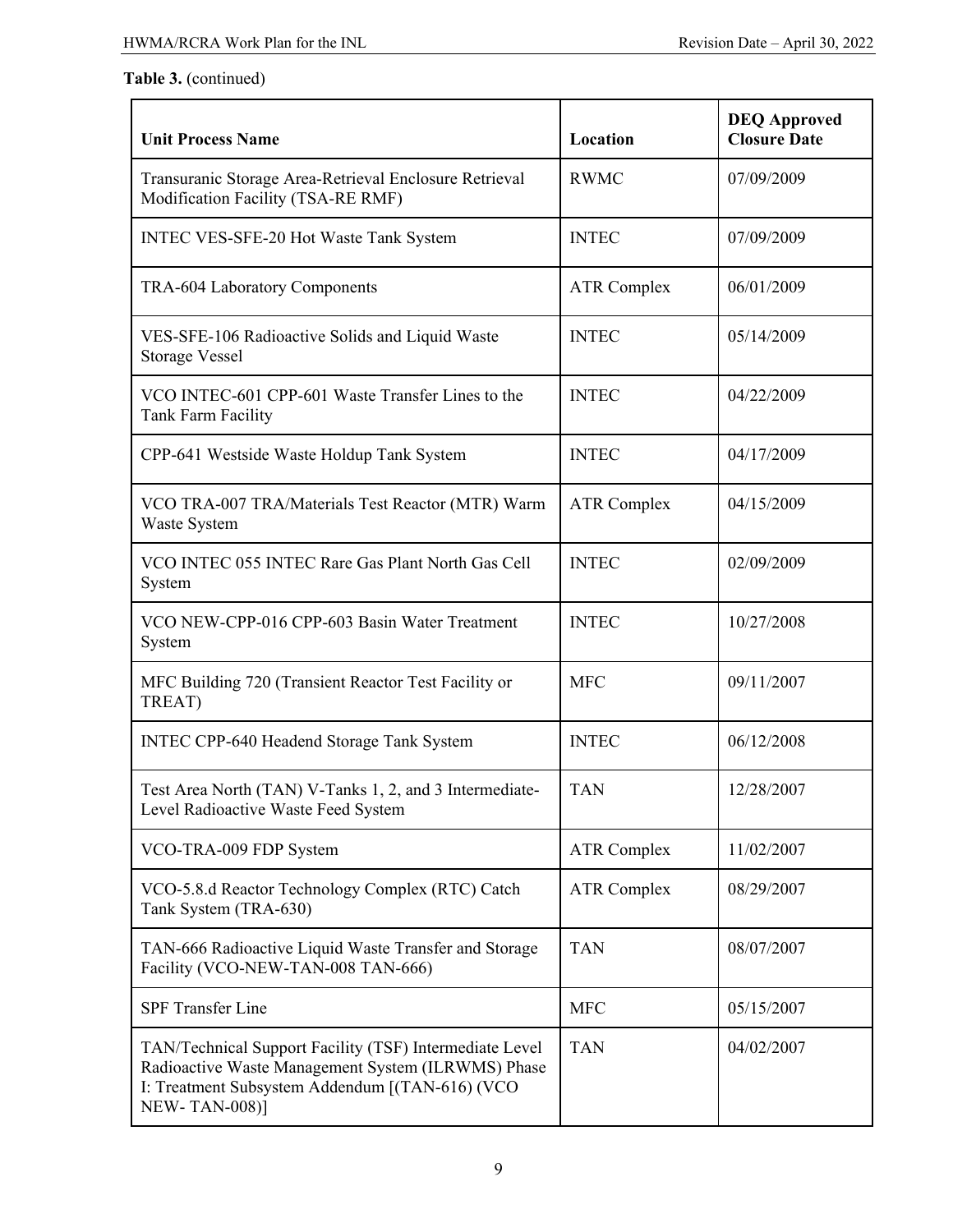| <b>Unit Process Name</b>                                                                                                             | Location                                                          | <b>DEQ Approved</b><br><b>Closure Date</b> |
|--------------------------------------------------------------------------------------------------------------------------------------|-------------------------------------------------------------------|--------------------------------------------|
| <b>INTEC New Tank Farm Unit (proposed)</b>                                                                                           | <b>INTEC</b>                                                      | 10/25/2006                                 |
| CPP-637/620 VCO Units INTEC-087 and INTEC-091                                                                                        | <b>INTEC</b>                                                      | 10/19/2006                                 |
| VCO INTEC-076 INTEC/FDP and Fuel Storage (FAST)<br>Basin Water Aquaskid System                                                       | <b>INTEC</b>                                                      | 09/08/2006                                 |
| ILRWMS - Phase I Treatment Subsystem (TAN-616)                                                                                       | <b>TAN</b>                                                        | 03/02/2006                                 |
| VCO TRA-023 Engineering Test Reactor (ETR) P-7<br>Experimental Water Loop System                                                     | <b>ATR Complex</b>                                                | 12/19/2005                                 |
| VCO TRA-002 ETR Hot Waste Tank System                                                                                                | <b>ATR Complex</b>                                                | 12/19/2005                                 |
| ILRWMS - Phase III Holding Tank System (PM-2A)<br>Tanks)                                                                             | <b>TAN</b>                                                        | 11/04/2005                                 |
| INTEC Process Equipment Waste Evaporator (PEWE) -<br>Evaporator Condensate System, Tank System INTEC-049<br>(VCO Site Tank-005)      | <b>INTEC</b>                                                      | 09/12/2005                                 |
| TAN-20 Heat Transfer Reactor Experiment (HTRE)-3<br>Mercury Spill at the Contained Test Facility (CTF)/Loss-<br>of-Fluid Test (LOFT) | <b>TAN</b>                                                        | 07/25/2005                                 |
| CPP-1619 Hazardous Chemical and Radioactive Waste<br>Storage Facility (HCRWSF)                                                       | <b>INTEC</b>                                                      | 04/04/2005                                 |
| CPP-601 D-Cell                                                                                                                       | <b>INTEC</b>                                                      | 01/05/2005                                 |
| New Waste Calcining Facility (NWCF) Calciner                                                                                         | <b>INTEC</b>                                                      | 12/14/2004                                 |
| TAN-607 Demineralized Water System (VCO TAN-031)                                                                                     | <b>TAN</b>                                                        | 11/16/2004                                 |
| Radioactive Sodium Storage Facility (RSSF)                                                                                           | <b>MFC</b>                                                        | 08/03/2004                                 |
| Mixed Waste Storage Facility (MWSF) Repackaging Unit                                                                                 | Critical<br><b>Infrastructure Test</b><br>Range Center<br>(CITRC) | 05/10/2004                                 |
| MWSF, Waste Experimental Reduction Facility (WERF)<br>Waste Storage Building (WWSB), and MWSF Portable<br>Storage Units (PSUs)       | <b>CITRC</b>                                                      | 04/13/2004                                 |
| TAN-647 Storage Building                                                                                                             | <b>TAN</b>                                                        | 01/09/2004                                 |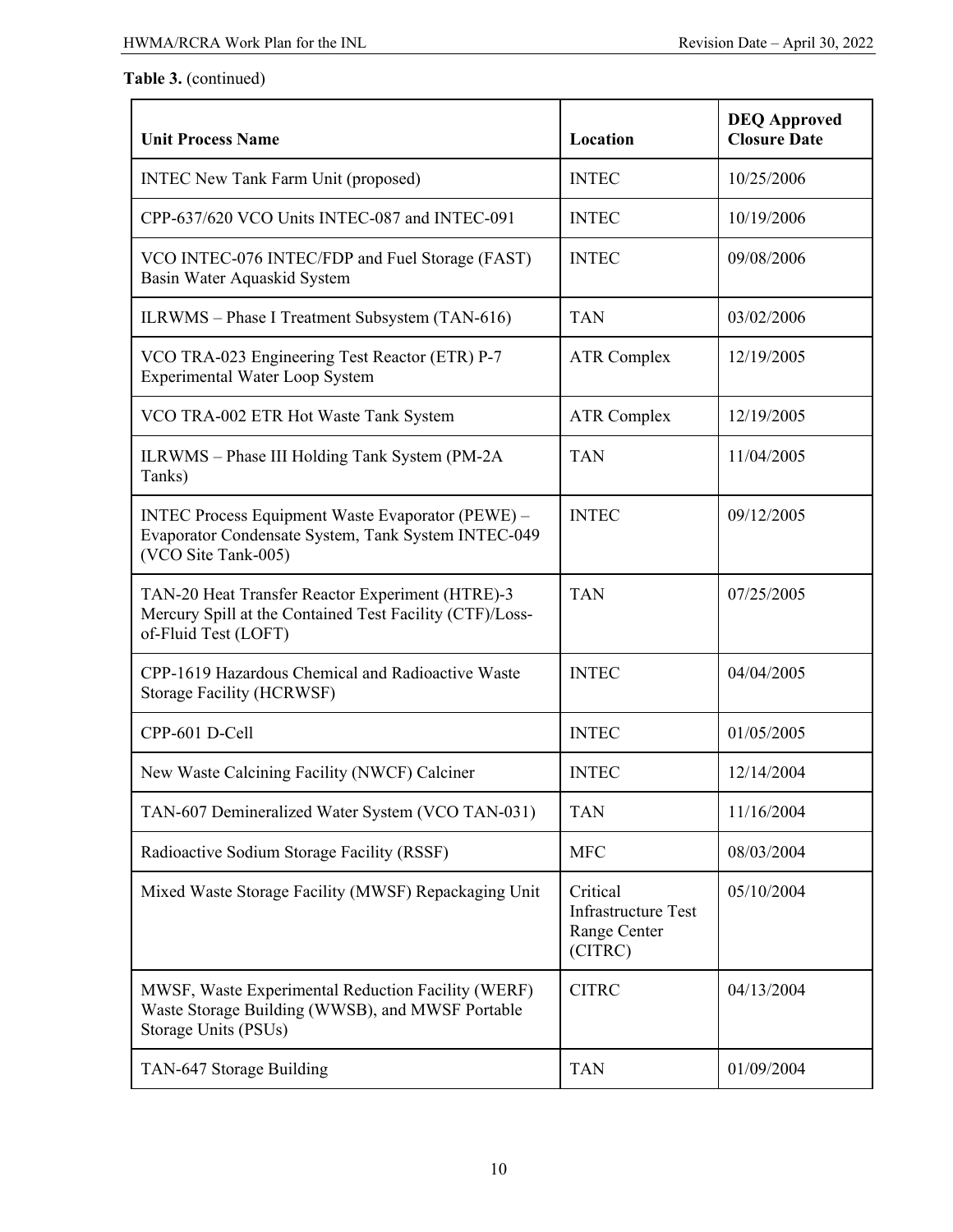| <b>Unit Process Name</b>                                                                                                                                                                            | Location           | <b>DEQ Approved</b><br><b>Closure Date</b> |
|-----------------------------------------------------------------------------------------------------------------------------------------------------------------------------------------------------|--------------------|--------------------------------------------|
| WERF Incinerator (Building PER-609), WERF Drum<br>Feed/Blending Unit (PER-609, Room 111A), WERF<br>Stabilization Units (PER-609, Rooms B106 and 109),<br>WERF Repackaging Unit (PER-609, Room B102) | <b>CITRC</b>       | 09/30/2003                                 |
| WERF Sort, Size, and Segregate Unit                                                                                                                                                                 | <b>CITRC</b>       | 09/23/2002                                 |
| TAN-628 - TAN Hazardous Waste Storage (THWS)                                                                                                                                                        | <b>TAN</b>         | 02/20/2002                                 |
| TRA Filling, Storage, and Remelt (FS&R) Facility (VCO<br>Unit Closure)                                                                                                                              | <b>ATR Complex</b> | 05/24/2002                                 |
| EBR-II Primary Tank Shutdown Coolers and the Primary<br>Purification Sodium Potassium (NaK) Coolant Loop                                                                                            | <b>MFC</b>         | 02/14/2002                                 |
| EBR-II Secondary Sodium Purification System (SSPS) -<br>Cold Trap                                                                                                                                   | <b>MFC</b>         | 02/14/2002                                 |
| <b>SPF Transfer Line</b>                                                                                                                                                                            | <b>MFC</b>         | 05/15/2007                                 |
| <b>WERF Macroencapsulation</b>                                                                                                                                                                      | <b>CITRC</b>       | 01/03/2002                                 |
| Intermediate-Level Transuranic Storage Facility (ILTSF) -<br>Pad <sub>2</sub>                                                                                                                       | <b>RWMC</b>        | 11/12/2001                                 |
| Waste Characterization Facility (WCF) at RWMC<br><b>Administrative Closure</b>                                                                                                                      | <b>RWMC</b>        | 09/25/2000                                 |
| Hazardous Chemical Waste Handling and Neutralization<br>Facility (HCWHNF)                                                                                                                           | <b>INTEC</b>       | 09/18/2000                                 |
| WERF Waste Storage/Feed Tanks - Administrative<br>Closure                                                                                                                                           | <b>CITRC</b>       | 05/16/2000                                 |
| Process Experimental Pilot Plant (PREPP) Incinerator and<br>Waste Stabilization (2 Units)                                                                                                           | <b>TAN</b>         | 03/07/2000                                 |
| $HTRE - No. 3$                                                                                                                                                                                      | EBR-I              | 01/31/2000                                 |
| CPP-633 Waste Calcining Facility (WCF) at INTEC                                                                                                                                                     | <b>INTEC</b>       | 11/02/1999*                                |
| CPP-627 Multicurie Cell (MCC) - Administrative Closure                                                                                                                                              | <b>INTEC</b>       | 07/20/1999                                 |
| Portable Water Treatment Unit (PWTU)                                                                                                                                                                | CITRC/TAN          | 07/08/1999                                 |
| Certified and Segregated (C&S) Building and Air Support<br>Building (ASB)-II                                                                                                                        | <b>RWMC</b>        | 04/16/1999                                 |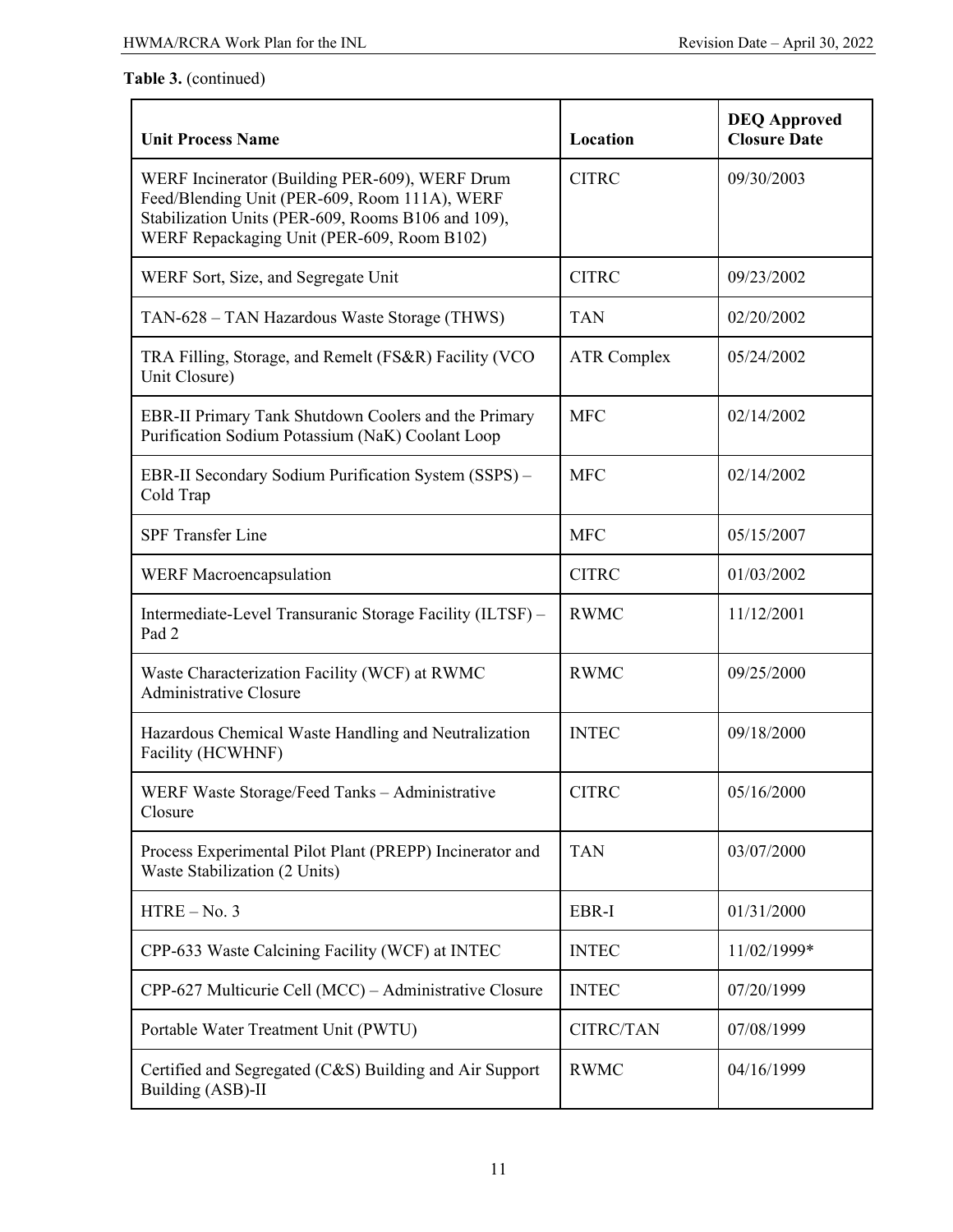| <b>Unit Process Name</b>                                                                   | Location                                     | <b>DEQ Approved</b><br><b>Closure Date</b> |
|--------------------------------------------------------------------------------------------|----------------------------------------------|--------------------------------------------|
| Waste Engineering Development Facility (WEDF) Storage<br>and Waste Stabilization (2 units) | <b>CITRC</b>                                 | 12/02/1997                                 |
| Specific Manufacturing Capability (SMC) Calciner,<br>Stabilization, and Storage (3 units)  | <b>TAN</b>                                   | 09/24/1997                                 |
| TAN-647 Sodium Storage                                                                     | <b>TAN</b>                                   | 06/13/1997                                 |
| Naval Ordnance Disposal Area (NODA) Storage and<br>Treatment                               | North of Central<br>Facilities Area<br>(CFA) | 02/25/1997                                 |
| TAN-607A Evaporator                                                                        | <b>TAN</b>                                   | 02/25/1997                                 |
| Hazardous Waste Storage Facility (HWSF)                                                    | <b>CFA</b>                                   | 02/04/1997                                 |
| TAN-681 Evaporator                                                                         | <b>TAN</b>                                   | 12/20/1996                                 |
| Initial Engine Test (IET) Mercury Storage                                                  | North of TAN                                 | 12/20/1996                                 |
| Army Reentry Vehicle Facility Site (ARVFS) Storage                                         | South of TAN                                 | 09/12/1996                                 |
| CPP-666 FAST - Storage and Treatment Tanks                                                 | <b>INTEC</b>                                 | 05/13/1996                                 |
| TAN-726/726A Chromate Treatment and Storage Tanks                                          | <b>TAN</b>                                   | 12/26/1995                                 |
| Idaho Chemical Processing Plant (ICPP) Percolation Ponds<br>A & B                          | <b>INTEC</b>                                 | 11/29/1995                                 |
| TRA-610 Lead Storage                                                                       | <b>ATR Complex</b>                           | 10/27/1995                                 |
| ILTSF-Pad 1                                                                                | <b>RWMC</b>                                  | 10/24/1994                                 |
| Reactives Storage and Treatment Area (RSTA)                                                | <b>Auxiliary Reactor</b><br>Area (ARA)       | 10/24/1994                                 |
| TAN-666 Storage Tank and Treatment Units -<br><b>Administrative Closure</b>                | <b>TAN</b>                                   | 10/20/1994                                 |
| <b>ARVFS Chemical Treatment Unit</b>                                                       | South of TAN                                 | 09/09/1994                                 |
| CPP-663 Hot Shop Storage Tank                                                              | <b>INTEC</b>                                 | 08/22/1994                                 |

\*The INTEC WCF was initially closed as a landfill. Subsequent to this closure, per the request of the DEQ, the INL submitted a HWMA/RCRA Post-Closure Permit Application for the WCF. The DEQ subsequently issued the WCF Post-Closure Permit – with an effective date of 10/16/2003.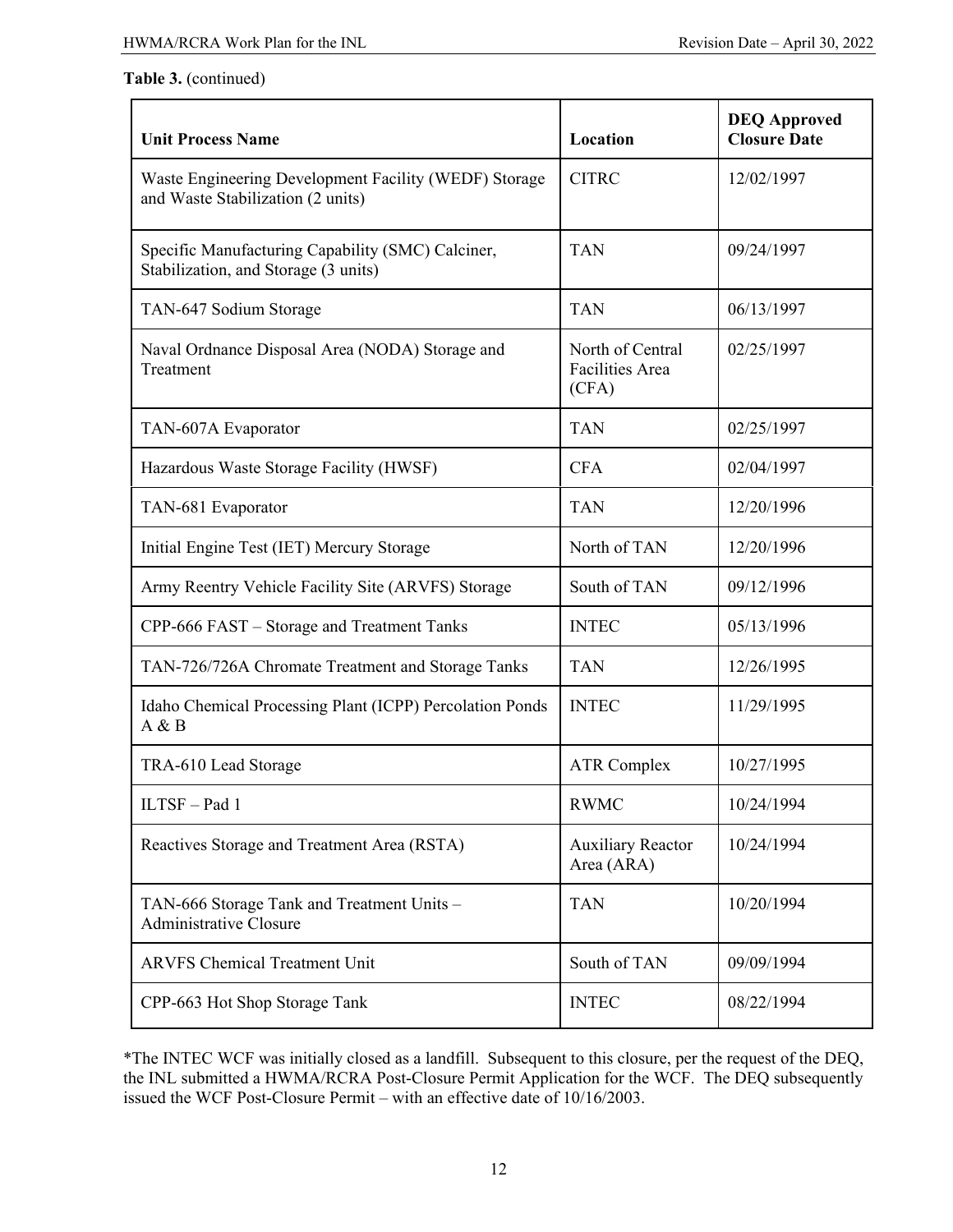### **Table 4.** Work Plan for the INL Waste Management Units

| Volume<br><b>Number/Name</b>       | <b>Waste Management Process*</b>                                                                                                                                                                                                                                                                      | <b>Process</b><br>Code(s) | <b>Process</b><br>Type(s) | Location    | Waste<br>Type(s) | <b>Unit Status</b>                                                                                                                                                                                                                                                                                                                                                                                                                                                                                                                                                                                                                                                                                                                                                                                                                                                                                      |
|------------------------------------|-------------------------------------------------------------------------------------------------------------------------------------------------------------------------------------------------------------------------------------------------------------------------------------------------------|---------------------------|---------------------------|-------------|------------------|---------------------------------------------------------------------------------------------------------------------------------------------------------------------------------------------------------------------------------------------------------------------------------------------------------------------------------------------------------------------------------------------------------------------------------------------------------------------------------------------------------------------------------------------------------------------------------------------------------------------------------------------------------------------------------------------------------------------------------------------------------------------------------------------------------------------------------------------------------------------------------------------------------|
| Volume 1<br>$(PER-101)$            | HWMA/RCRA Part A Permit Application for the INL                                                                                                                                                                                                                                                       | S <sub>0</sub> 2          | $\overline{2}$            | INL         | A                | Revision to Volume 1 transmitted to DEO on<br>03/26/2015.<br>Contractor Transition Class 1* PMR approved<br>by DEQ with a Revision Date of 06/01/2016.<br>March 2018 Revision submitted to DEQ on<br>03/15/2018. DEQ approved the revision on<br>03/22/2018.<br>DEQ concurred that the 2019 Annual Update to<br>the Volume 1 Part A Permit Application was not<br>required on 02/05/2019.<br>DEQ concurred that a 2020 Annual Update to<br>the Volume 1 Part A Permit Application was not<br>required on $03/12/2020$ .<br>March 2021 Revision submitted to DEQ on<br>03/25/2021. DEQ approved the revision on<br>04/02/2021.<br>Contractor Transition Class 1* PMR approved<br>by DEQ with a Revision Date of 01/01/2022.<br>March 2022 Revision submitted to DEO on<br>03/31/2022. DEQ approved the revision on<br>04/01/2022.                                                                        |
| Volume 1a<br>N/A<br>$(ISD-TSA-06)$ | HWMA/RCRA Part A Permit Application for the INL,<br>Pads TSA-1/TSA-R<br>Now known as the: Transuranic Storage Area (TSA) Interim<br>Status (IS) Unit at the Advanced Mixed Waste Treatment<br>Project (AMWTP) within the Idaho National Laboratory<br>(INL) EPA ID No. ID4890008952 (TSA IS Document) | S01/T04                   | 1, 4a, 4b, 4c,<br>41      | <b>RWMC</b> | A                | DEQ terminated interim status of the TSA-RE<br>RMF on 07/09/2009.<br>DEQ approved the turnover of Pad 2 from<br>interim status to a fully permitted unit on<br>06/15/2009.<br>DEQ approved the addition of treatment (liquid<br>absorption, decanting, neutralization, and<br>repackaging, and sizing) in the TSA-R and<br>TSA-1 on 03/02/2011.<br>ITG transmitted a revised interim status<br>document to the DEQ on 09/09/2014 and DEQ<br>approved the revised information on<br>09/17/2014.<br>Contractor Transition Class 1* PMR approved<br>by DEQ with a Revision Date of 06/01/2016.<br>Closure Plan schedule amendment request<br>submitted to the DEQ on 03/10/2021. DEQ<br>approved the revision on 03/16/2021.<br>Contractor Transition Class 1* PMR approved<br>by DEQ with a Revision Date of 01/01/2022<br>Closure Plan schedule amendment request<br>submitted to the DEQ on 03/31/2022. |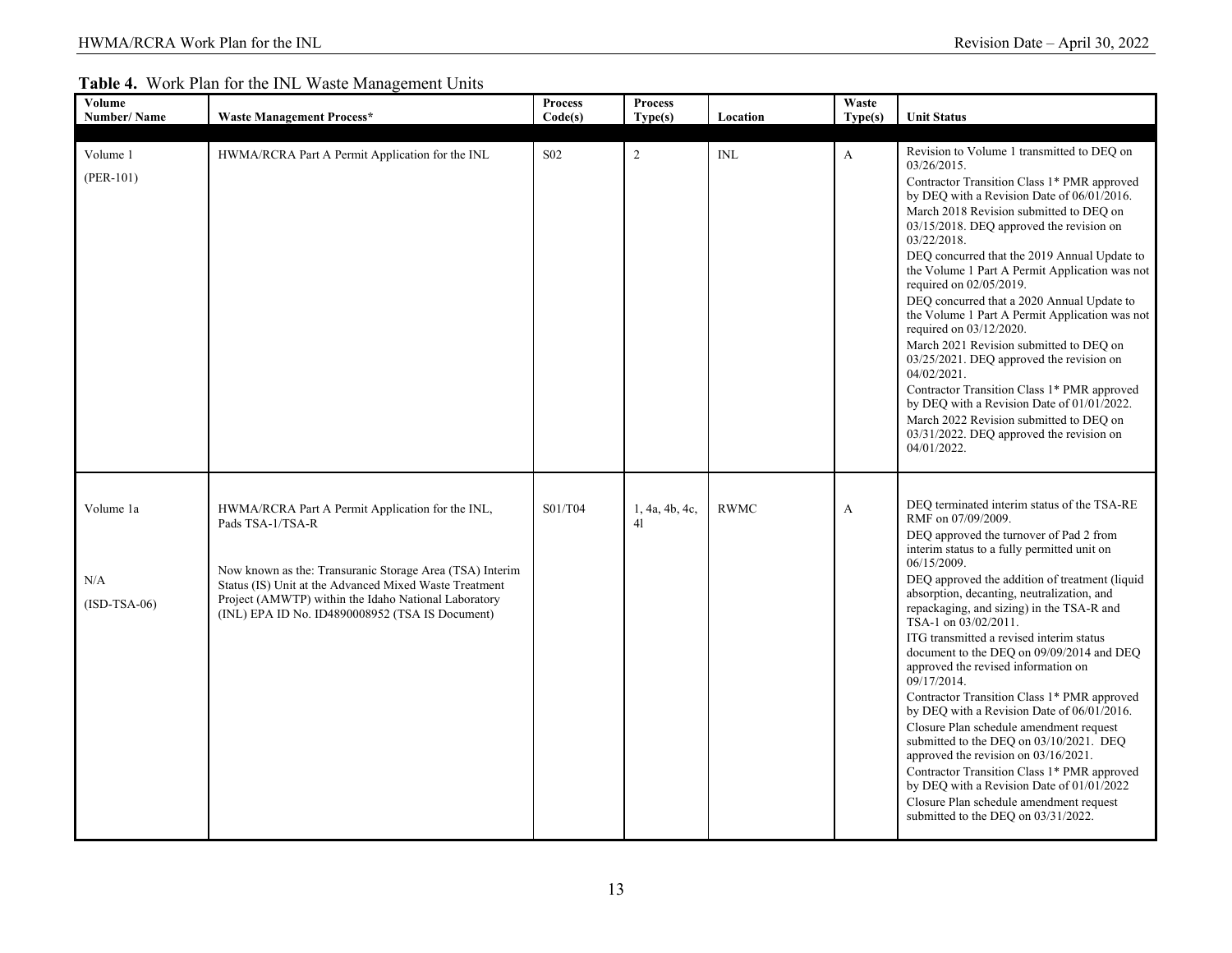| Volume<br><b>Number/Name</b>                                                                                                                                | <b>Waste Management Process*</b>                                                                        | <b>Process</b><br>Code(s)         | <b>Process</b><br>Type(s) | Location                                                | Waste<br>Type(s)    | <b>Unit Status</b>                                                                                                                                                                                                                                                                                                                                                                                                                                                                                                                                                                                                                                                                                                                                                                                                        |
|-------------------------------------------------------------------------------------------------------------------------------------------------------------|---------------------------------------------------------------------------------------------------------|-----------------------------------|---------------------------|---------------------------------------------------------|---------------------|---------------------------------------------------------------------------------------------------------------------------------------------------------------------------------------------------------------------------------------------------------------------------------------------------------------------------------------------------------------------------------------------------------------------------------------------------------------------------------------------------------------------------------------------------------------------------------------------------------------------------------------------------------------------------------------------------------------------------------------------------------------------------------------------------------------------------|
| Volume 2<br>(Units have been<br>permitted - this<br>volume is now<br>considered inactive -<br>see MFC Consolidated<br>Permit or EBR-II<br>Complex Permits.) | RCRA Part A Permit Application for the INL, MFC Interim<br><b>Status Units</b>                          | Not<br>Applicable<br>(N/A)        | N/A                       | <b>MFC</b>                                              |                     | All interim status units at the MFC were<br>permitted as of 11/10/2002.                                                                                                                                                                                                                                                                                                                                                                                                                                                                                                                                                                                                                                                                                                                                                   |
| Volume 3<br>$(PER-102)$                                                                                                                                     | HWMA/RCRA Part B Permit Application for the INL -<br>General Information for INL Waste Management Units | N/A                               | N/A                       | <b>INL</b>                                              | N/A                 | Partial permits for the INL have been approved<br>by the DEO.<br>Volume 3, Rev. 16 (July 2013) – transmitted to<br>the DEQ on July 25, 2013. DEQ approved the<br>submittal on August 7, 2013.<br>No revision was required for FY 2014 with<br>DEQ concurrence issued on 5/29/2014.<br>Additionally, no revision was required for FY<br>2015 with DEQ concurrence issued on July 2,<br>2015.<br>Contractor Transition Class 1* PMR approved<br>by DEQ with a Revision Date of 06/01/2016.<br>Volume 3 Annual Update, Revision Date: July<br>2017, accepted by DEQ on 07/14/2017. DEQ<br>concurred that the 2019 Annual Update to the<br>Volume 3 Permit Application was not required<br>on 02/05/2019.<br>DEQ concurred that a 2020 Annual Update to<br>the Volume 3 Permit Application was not<br>required on 03/12/2020. |
| Volume 4                                                                                                                                                    | MFC Storage Units:                                                                                      |                                   |                           | <b>MFC</b>                                              |                     |                                                                                                                                                                                                                                                                                                                                                                                                                                                                                                                                                                                                                                                                                                                                                                                                                           |
| NOTE:                                                                                                                                                       | Radioactive Scrap and Waste Facility (RSWF)                                                             | <b>S01</b>                        | 1                         | Building-771                                            | A                   | Permitted 01/24/1994.                                                                                                                                                                                                                                                                                                                                                                                                                                                                                                                                                                                                                                                                                                                                                                                                     |
| (This volume is now<br>considered inactive -<br>see MFC Consolidated<br>Permit.)                                                                            | <b>RSSF</b>                                                                                             | N/A                               | N/A                       | Building-797                                            | N/A                 | Permitted 01/24/1994. Completion of closure<br>activities approved by the DEQ on 08/03/2004.                                                                                                                                                                                                                                                                                                                                                                                                                                                                                                                                                                                                                                                                                                                              |
|                                                                                                                                                             | Hot Fuel Examination Facility (HFEF)                                                                    | S <sub>01</sub> , T <sub>04</sub> | 1, 2, 4a, 4l,<br>$4m*$    | Building-785                                            | $\boldsymbol{A}$    | Permitted 12/1999.<br><b>NOTE:</b> $4m^*$ (other treatment) = neutralization.                                                                                                                                                                                                                                                                                                                                                                                                                                                                                                                                                                                                                                                                                                                                             |
|                                                                                                                                                             | Sodium Storage Building (SSB)                                                                           | <b>S01</b>                        |                           | Building-703                                            | A/B                 | Permitted 12/1999.                                                                                                                                                                                                                                                                                                                                                                                                                                                                                                                                                                                                                                                                                                                                                                                                        |
| Volume 5<br>[This volume is now<br>considered inactive -<br>see Advanced Mixed<br><b>Waste Treatment</b>                                                    | ILTSF-Pad 2<br>*Stored Waste Examination Pilot Plant (SWEPP) Storage<br>Area (SSA)                      | N/A<br>S <sub>01</sub>            | N/A                       | $RWMC - Southwest$<br>corner of TSA<br>$RWMC - WMF-610$ | N/A<br>$\mathbf{A}$ | Permitted 11/13/1995. Closure approved by the<br>DEQ on 11/12/2001.<br>Permitted September 1996 w/PMR approval.<br>Permit Renewal Effective Date - 06/04/2008.                                                                                                                                                                                                                                                                                                                                                                                                                                                                                                                                                                                                                                                            |
| Project (AMWTP)<br>HWMA/RCRA<br>Permit.                                                                                                                     | Type II Modules – WMF-628 – WMF-634<br>Type I Module – WMF-635                                          | <b>S01</b>                        | 1                         | $RWMC - WMF-628$                                        | $\mathbf{A}$        | Permitted 11/13/95. Permit Renewal Effective<br>Date $-06/04/2008$ .                                                                                                                                                                                                                                                                                                                                                                                                                                                                                                                                                                                                                                                                                                                                                      |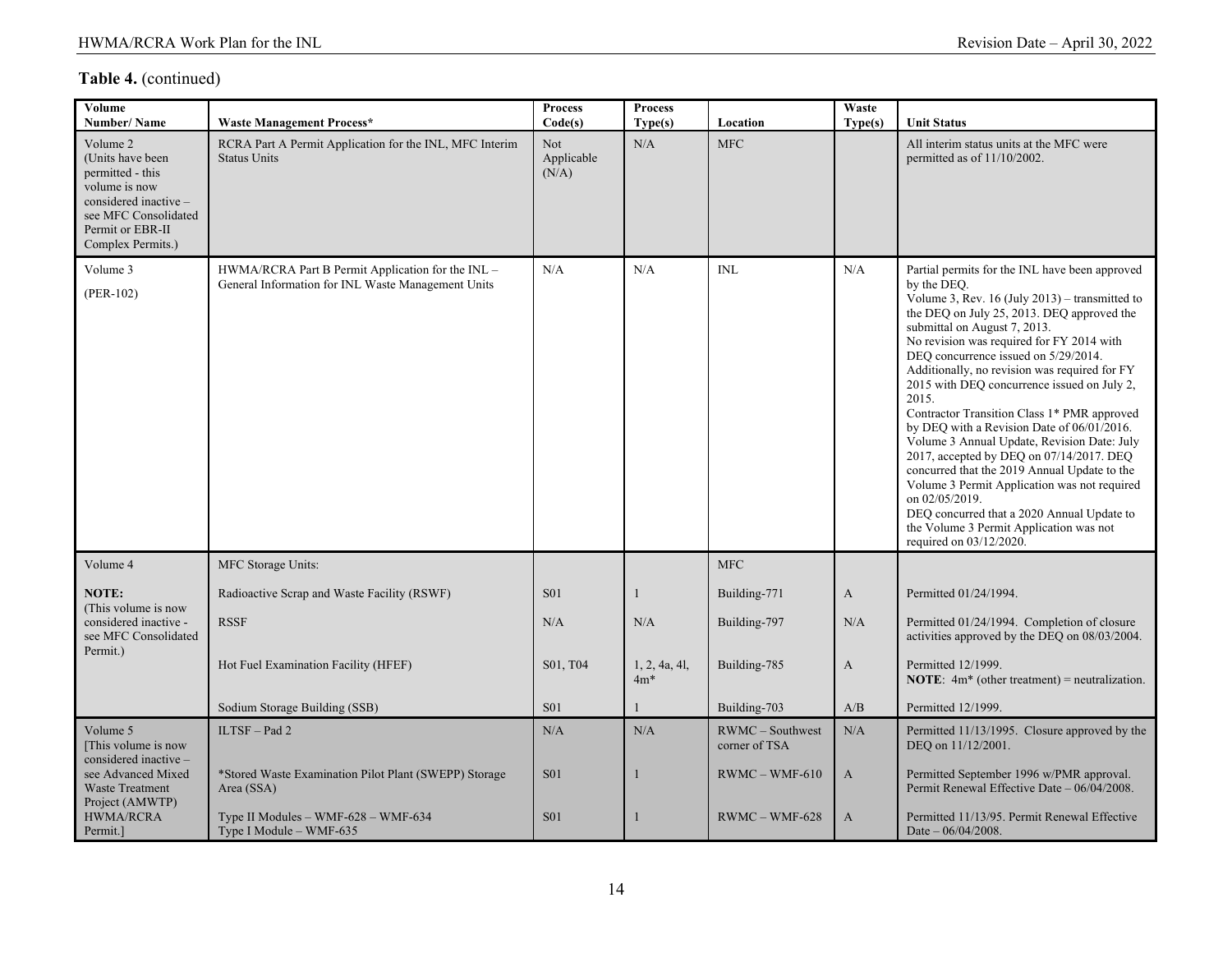| Volume<br>Number/Name                                                             | <b>Waste Management Process*</b>                                | <b>Process</b><br>Code(s)         | <b>Process</b><br>Type(s) | Location                                                                 | Waste<br>Type(s) | <b>Unit Status</b>                                                                                                                                             |
|-----------------------------------------------------------------------------------|-----------------------------------------------------------------|-----------------------------------|---------------------------|--------------------------------------------------------------------------|------------------|----------------------------------------------------------------------------------------------------------------------------------------------------------------|
| Volume 6                                                                          | <b>NWCF Calciner</b>                                            | N/A                               | N/A                       | $INTEC - CPP-659$                                                        | N/A              | Closed 12/14/04.                                                                                                                                               |
| (This volume is now<br>considered inactive.)                                      | NWCF Storage & Treatment Tanks                                  | S02, T01                          | 2, 4c                     | $INTEC - CPP-659$                                                        | A                | Permitted. See Volume 14 information.                                                                                                                          |
| Volume 7<br>(Unit is closed $-$ this<br>volume is now<br>considered inactive)     | <b>HWSF</b>                                                     | N/A                               | N/A                       | <b>CFA-637</b>                                                           | N/A              | Permitted 01/24/1994. Closure approved by the<br>DEQ on 02/04/1997.                                                                                            |
| Volume 8<br>(Unit is closed $-$ this<br>volume is now<br>considered inactive.)    | <b>HCWHNF</b>                                                   | N/A                               | N/A                       | INTEC-CPP-620<br>Annex                                                   | N/A              | Permitted 05/01/1995. Closure approved by the<br>DEO on 09/18/2000.                                                                                            |
| Volume 9<br>(This volume is now<br>considered inactive.)                          | <b>WERF</b> Incinerator                                         | N/A                               | N/A                       | CITRC PER-609                                                            | N/A              | DEQ approved completion of closure activities<br>on 09/30/2003.                                                                                                |
|                                                                                   | <b>WERF Waste Stabilization</b>                                 | N/A                               | N/A                       | CITRC - Special<br>Power Excursion<br><b>Reactor Test</b><br>(SPERT)-III | N/A              | DEQ approved completion of closure activities<br>on 09/30/2003.                                                                                                |
| Volume 10<br>(This volume is now<br>considered inactive -                         | Liquid Effluent Treatment & Disposal (LET&D)<br>Fractionators** | S02, X99                          | 2.4m                      | INTEC-CPP-1618                                                           | $\mathbf{A}$     | Permitted – Effective Date 10/18/2004.                                                                                                                         |
| see Volume 14 or                                                                  | LET&D Storage Tank**                                            | S <sub>02</sub>                   | $\overline{2}$            | $INTEC - CPP-1618$                                                       | $\mathbf{A}$     | Permitted – Effective Date 10/18/2004.                                                                                                                         |
| Volume 18 Permits.)                                                               | LET&D Nitric Acid Recycle Tank System**                         | S <sub>02</sub>                   | $\overline{2}$            | $INTEC - CPP-1618$                                                       | $\mathbf{A}$     | Permitted – Effective Date 10/18/2004.                                                                                                                         |
|                                                                                   | PEWE Condensate/Feed Storage Tanks**                            | S02, T01                          | 2, 4c                     | $INTEC - CPP-604$                                                        | $\mathbf{A}$     | Permitted – Effective Date 10/18/2004.                                                                                                                         |
|                                                                                   | <b>FAST Container Storage*</b>                                  | <b>S01</b>                        | 1                         | $INTEC - CPP-659$                                                        | A/B              | Permitted - Effective Date 04/27/2009.                                                                                                                         |
|                                                                                   | NWCF Evaporator Tank System (ETS)**                             | S <sub>02</sub> , X <sub>99</sub> | 4m                        | $INTEC - CPP-659$                                                        | A                | Permitted - Effective Date 10/18/2004.                                                                                                                         |
|                                                                                   | NWCF High Efficiency Particulate Air (HEPA) Filter              | S02, T01                          | 2.4c                      | $INTEC - CPP-659$                                                        | A/B              | Permitted – Effective date 04/27/2009.                                                                                                                         |
|                                                                                   | Leaching System (HFLS)*                                         |                                   |                           |                                                                          |                  | <b>NOTE:</b> These units have been incorporated<br>into Volume 18 Part B Permit<br>** NOTE: These units have been incorporated<br>into Volume 14 Part B Permit |
| Volume 11<br>(Units are closed $-$ this<br>volume is now<br>considered inactive.) | <b>MWSF</b>                                                     | N/A                               | N/A                       | $CITRC - PER-613$                                                        | N/A              | Permitted 01/27/2000. Completion of closure<br>activities approved by the DEQ on 04/13/2004.                                                                   |
|                                                                                   | <b>MWSF PSUs</b>                                                | N/A                               | N/A                       | CITRC - SPERT-IV                                                         | N/A              | Permitted 01/27/2000. Completion of closure<br>activities approved by the DEO on 04/13/2004.                                                                   |
|                                                                                   | <b>WWSB</b>                                                     | N/A                               | N/A                       | $CITRC - PER-623$                                                        | N/A              | Permitted 01/27/2000. Completion of closure<br>activities approved by the DEQ on 04/13/2004.                                                                   |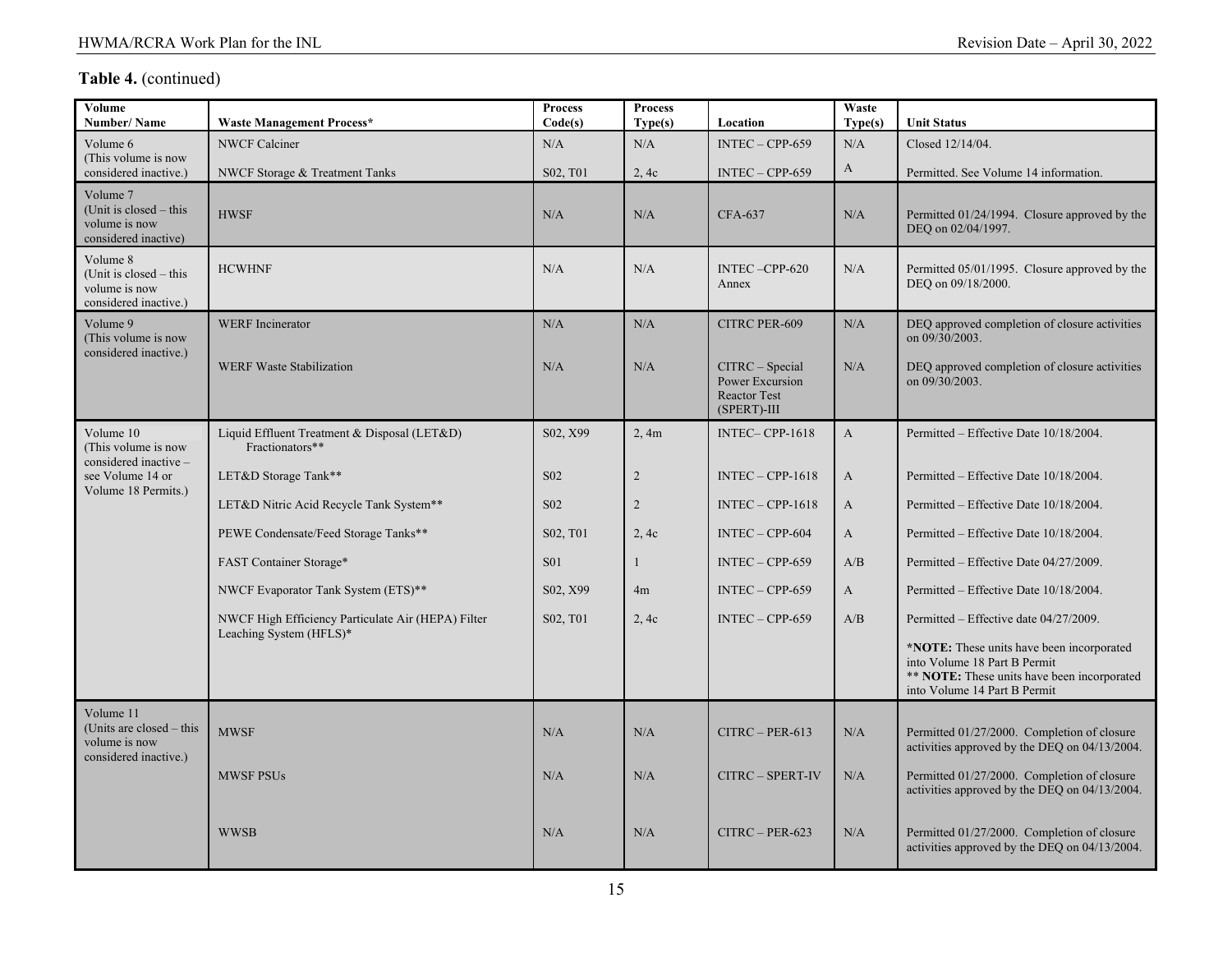| Volume<br>Number/Name                                                                                      | <b>Waste Management Process*</b>                                                                                                | <b>Process</b><br>Code(s) | <b>Process</b><br>Type(s) | Location          | Waste<br>Type(s) | <b>Unit Status</b>                                                                                                            |
|------------------------------------------------------------------------------------------------------------|---------------------------------------------------------------------------------------------------------------------------------|---------------------------|---------------------------|-------------------|------------------|-------------------------------------------------------------------------------------------------------------------------------|
| Continued:<br>Volume 11<br>(Units are closed – this                                                        | WERF Macroencapsulation*                                                                                                        | N/A                       | N/A                       | $CITRC - PER-622$ | N/A              | Permitted 01/27/2000. Administrative Closure<br>of the WERF Macroencapsulation Unit was<br>approved by the DEQ on 01/03/2002. |
| volume is now<br>considered inactive.)                                                                     | WERF Sizing *                                                                                                                   | N/A                       | N/A                       | $CITRC - PER-622$ | N/A              | Permitted 01/27/2000. Completion of closure<br>activities approved by the DEQ on 09/23/2002.                                  |
|                                                                                                            | THWS**<br>* <b>NOTE:</b> Incorporated from Vol. 19 Part B Permit Appl.<br>**NOTE: Incorporated from Vol. 12 Part B Permit Appl. | N/A                       | N/A                       | <b>TAN-628</b>    | N/A              | THWS Permit Expired on 06/01/2002.<br>Completion of closure activities approved by the<br>DEQ on 02/20/2002.                  |
| Volume 12<br>(Unit is closed - this<br>Volume is now<br>considered inactive -<br>see Volume 11<br>Permit.) | <b>THWS</b><br>NOTE: This information was incorporated into Vol. 11 Part<br>B permit application, per NOD from DEO.             | N/A                       | N/A                       | <b>TAN-628</b>    | N/A              | <b>Incorporated into Volume 11 Permit</b>                                                                                     |
| Volume 13<br>(This Volume is now<br>considered inactive.)                                                  | <b>TSA-RERMF</b>                                                                                                                | N/A                       | N/A                       | <b>RWMC</b>       | N/A              | DEQ terminated Interim Status for the TSE-RE<br>RMF on 07/09/2009.                                                            |
|                                                                                                            | WCF at RWMC                                                                                                                     | N/A                       | N/A                       | <b>RWMC</b>       | N/A              | Administrative Closure approved by the DEQ<br>09/25/2000.                                                                     |
| Volume 14<br>$(PER-111)$                                                                                   | <b>ILWMS</b>                                                                                                                    |                           |                           | <b>INTEC</b>      |                  | Volume 14 Permitted - Permit Effective Date:<br>11/20/2014.                                                                   |
|                                                                                                            | CPP-604 Evaporator Feed Sediment Tank (VES-WL-132)                                                                              | S02, T01                  | 2, 4m                     | $INTEC - CPP-604$ | A                | Class 2 PMR - Permit Revision Date:<br>11/27/2017.                                                                            |
|                                                                                                            | CPP-604 Evaporator Feed Collection Tank (VES-WL-133)                                                                            | S02, T01                  | 2, 4c, 4e                 | $INTEC - CPP-604$ | A                | DEQ approved Class 3 PMR on 08/06/2019<br>with a Permit Effective Date of: 09/05/2019.                                        |
|                                                                                                            | CPP-604 Surge Tank for VES-WL-133 (VES-WL-102)                                                                                  | S02, T01                  | 2, 4c, 4e                 | $INTEC - CPP-604$ | $\mathbf{A}$     | Contractor Transition Class 1* PMR approved<br>by DEQ with a Revision Date of 01/01/2022.                                     |
|                                                                                                            | CPP-604 Evaporator Head Tank (VES-WL-109)                                                                                       | S <sub>02</sub>           | 2                         | $INTEC - CPP-604$ | A                | DEQ approved Class 3 PMR on 02/14/2022                                                                                        |
|                                                                                                            | CPP-604 Evaporator Unit (EVAP-WL-129, -161)                                                                                     | S02, X99                  | 2, 4m                     | $INTEC - CPP-604$ | A                | with a Permit Effective Date of: 03/16/2022.                                                                                  |
|                                                                                                            | CPP-604 Process Condensate Surge Tanks (VES-WL-134, -<br>131)                                                                   | S <sub>02</sub>           | 2                         | $INTEC - CPP-604$ | A                |                                                                                                                               |
|                                                                                                            | CPP-604 Off-gas Condensate Knock Out Tank (VES-WL-<br>108)                                                                      | S <sub>02</sub>           | 2                         | $INTEC - CPP-604$ | A                |                                                                                                                               |
|                                                                                                            | CPP-604 Bottoms Collection Tanks (VES-WL-111, -101)                                                                             | S02, T01                  | 2, 4c, 4e                 | $INTEC - CPP-604$ | A                |                                                                                                                               |
|                                                                                                            | CPP-604 Process Waste Liquid (PWL) System Tanks<br>(VES-WL-135, -136, -137, -138, -139, -142, -144, -150)                       | S <sub>02</sub>           | 2                         | INTEC - CPP-604   | A                |                                                                                                                               |
|                                                                                                            | CPP-604 Tank Farm Tanks (VES-WM-100, -101, -102)                                                                                | S02, T01                  | 2, 4c, 4e                 | $INTEC - CPP-604$ | A                |                                                                                                                               |
|                                                                                                            | CPP-641 Westside Waste Holdup Tanks (VES-WL-103, -<br>$104, -105$                                                               | N/A                       | N/A                       | $INTEC - CPP-641$ | N/A              | DEQ approved closure of CPP-641 Tank<br>System on 04/17/2009.                                                                 |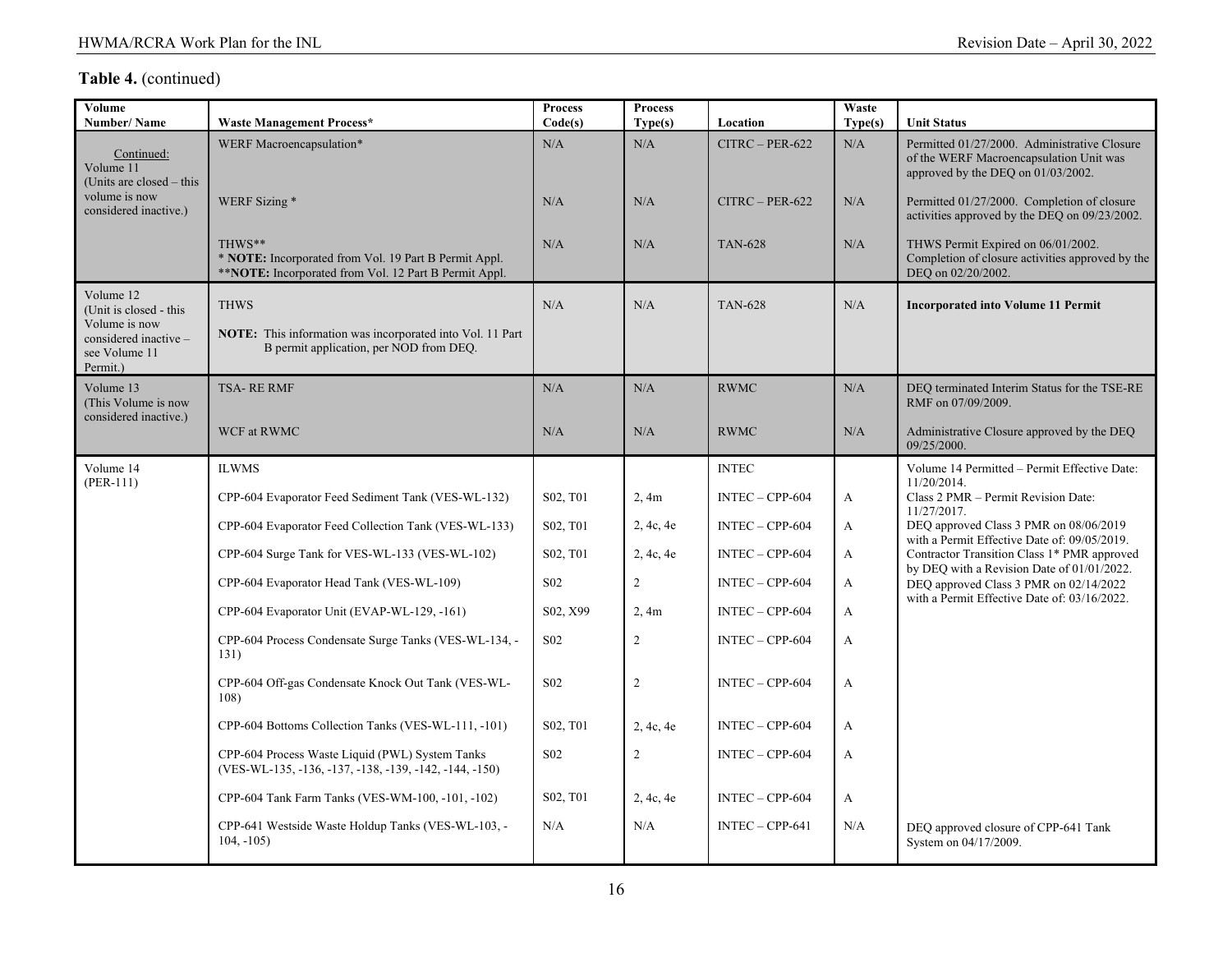| Volume<br>Number/Name                  | <b>Waste Management Process*</b>                                                            | <b>Process</b><br>Code(s)              | <b>Process</b><br>Type(s) | Location           | Waste<br>Type(s) | <b>Unit Status</b>                                                                                                                                                                                                                                                                                                                                                                                                                                                                         |
|----------------------------------------|---------------------------------------------------------------------------------------------|----------------------------------------|---------------------------|--------------------|------------------|--------------------------------------------------------------------------------------------------------------------------------------------------------------------------------------------------------------------------------------------------------------------------------------------------------------------------------------------------------------------------------------------------------------------------------------------------------------------------------------------|
| Continued:<br>Volume 14<br>$(PER-111)$ | CPP-601 Deep Tanks (VES-WG-100, -WG-101, VES-WH-<br>$100, -WH-101$                          | N/A                                    | N/A                       | $INTEC - CPP-601$  | N/A              | DEQ approved landfill closure of the CPP-601<br>Deep Tanks (Phase 1) on $02/19/2010$ . These<br>tanks are now regulated under the<br>HWMA/RCRA Closure Plan for the CPP-<br>601/627/640 Landfill Phase 2 (Rev. 2,<br>September 2010), which was approved by the<br>DEQ on September 30, 2010. The CPP-601<br>deep tanks were incorporated into the CPP-<br>601/627/640 Landfill Closure - Phase 2 as part<br>of the Volume 21 - INTEC Post Closure Permit<br>(Revision Date - 08/25/2011). |
|                                        | CPP-604 Process Condensate Collection Tanks<br>(VES-WL-106, -107, -163)                     | S02, T01                               | 2, 4c, 4e                 | $INTEC - CPP-604$  | A                |                                                                                                                                                                                                                                                                                                                                                                                                                                                                                            |
|                                        | Acid Fractionator Waste Feed Head Tank (VES-WLK-197)                                        | S <sub>0</sub> 2                       | $\overline{c}$            | $INTEC - LET&D$    | $\mathbf{A}$     |                                                                                                                                                                                                                                                                                                                                                                                                                                                                                            |
|                                        | Acid Fractionator (VES-WLL-170, VES-WLK-171)                                                | S <sub>02</sub> , X <sub>99</sub>      | 2, 4m                     | INTEC-LET&D        | $\mathbf{A}$     |                                                                                                                                                                                                                                                                                                                                                                                                                                                                                            |
|                                        | Acid Fractionator Bottoms Tank (VES-WL-195)                                                 | S <sub>0</sub> 2                       | 2                         | INTEC-LET&D        | $\mathbf{A}$     |                                                                                                                                                                                                                                                                                                                                                                                                                                                                                            |
|                                        | LET&D Nitric Acid Recycle Tank System (VES-NCR-171,<br>$-173)$                              | S <sub>0</sub> 2                       | 2                         | INTEC-LET&D        | $\mathbf{A}$     |                                                                                                                                                                                                                                                                                                                                                                                                                                                                                            |
|                                        | CPP-659 Blend/Hold Tanks (VES-NCC-101, -102, -103)                                          | S02, T01                               | 2, 4c, 4e                 | INTEC - CPP-659    | $\mathbf{A}$     |                                                                                                                                                                                                                                                                                                                                                                                                                                                                                            |
|                                        | CPP-659 Fluoride Hot Sump Tank (VES-NCC-119)                                                | S02, T01                               | 2, 4c, 4e                 | INTEC - CPP-659    | A                |                                                                                                                                                                                                                                                                                                                                                                                                                                                                                            |
|                                        | CPP-659 Non-Fluoride Hot Sump Tank (VES-NCC-122)                                            | S <sub>02</sub> , T <sub>01</sub>      | 2, 4c, 4e                 | INTEC - CPP-659    | A                |                                                                                                                                                                                                                                                                                                                                                                                                                                                                                            |
|                                        | CPP-659 Evaporator Unit (EVAP-NCC-150 includes:<br>VES-NCC-150, HE-NCC-350, and HE-NCC-351) | S02, X99                               | 2, 4m                     | INTEC - CPP-659    | $\mathbf{A}$     |                                                                                                                                                                                                                                                                                                                                                                                                                                                                                            |
|                                        | CPP-659 Process Off-gas Condensate System<br>$(VES-NCC-108, -116, -136)$                    | S02, T01*<br>(*VES-NCC-<br>$108$ only) | 2, 4c, 4e                 | $INTEC - CPP-659$  | $\mathbf{A}$     |                                                                                                                                                                                                                                                                                                                                                                                                                                                                                            |
|                                        | CPP-659 Constant Head Feed Tank (VES-NCC-152)                                               | S <sub>0</sub> 2                       | $\overline{2}$            | $INTEC - CPP-659$  | $\mathbf{A}$     |                                                                                                                                                                                                                                                                                                                                                                                                                                                                                            |
|                                        | IWTU Container Storage Areas (Vault Storage Area, Vault<br>Staging Area)                    | <b>S01</b>                             |                           | $INTEC - CPP-1696$ | $\mathbf{A}$     |                                                                                                                                                                                                                                                                                                                                                                                                                                                                                            |
|                                        | CPP-1696 Waste Feed Tank (VES-SRC-131)                                                      | S <sub>02</sub> , T <sub>01</sub>      | 2,4c                      | $INTEC - CPP-1696$ | $\mathbf{A}$     |                                                                                                                                                                                                                                                                                                                                                                                                                                                                                            |
|                                        | CPP-1696 Sump Tank (VES-SRC-133)                                                            | S02, T01                               | 2, 4c                     | $INTEC - CPP-1696$ | A                |                                                                                                                                                                                                                                                                                                                                                                                                                                                                                            |
|                                        | CPP-1696 Clarifier Tank (VES-SRC-134)                                                       | S <sub>02</sub> , T <sub>01</sub>      | 2, 4c                     | $INTEC - CPP-1696$ | $\mathbf{A}$     |                                                                                                                                                                                                                                                                                                                                                                                                                                                                                            |
|                                        | CPP-1696 Product Receiver/Cooler Tanks (VES-SRC-190, -<br>191)                              | S <sub>0</sub> 2                       | $\overline{2}$            | $INTEC - CPP-1696$ | $\mathbf{A}$     |                                                                                                                                                                                                                                                                                                                                                                                                                                                                                            |
|                                        | CPP-1696 Firewater Collection Tank (TK-SRE-196)                                             | <b>S02</b>                             | $\overline{2}$            | $INTEC - CPP-1696$ | A                |                                                                                                                                                                                                                                                                                                                                                                                                                                                                                            |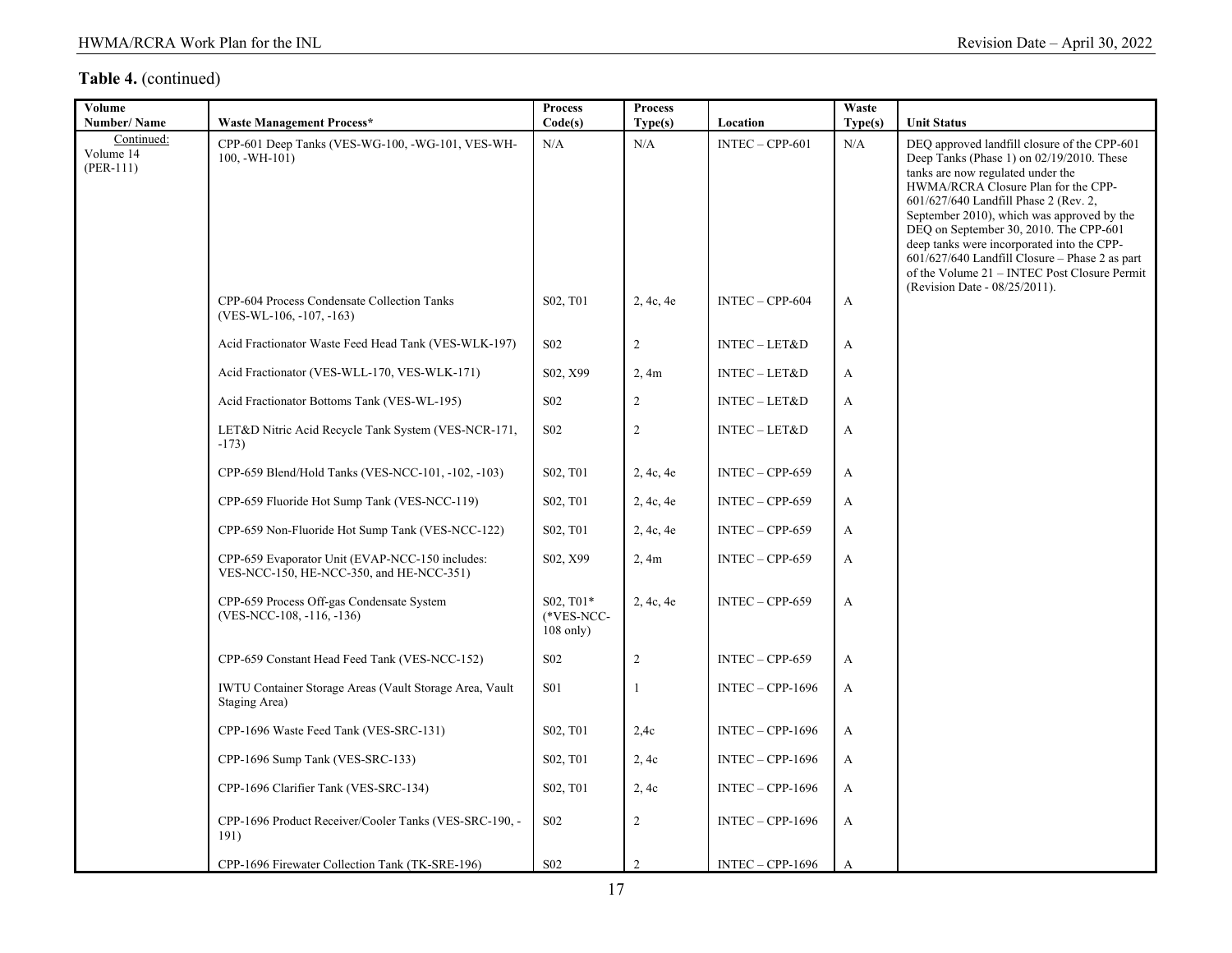| Volume<br>Number/Name                                                    | <b>Waste Management Process*</b>                                                                                                                                                                              | <b>Process</b><br>Code(s) | <b>Process</b><br>Type(s)   | Location                   | Waste<br>Type(s) | <b>Unit Status</b>                                                                                                                                                  |
|--------------------------------------------------------------------------|---------------------------------------------------------------------------------------------------------------------------------------------------------------------------------------------------------------|---------------------------|-----------------------------|----------------------------|------------------|---------------------------------------------------------------------------------------------------------------------------------------------------------------------|
| Continued:<br>Volume 14                                                  | CPP-1696 Condensate Collection Tank (TK-SRH-141)                                                                                                                                                              | S <sub>02</sub>           | 2                           | $INTEC - CPP-1696$         | $\mathbf{A}$     |                                                                                                                                                                     |
| $(PER-111)$                                                              | CPP-1696 Steam Reforming System (VES-SRC-140,<br>VES-SRC- $160$ )                                                                                                                                             | X99                       | 4c                          | $INTEC - CPP-1696$         | A                |                                                                                                                                                                     |
|                                                                          | CPP-1696 IWTU Product Load-Out Cells (Rooms 112 and<br>113)                                                                                                                                                   | S <sub>03</sub>           | 5                           | $INTEC - CPP-1696$         | A                |                                                                                                                                                                     |
| Volume 15<br>[This volume is now                                         | ARVFS Sodium-Potassium Waste Treatment at MFC                                                                                                                                                                 | N/A                       | N/A                         | <b>MFC</b>                 | N/A              | ARVFS Treatment closed 09/09/1994.                                                                                                                                  |
| considered inactive -<br>see MFC Consolidated<br>Permit<br>$(PER-116).]$ | <b>SCMS</b>                                                                                                                                                                                                   | S01, S02,<br>T01, T04     | 1, 2, 4a, 4c,<br>4i, 4l, 4m | Building-797               | A/B              | Incorporated into the HWMA/RCRA<br>consolidated Storage and Treatment Permit for<br>the MFC.                                                                        |
| Volume 16                                                                | <b>MFC</b> Treatment Units:                                                                                                                                                                                   |                           |                             | <b>MFC</b>                 |                  |                                                                                                                                                                     |
| [This volume is now<br>considered inactive -                             | EBR-II Primary Sodium System (PSS)                                                                                                                                                                            | S01, S02, T01             | 1,2,4c                      | Building-767/795           | $\mathbf{A}$     | Permitted 11/10/2002.                                                                                                                                               |
| see MFC EBR-II<br>Permit (PER-120)                                       | <b>EBR-II SSS</b>                                                                                                                                                                                             | S02, T01                  | 2, 4c                       | Building-766               | $\mathbf{A}$     | Permitted 11/10/2002.                                                                                                                                               |
| Volume 17<br>(This volume is now<br>considered inactive -                | <b>RMWSF</b>                                                                                                                                                                                                  | <b>S01</b>                | $\mathbf{1}$                | $INTEC - CPP-1617$         | A/B              | Permitted – Effective Date 04/27/2009 See<br>Volume 18 information.                                                                                                 |
| see Volume 18<br>Permit.)                                                | <b>HCRWSF</b>                                                                                                                                                                                                 | N/A                       | N/A                         | $INTEC - CPP-1619$         | N/A              | Permitted – Effective Date 11/05/2001. DEQ<br>approved closure on 04/04/2005. See Volume<br>18 information.                                                         |
|                                                                          | CPP-601/627 Container Storage<br>NOTE: CPP-601/627 unit removed from Volume 17, per<br>NOD from DEO.                                                                                                          | N/A                       | N/A                         | $INTEC - CPP-$<br>601/627  | N/A              | Closed - DEQ approved closure of CPP-627 on<br>07/20/1999 and closure of D-Cell on<br>$01/05/2005$ .                                                                |
| Volume 18 - Books 1<br>& 2 (PER-109)                                     | <b>INTEC Storage and Treatment</b>                                                                                                                                                                            |                           |                             | <b>INTEC</b>               |                  | Volume 18 Permitted - Effective Date:<br>04/27/2009.                                                                                                                |
|                                                                          | CPP-659/1659 NWCF Container Storage<br>(Rooms 205, 206, 207, 214, 215, 216, 218, 306, 308, 309,<br>323, 326, 415, 416, 417, 418, 419, 421, 422, 428, and<br>CPP-1659 Contaminated Equipment Maintenance Area) | <b>S01</b>                | $\mathbf{1}$                | $INTEC - CPP-$<br>659/1659 | A/B              | Permit Revision Date: 08/23/2018.<br>Permit Reapplication transmitted to DEQ on<br>10/25/2018 (CCNs 322787 & 322788)<br>Contractor Transition Class 1* PMR approved |
|                                                                          | CPP-659/1659 NWCF Waste Pile Storage<br>(Rooms 206, 207, 214, 215, 216, 308, 309, 322, 323, 326,<br>416, and 418)                                                                                             | S <sub>03</sub>           | 5                           | $INTEC - CPP-659$          | A/B              | by DEQ with a Revision Date of 01/01/2022.                                                                                                                          |
|                                                                          | <b>NWCF Tank Treatment</b><br>(SH-NCD-933, SH-NCD-934, UC-NCD-921)                                                                                                                                            | T <sub>0</sub> 1          | 4c                          | $INTEC - CPP-659$          | A/B              |                                                                                                                                                                     |
|                                                                          | <b>NWCF HFLS</b><br>(VES-NCD-141, VES-NCD-142)                                                                                                                                                                | S02, T01                  | 2, 4c                       | $INTEC - CPP-659$          | A/B              |                                                                                                                                                                     |
|                                                                          | <b>NWCF Container Treatment</b><br>(VES-NCD-138, TK-NCD-139, TK-NCD-137, TK-<br>$NCD-136*)$                                                                                                                   | T04                       | 1, 4c, 4j, 4l               | $INTEC - CPP-659$          | A/B              | * NOTE: DEQ approved administrative closure<br>of TK-NCD-136 on 05/25/2012                                                                                          |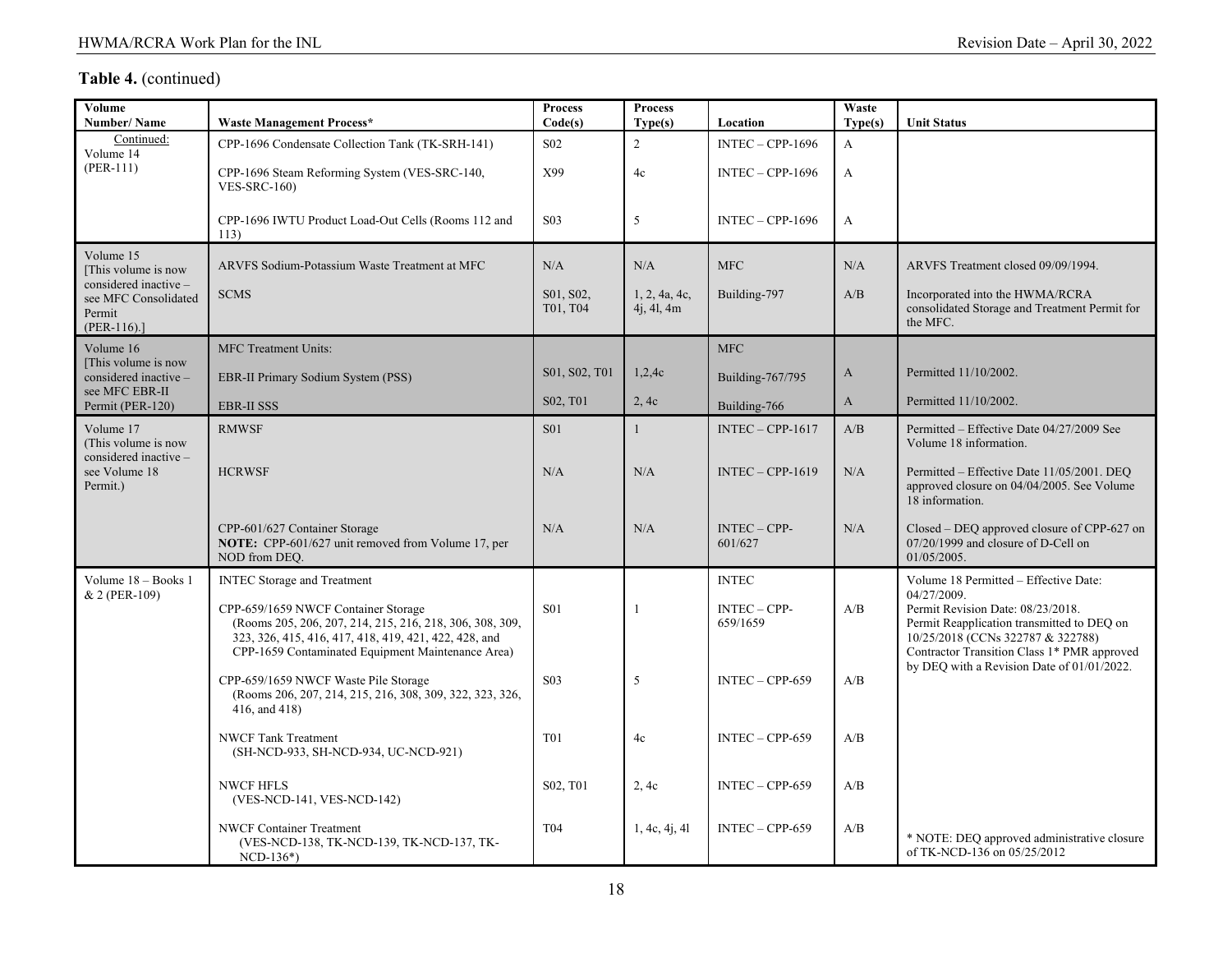| Volume<br>Number/Name                              | <b>Waste Management Process*</b>                                                                                                                                                                                                                                                                                                                                                                                                                                           | <b>Process</b><br>Code(s)                                                                          | <b>Process</b><br>Type(s) | Location                                 | Waste<br>Type(s) | <b>Unit Status</b>                                                               |
|----------------------------------------------------|----------------------------------------------------------------------------------------------------------------------------------------------------------------------------------------------------------------------------------------------------------------------------------------------------------------------------------------------------------------------------------------------------------------------------------------------------------------------------|----------------------------------------------------------------------------------------------------|---------------------------|------------------------------------------|------------------|----------------------------------------------------------------------------------|
| Continued:<br>Volume 18 - Books 1<br>& 2 (PER-109) | CPP-666<br>Container Storage (Rooms 301, 114C, 115, 180, B-4, B-5,<br>B-6, SB-4, SB-8, and FDP Cell)<br>FDP Cell Slab Tank Storage (VES-FC-184)<br>FDP Cell Sizing, Repackaging, Compaction, and<br>Absorbent Addition<br>Na/NaK Distillation System Tank Storage (VES-FC-101<br>and $-85A$ )<br>Na/NaK Distillation System Other Treatment (VES-FC-<br>101 and VES-FC-85A)<br>FDP Cell Na/NaK Deactivation using water (within the<br>ARS) or exposure to air in the cell | S01, S02, T04<br>S <sub>01</sub><br>S <sub>02</sub><br>T <sub>04</sub><br><b>S02</b><br>T04<br>T04 | 1, 2, 4a, b, j,<br>l, m   | $INTEC - CPP-666$                        | A/B              |                                                                                  |
|                                                    | NWCF Holdup and Collection Tanks<br>(VES-NCD-123, VES-NCD-129)                                                                                                                                                                                                                                                                                                                                                                                                             | S02, T01                                                                                           | 2, 4c                     | $INTEC - CPP-659$                        | A/B              |                                                                                  |
|                                                    | NWCF Miscellaneous Treatment Unit<br>Scarification/Spalling (Steam Spray Booth & Glovebox<br>[Room 418]                                                                                                                                                                                                                                                                                                                                                                    | X02                                                                                                | 4c, j                     | $INTEC - CPP-659$                        | A/B              |                                                                                  |
|                                                    | NWCF Miscellaneous Treatment Unit<br>Chemical/Physical Extraction (Steam Spray Booth -<br>Room 418, Decon Cubicle – Rooms 421 and 422, and<br>Decon Cell - Room 308)                                                                                                                                                                                                                                                                                                       | X99                                                                                                | 4c, j                     | $INTEC - CPP-659$                        | A/B              |                                                                                  |
|                                                    | CPP-659 - Sizing/Repackaging/Compaction<br>(Rooms 216, 306, 308, 309, 323, 418, 421, 422, 428)                                                                                                                                                                                                                                                                                                                                                                             | T04                                                                                                | 4j, 1, m                  | $INTEC - CPP-659$                        | A/B              |                                                                                  |
|                                                    | CPP-659 - Absorbent Addition<br>(Rooms 308, 309, and 418)                                                                                                                                                                                                                                                                                                                                                                                                                  | T <sub>04</sub>                                                                                    | 4a                        | $INTEC - CPP-659$                        | A/B              |                                                                                  |
|                                                    | CPP-659 – Deactivation of Na/NaK using water (immersion<br>and misting/wetting) in Room 308 within the ARS or<br>exposure to air in the cell                                                                                                                                                                                                                                                                                                                               | T <sub>04</sub>                                                                                    | 4m                        | $INTEC - CPP-659$                        | A/B              |                                                                                  |
|                                                    | CPP-659 Room 428 - Macroencapsulation                                                                                                                                                                                                                                                                                                                                                                                                                                      | T <sub>04</sub>                                                                                    | 1, 4i                     | $INTEC - CPP-659$                        | A/B              |                                                                                  |
|                                                    | RWMSF - Container Storage and Macroencapsulation<br>Treatment (includes CPP-2725)                                                                                                                                                                                                                                                                                                                                                                                          | S01, T04                                                                                           | 1, 4i                     | $INTEC - CPP-1617$<br>$INTEC - CPP-2725$ | A/B              |                                                                                  |
|                                                    | <b>HCRWSF</b>                                                                                                                                                                                                                                                                                                                                                                                                                                                              | N/A                                                                                                | N/A                       | $INTEC - CPP-1619$                       | N/A              | DEQ approved completion of closure activities<br>for this unit on $04/04/2005$ . |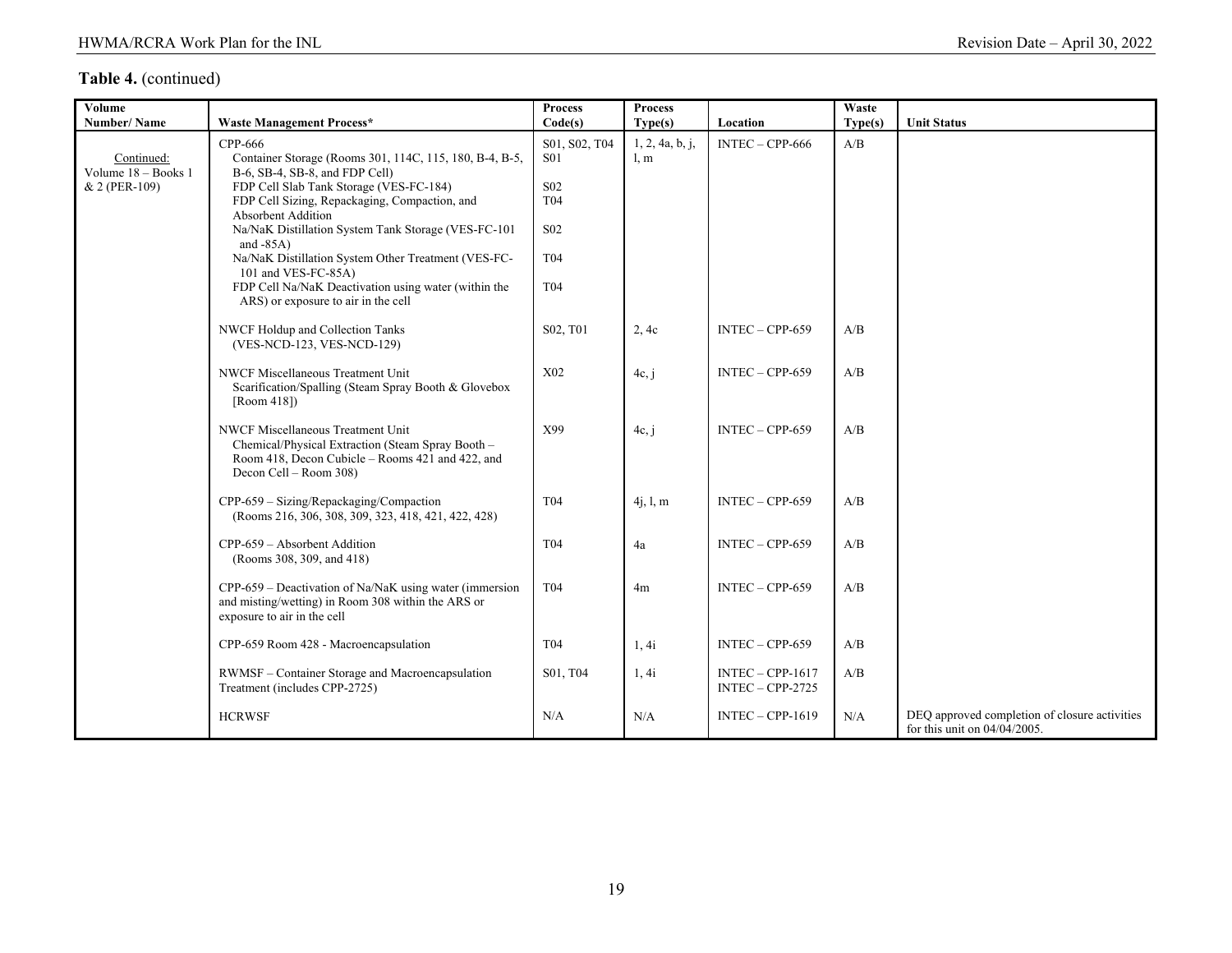| Volume<br><b>Number/Name</b>                                                           | <b>Waste Management Process*</b>                                                                                                                                                                                                                                                                                                                | <b>Process</b><br>Code(s)                                                                  | <b>Process</b><br>Type(s)                                                                                   | Location                                      | Waste<br>Type(s)                                            | <b>Unit Status</b>                                                                                                                                                                                                                                                                                                                                                                                                                                                                  |
|----------------------------------------------------------------------------------------|-------------------------------------------------------------------------------------------------------------------------------------------------------------------------------------------------------------------------------------------------------------------------------------------------------------------------------------------------|--------------------------------------------------------------------------------------------|-------------------------------------------------------------------------------------------------------------|-----------------------------------------------|-------------------------------------------------------------|-------------------------------------------------------------------------------------------------------------------------------------------------------------------------------------------------------------------------------------------------------------------------------------------------------------------------------------------------------------------------------------------------------------------------------------------------------------------------------------|
| Volume $18 -$<br>Books 3A and 3B<br>(PER-109)                                          | Storage and Treatment for the RWMC on the INL<br>WMF-698 Storage Enclosure                                                                                                                                                                                                                                                                      | S01, X99,<br>X02<br><b>S01</b>                                                             |                                                                                                             | <b>RWMC</b><br>WMF-698 Storage<br>Enclosure   |                                                             | DEQ approved storage and treatment activities<br>at the RWMC (Volume $18 - \text{Books } 3A$ and $3B$ )<br>with approval of a Class 2 PMR to the Volume<br>18 Permit on October 18, 2012.<br>Permit Revision Date: 08/23/2018.<br>Permit Reapplication transmitted to DEQ on<br>10/25/2018 (CCNs 322787 & 322788).<br>Permit Reapplication Update transmitted to<br>DEQ on 12/21/2020.<br>Contractor Transition Class 1* PMR approved<br>by DEQ with a Revision Date of 01/01/2022. |
|                                                                                        | WMF-1617<br>Room 104 Equipment Airlock<br>Room 105 Drum Packaging Stations/Area<br>Room 106 Utility Area<br>Rooms 101 and 102 Drum Compactor Area<br>Room 103 Drum Compactor/Area<br>Retrieval Area<br>Retrieval Area Sorting Table                                                                                                             | <b>S01</b><br>S01, X99<br><b>S01</b><br><b>S01</b><br>S01, X99,<br>X02<br>X99<br>X99       | 1, 4j, 1, m<br>$\mathbf{1}$<br>1, 4b, j, l, m<br>4j, l, m<br>4j, 1, m                                       | <b>WMF-1617</b>                               | A/B<br>A/B<br>A/B<br>A/B<br>A/B<br>A/B<br>A/B               | DEQ approved Class 1 PMR revising the<br>closure plan for WMF-1617 with effective date<br>of 12/20/2019. DEO approved closure of<br>WMF-1617 on 11/09/2020.                                                                                                                                                                                                                                                                                                                         |
|                                                                                        | WMF-1619<br>Room 104 Equipment Airlock<br>Room 105 Drum Packaging Stations/Area<br>Room 106 Utility Area<br>Rooms 101 and 102 and<br>Room 103 Service Bay and Drum Compactor<br>Retrieval Area - Sorting Area<br>Retrieval Area - Box Transfer Pan Area Treatment<br>Retrieval Area - Decon Tent<br>Retrieval Area - Debris Box Containment Pan | <b>S01</b><br>S01, X99<br><b>S01</b><br><b>S01</b><br>S01. X99<br>X99<br>X99<br>X99<br>X99 | $\overline{1}$<br>1, 4j, 1, m<br>-1<br>1,<br>1, 4b, j, 1, m<br>4j, l, m<br>4i, 1, m<br>4j, l, m<br>4j, 1, m | <b>WMF-1619</b>                               | A/B<br>A/B<br>A/B<br>A/B<br>A/B<br>A/B<br>A/B<br>A/B<br>A/B | DEO approved a Class 2 PMR to move SRP<br>operations to WMF-1619 with an effective date<br>of 12/17/2019.<br>DEQ approved a Class 1 PMR updating<br>language to clarify operational requirements<br>regarding a passageway door for the Sludge<br>Repackage Project with an effective date of<br>07/20/2020.                                                                                                                                                                        |
|                                                                                        | Outside Storage Areas (OSA)<br>Near WMF-1617 - Cargo and Box Storage Area<br>Near WMF-1619 - Trailer and Cargo Storage Area<br>Near WMF-1621 - Trailer Storage Area<br>Near WMF-698 - Trailer Storage Area<br>Bridge Area - Trailer Storage Area                                                                                                | <b>S01</b>                                                                                 |                                                                                                             | <b>RWMC</b>                                   | A/B                                                         |                                                                                                                                                                                                                                                                                                                                                                                                                                                                                     |
| Volume $18-$<br>Book 4 This book is<br>now considered<br>inactive)                     | Tank Storage at the MFC on the INL - Secondary Sodium<br>System (SSS) Components<br>7 Evaporators<br>2 Superheaters (also known as evaporators)                                                                                                                                                                                                 | S <sub>02</sub>                                                                            | 2                                                                                                           | <b>MFC-766</b>                                | $\overline{A}$                                              | DEQ approved closure on 12/31/2015                                                                                                                                                                                                                                                                                                                                                                                                                                                  |
| Volume 19<br>(This volume is now<br>considered inactive -<br>see Volume 11<br>Permit.) | WERF Macroencapsulation<br><b>WERF Sizing</b>                                                                                                                                                                                                                                                                                                   | N/A<br>N/A                                                                                 | N/A<br>N/A                                                                                                  | <b>CITRC - SPERT III</b><br>CITRC - SPERT III | N/A<br>N/A                                                  | <b>Incorporated into Volume 11. DEQ</b><br>approved closure on 01/03/2002.<br>Incorporated into Volume 11. DEQ<br>approved closure on 09/23/2002.                                                                                                                                                                                                                                                                                                                                   |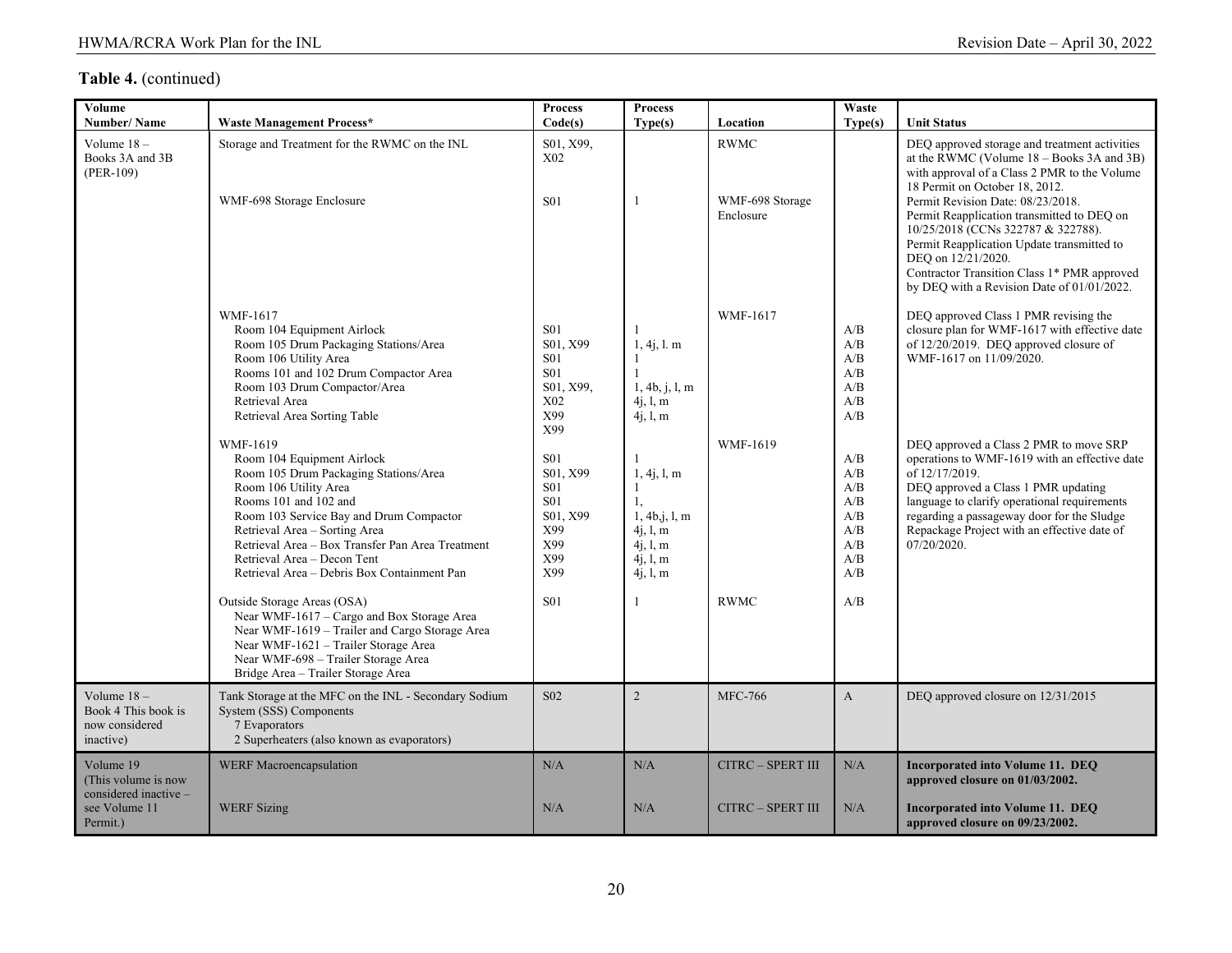| Volume<br>Number/Name                                                                                                         | <b>Waste Management Process*</b>                                                                                                                                                                                                          | <b>Process</b><br>Code(s)            | <b>Process</b><br>Type(s)          | Location                                          | Waste<br>Type(s)  | <b>Unit Status</b>                                                                                                                                                                                                                                                                                                                                                                                                                                                                                                                                              |
|-------------------------------------------------------------------------------------------------------------------------------|-------------------------------------------------------------------------------------------------------------------------------------------------------------------------------------------------------------------------------------------|--------------------------------------|------------------------------------|---------------------------------------------------|-------------------|-----------------------------------------------------------------------------------------------------------------------------------------------------------------------------------------------------------------------------------------------------------------------------------------------------------------------------------------------------------------------------------------------------------------------------------------------------------------------------------------------------------------------------------------------------------------|
| Volume 20<br>(This volume is now<br>considered inactive.)                                                                     | Mercury Retort                                                                                                                                                                                                                            | N/A                                  | N/A                                | <b>CITRC</b>                                      | N/A               | NOTE: This unit will not be constructed.                                                                                                                                                                                                                                                                                                                                                                                                                                                                                                                        |
| Volume 21<br>$(PER-112)$                                                                                                      | INTEC - Post-Closure Permit at the INTEC<br>WCF includes: CPP-633 Storage Tanks (WC-100, WC-101,<br>WC-108, and WC-119), CPP-633 WCF HEPA Filter<br>Storage, and CPP-633 WCF Evaporator (EVAP-WC-114)<br>CPP-601/627/640 Landfill Phase 2 | D80                                  | $\overline{7}$                     | <b>INTEC</b>                                      | A/B               | Originally, the WCF units were closed as a<br>$landfill-11/20/99.$<br>WCF Post-Closure Permit issued with an<br>Effective Date of 10/16/2003.<br>The CPP-601/627/640 Phase 2 Landfill Unit<br>was added to the Volume 21 Permit with the<br>August 25, 2011 DEQ approved revision.<br>WCF Post-Closure Renewal Permit issued with<br>an Effective Date of 03/14/2014. Contractor<br>Transition Class 1* PMR approved by DEQ<br>with a Revision Date of 06/01/2016.<br>Contractor Transition Class 1* PMR approved<br>by DEQ with a Revision Date of 01/01/2022. |
| Volume 22<br>$(PER-114)$                                                                                                      | Calcine Solids Storage Facility (CSSF)                                                                                                                                                                                                    | S <sub>02</sub>                      | $\overline{2}$                     | <b>INTEC</b>                                      | $\boldsymbol{A}$  | The Volume 22 Permit was reissued with an<br>Effective Date of 06/26/2017.<br>Contractor Transition Class 1* PMR approved<br>by DEQ with a Revision Date of 01/01/2022.                                                                                                                                                                                                                                                                                                                                                                                         |
| Volume 23                                                                                                                     | INTEC - Calcine Disposition Project (CDP) Storage and<br><b>Treatment Permit Application</b>                                                                                                                                              | S01, S02,<br>T01, X99                | 1, 2, 4                            | <b>INTEC</b>                                      | $\overline{A}$    | Permit Application submitted to DEQ<br>11/27/2012.                                                                                                                                                                                                                                                                                                                                                                                                                                                                                                              |
| <b>MFC</b> Consolidated<br>Permit<br>$(PER-116)$                                                                              | HWMA/RCRA Consolidated Storage and Treatment Permit<br>for the MFC<br><b>RSWF</b><br>RSWF Staging/Storage Area (SSA)                                                                                                                      | S99<br><b>S01</b>                    |                                    | <b>MFC</b><br>Building 771<br>N/A                 | A<br>A/B          | Permitted - Effective Date: 08/16/2004.<br>Modification Date: 09/17/2012.<br>Permit Reapplication/Renewal transmitted to the<br>DEO on 02/13/2014.<br>DEQ transmitted NOD on 01/09/2015. BEA<br>transmitted NOD responses on 04/09/2015.                                                                                                                                                                                                                                                                                                                        |
|                                                                                                                               | North Fenced Area (NFA)<br><b>HFEF</b><br><b>SSB</b>                                                                                                                                                                                      | <b>S01</b><br>S01, T04<br><b>S01</b> | 1, 2, 4a, 4b<br>,41,4m             | N/A<br>Building 785<br>Building 703               | A/B<br>A/B<br>A/B | DEQ issued the draft partial permit for public<br>comment on 06/23/2015.<br>DEO issued the Final PER-116 Permit on<br>09/01/2015 with a new Effective Date of<br>10/01/2015.<br>Current Permit Modification Date: 11/04/2020.                                                                                                                                                                                                                                                                                                                                   |
|                                                                                                                               | Experimental Fuels Facility (EFF)**<br><b>SCMS</b>                                                                                                                                                                                        | N/A<br>S01, S02,<br>T01, T04         | N/A<br>1, 2, 4a, 4c,<br>4i, 4l, 4m | Building 794<br>Building 793                      | N/A<br>A/B        | *NOTE: DEQ approved administrative closure<br>of the TREAT unit effective 09/11/2007.                                                                                                                                                                                                                                                                                                                                                                                                                                                                           |
|                                                                                                                               | TREAT*                                                                                                                                                                                                                                    | N/A                                  | N/A                                | Building 720                                      | N/A               | **NOTE: DEQ approved closure of the EFF on<br>04/21/2016.                                                                                                                                                                                                                                                                                                                                                                                                                                                                                                       |
| $MFC - EBR$ II<br>Reactor Complex<br>Permit (PER-120)<br>(This volume is now<br>considered inactive -<br>see PER-140 Permit.) | MFC Storage and Treatment Units:<br>EBR-II Container Storage Areas (Reactor Building Storage<br>Pit and Reactor Building Storage Holes)<br><b>EBR-II PSS</b>                                                                              | S <sub>01</sub><br>S02, T01          | 2, 4c                              | <b>MFC</b><br>Building 767<br>Buildings 767 & 795 | A<br>$\mathbf{A}$ | Permitted - Effective Date: 11/10/2002.<br>Transfer of operational control of these<br>units/permit from Battelle Energy Alliance,<br>LLC (BEA) to CWI - Modification Date:<br>01/24/2011.<br>Modification Date: 07/13/2012                                                                                                                                                                                                                                                                                                                                     |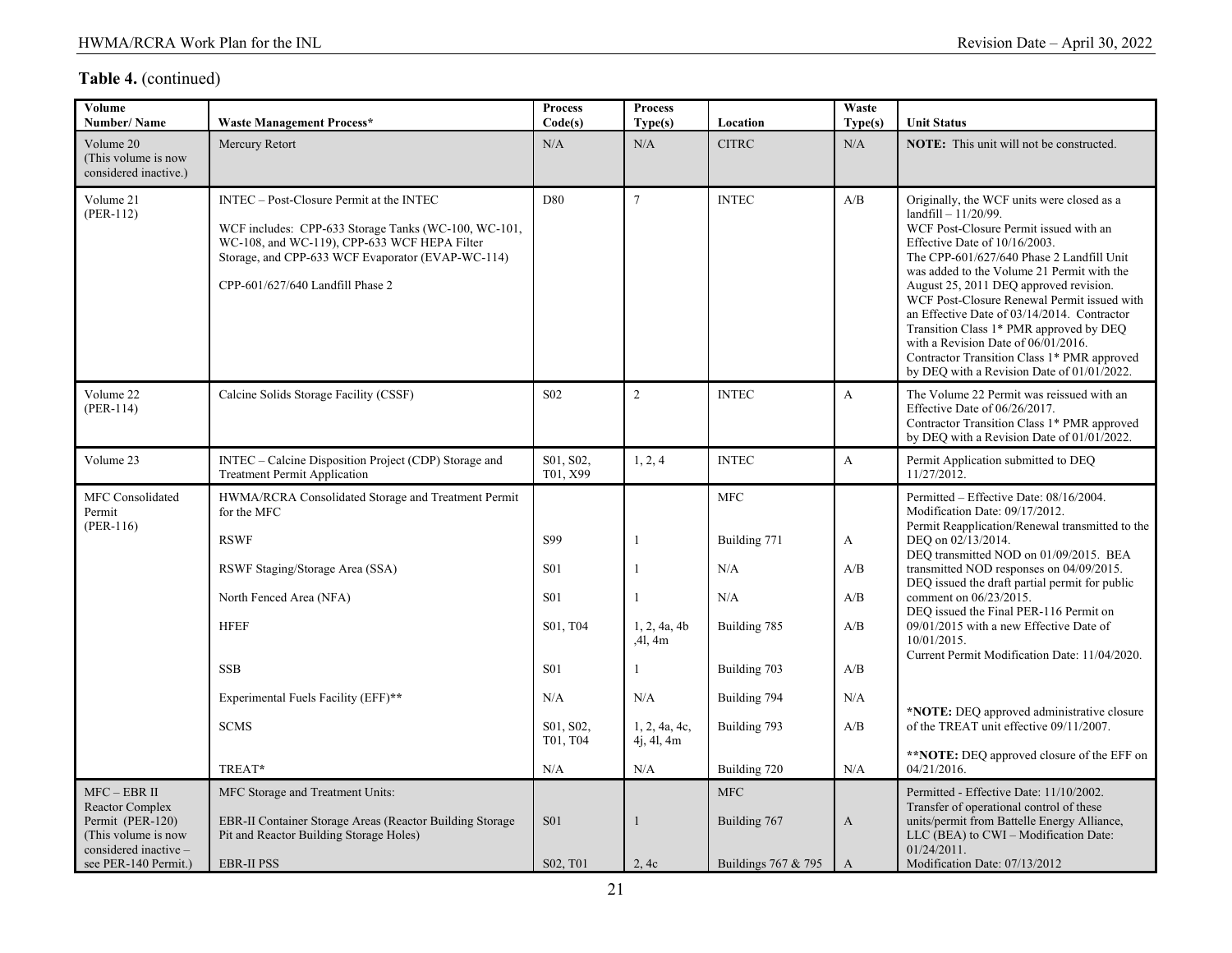| Volume<br>Number/Name                         | <b>Waste Management Process*</b>                                                                                                                                                                                                                                                                                                           | <b>Process</b><br>Code(s)                                                                                           | <b>Process</b><br>Type(s) | Location                                                | Waste<br>Type(s)    | <b>Unit Status</b>                                                                                                                                                                                                                                                                                                                                                                                                                                                                                                                                                                                                                                                                                                                                                                                                                                                            |
|-----------------------------------------------|--------------------------------------------------------------------------------------------------------------------------------------------------------------------------------------------------------------------------------------------------------------------------------------------------------------------------------------------|---------------------------------------------------------------------------------------------------------------------|---------------------------|---------------------------------------------------------|---------------------|-------------------------------------------------------------------------------------------------------------------------------------------------------------------------------------------------------------------------------------------------------------------------------------------------------------------------------------------------------------------------------------------------------------------------------------------------------------------------------------------------------------------------------------------------------------------------------------------------------------------------------------------------------------------------------------------------------------------------------------------------------------------------------------------------------------------------------------------------------------------------------|
| Continued:                                    | EBR-II Secondary Sodium Drain Tank System (SSDTS)                                                                                                                                                                                                                                                                                          | S02, T01                                                                                                            | 2, 4c                     | Building 766                                            | $\mathbf{A}$        | Permit Expiration Date: 12/02/2012                                                                                                                                                                                                                                                                                                                                                                                                                                                                                                                                                                                                                                                                                                                                                                                                                                            |
| $(PER-120)$<br>(This volume is now            | EBR-II Intermediate Heat Exchanger (IHX)                                                                                                                                                                                                                                                                                                   | S <sub>02</sub> , T <sub>01</sub>                                                                                   | 2, 4c                     | Building 767                                            | A                   |                                                                                                                                                                                                                                                                                                                                                                                                                                                                                                                                                                                                                                                                                                                                                                                                                                                                               |
| considered inactive -<br>see PER-140 Permit.) | Buildings MFC-793E and 793F*                                                                                                                                                                                                                                                                                                               | N/A                                                                                                                 | N/A                       | Buildings 793E and<br>793F                              | N/A                 | *NOTE: DEQ approved completion of closure<br>activities for Buildings 793E and 793F as<br>specified in the approved EBR-II Closure Plan<br>on 10/30/2009.                                                                                                                                                                                                                                                                                                                                                                                                                                                                                                                                                                                                                                                                                                                     |
| MFC SPF Permit<br>$(PER-140)$                 | HMWA/RCRA Storage and Treatment Permit for the SPF<br>located at the MFC<br>$SPF*$<br>SSS Piping/Components (consists of SSDTS<br>piping/components located in eastside of building MFC-766)                                                                                                                                               | N/A<br>S <sub>02</sub> , T <sub>01</sub>                                                                            | N/A<br>2, 4c              | <b>MFC</b><br>Buildings 799 and<br>799A<br>Building 766 | N/A<br>$\mathbf{A}$ | Permitted - Effective Date: 08/16/2004.<br>Modification Date: 06/04/2013.<br>*NOTE: DEQ approved completion of closure<br>activities for the SPF units on 03/07/2014.<br>SSS Piping/Components Unit was incorporated<br>into PER-140 - DEQ approval date:<br>12/05/2012.<br>Transfer of operational control of the SPF<br>units/permit from BEA to CWI - Modification<br>Date: 02/01/2012.<br>Permit PER-140 expired on 08/16/2014.<br>Information pertaining to the SSS components<br>(S02) was moved to the Volume 18 Permit -<br>Book 4 of 4 with DEQ's approval of a Class 2<br>PMR on 08/05/2014.                                                                                                                                                                                                                                                                        |
| <b>AMWTP Permit</b><br>$(PER-153)$            | AMWTP HWMA/RCRA Permit<br>Waste Storage Facility (WSF) [WMF-628 through WMF-<br>635]<br>WMF-610 (SWEPP)<br><b>WMF-676</b><br>Drum Repack System and Box Line Units<br>SCW Glovebox System, Drum Waste Repackaging<br>Glovebox, and Box Lines,<br>Supercompactor Unit<br>WMF-636 Pad 2 Container Storage Unit<br>AMWTP Outside Storage Area | X02, X99,<br>S01, T04<br>S01, T04<br>S01, T04<br>S01, T04<br>X02, T04,<br>X99<br>X99<br>X99<br>S01, T04<br>S01, T04 | 1, 4a, 4b, 4c,<br>41      | <b>RWMC</b>                                             | $\mathbf{A}$        | Permitted - Effective Date 06/04/2008.<br>Contractor Transition Class 1* PMR approved<br>by DEQ with a Revision Date of 06/01/2016.<br>Class 1* PMR for use of Magnesium Oxide<br>transmitted to DEQ on 06/21/2018. PMR<br>approved by DEQ with a Revision Date of:<br>06/27/2018.<br>AMWTP Reapplication transmitted to DEQ on<br>12/05/2017. DEQ issued Administrative<br>Completeness on 01/29/2017. Fluor Idaho<br>received a NOD from DEQ 05/07/2018. Fluor<br>Idaho Response to NOD transmitted to DEQ on<br>6/20/2018. DEQ issues Permit Renewal with an<br>Effective Date of: 05/20/2019.<br>DEQ approves a Class 2 PMR with effective<br>date of 10/18/2019.<br>Class 2 PMR submitted to DEQ on 04/08/21.<br>DEQ approves Class 2 PMR adding HWN<br>D003 to the Part A.<br>Contractor Transition Class 1* PMR approved<br>by DEQ with a Revision Date of 01/01/2022. |
| N/A                                           | ARVFS Storage Unit                                                                                                                                                                                                                                                                                                                         | N/A                                                                                                                 | N/A                       | <b>ARVFS</b>                                            | N/A                 | Closed 09/12/1996.                                                                                                                                                                                                                                                                                                                                                                                                                                                                                                                                                                                                                                                                                                                                                                                                                                                            |
| N/A                                           | CPP-601 D Cell Storage                                                                                                                                                                                                                                                                                                                     | N/A                                                                                                                 | N/A                       | $INTEC - CPP-601$                                       | N/A                 | DEQ approved completion of closure activities<br>on 01/05/2005.                                                                                                                                                                                                                                                                                                                                                                                                                                                                                                                                                                                                                                                                                                                                                                                                               |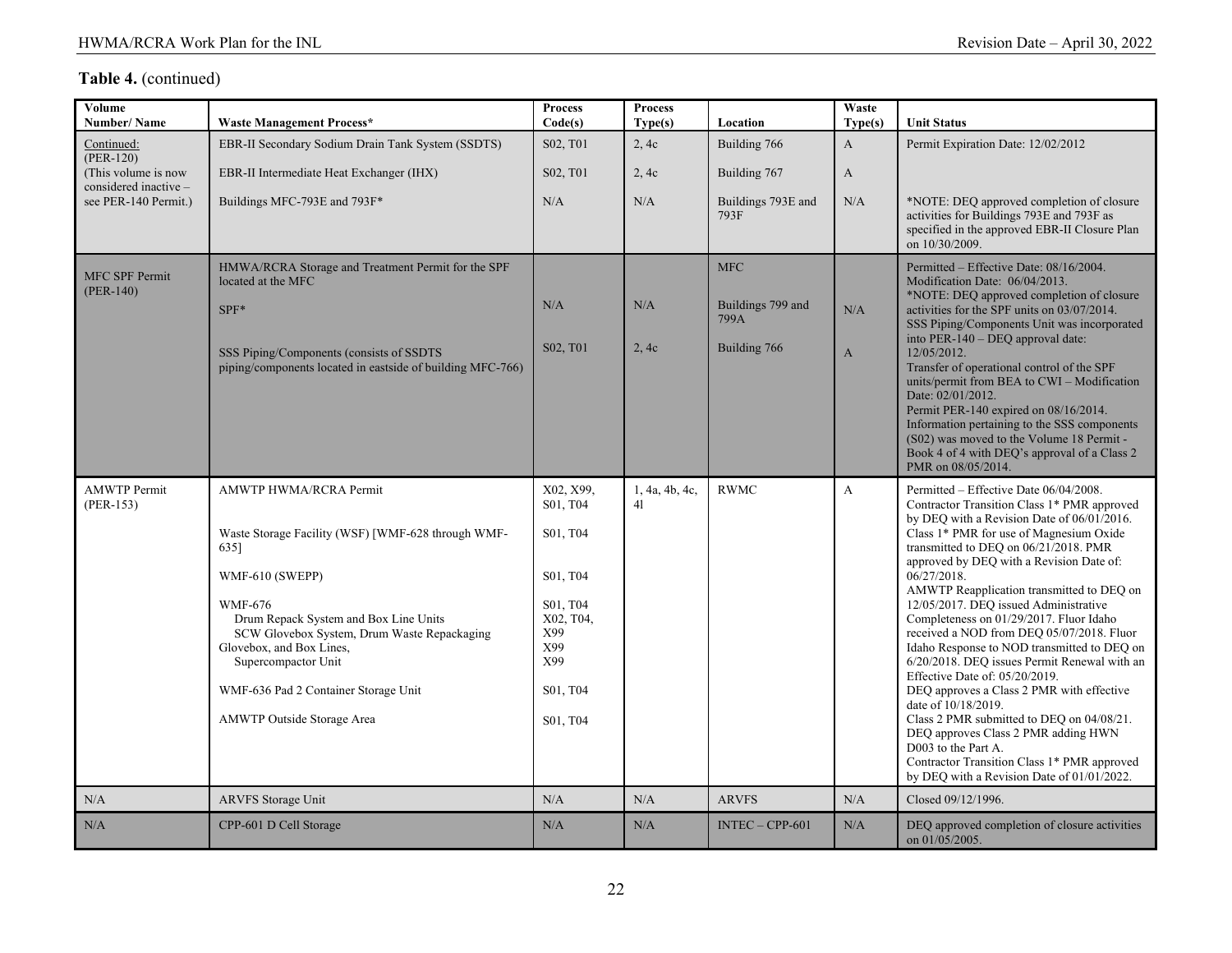| Volume<br>Number/Name | <b>Waste Management Process*</b>                                                                                                                                                                                        | <b>Process</b><br>Code(s) | <b>Process</b><br>Type(s) | Location          | Waste<br>Type(s) | <b>Unit Status</b>                                                                                                                                                                                                                                                                                                                                                                                                           |  |
|-----------------------|-------------------------------------------------------------------------------------------------------------------------------------------------------------------------------------------------------------------------|---------------------------|---------------------------|-------------------|------------------|------------------------------------------------------------------------------------------------------------------------------------------------------------------------------------------------------------------------------------------------------------------------------------------------------------------------------------------------------------------------------------------------------------------------------|--|
| N/A                   | CPP-603 Storage Tank (VES-SFE-106)                                                                                                                                                                                      | N/A                       | N/A                       | $INTEC - CPP-603$ | N/A              | Interim Status terminated.<br>DEQ approved closure on 05/12/2009.                                                                                                                                                                                                                                                                                                                                                            |  |
|                       | CPP-627 MCC                                                                                                                                                                                                             | N/A                       | N/A                       | $INTEC - CPP-627$ | N/A              | DEQ approved closure on 07/20/1999.                                                                                                                                                                                                                                                                                                                                                                                          |  |
| N/A                   | CPP-633 WCF Evaporator                                                                                                                                                                                                  | D80                       | $\tau$                    | $INTEC - CPP-633$ | A/B              | Closed 11/02/1999 as a landfill. Post Closure<br>Permit – Effective Date 10/16/2003, Revision<br>Date 06/26/2007. See Volume 21 information.                                                                                                                                                                                                                                                                                 |  |
| N/A                   | CPP-633 WCF HEPA Filter Storage                                                                                                                                                                                         | D80                       | $\tau$                    | $INTEC - CPP-633$ | A/B              | Closed 11/02/1999 as a landfill. Post Closure<br>Permit – Effective Date 10/16/2003, Revision<br>Date 06/26/2007. See Volume 21 information.                                                                                                                                                                                                                                                                                 |  |
| N/A                   | CPP-633 WCF Storage Tanks                                                                                                                                                                                               | D80                       | $\tau$                    | $INTEC - CPP-633$ | A/B              | Closed 11/02/1999 as a landfill. Post Closure<br>Permit – Effective Date 10/16/2003, Revision<br>Date 06/26/2007. See Volume 21 information.                                                                                                                                                                                                                                                                                 |  |
| N/A                   | CPP-640 Headend Holdup Storage Tanks                                                                                                                                                                                    | N/A                       | N/A                       | $INTEC - CPP-640$ | N/A              | DEQ approved closure on 06/12/2008.                                                                                                                                                                                                                                                                                                                                                                                          |  |
| N/A                   | CPP-663 Hot Shop Storage Tank                                                                                                                                                                                           | N/A                       | N/A                       | $INTEC - CPP-663$ | N/A              | DEQ approved closure on 08/22/1994.                                                                                                                                                                                                                                                                                                                                                                                          |  |
| N/A                   | CPP-666 FAST Storage and Treatment Tanks                                                                                                                                                                                | N/A                       | N/A                       | $INTEC - CPP-666$ | N/A              | DEQ approved closure on 05/13/1996.                                                                                                                                                                                                                                                                                                                                                                                          |  |
| N/A                   | Evaporator at TAN-607A                                                                                                                                                                                                  | N/A                       | N/A                       | <b>TAN-607</b>    | N/A              | DEQ approved closure on 02/25/1997.                                                                                                                                                                                                                                                                                                                                                                                          |  |
| N/A                   | Evaporator at TAN-681                                                                                                                                                                                                   | N/A                       | N/A                       | <b>TAN-681</b>    | N/A              | DEQ approved closure on 12/20/1996.                                                                                                                                                                                                                                                                                                                                                                                          |  |
| N/A                   | HTRE-3 Assembly                                                                                                                                                                                                         | N/A                       | N/A                       | EBR-1             | N/A              | DEQ approved closure on 01/31/2000.                                                                                                                                                                                                                                                                                                                                                                                          |  |
| N/A                   | <b>INTEC New Tank Farm (proposed)</b>                                                                                                                                                                                   | N/A                       | N/A                       | <b>INTEC</b>      | N/A              | DEQ approved administrative closure on<br>10/25/2006.                                                                                                                                                                                                                                                                                                                                                                        |  |
| N/A                   | <b>ICPP</b> Percolation Ponds                                                                                                                                                                                           | N/A                       | N/A                       | <b>INTEC</b>      | N/A              | DEQ approved closure on 11/29/1995.                                                                                                                                                                                                                                                                                                                                                                                          |  |
| N/A                   | <b>INTEC TFF</b><br><b>NOTE:</b> The CPP-604 Tank Farm Tanks (VES-WM-100,<br>VES-WM-101, and VES-WM-102) are permitted<br>as feed, storage, and bottoms tanks in the Volume<br>14 – ILWMS Treatment and Storage Permit. | S <sub>0</sub> 2          | 2                         | <b>INTEC</b>      | $\mathbf{A}$     | Interim Status.<br><b>NOTE:</b> Phase IV- TFF Tanks (VES-WM-103)<br>through VES-WM-106 and VES-WM-180<br>through VES-WM-186) received closure<br>approval from DEQ on 10/05/2009 and<br>therefore are no longer regulated as interim<br>status units.<br>Tanks WM-187, WM-188, WM-189 and WM-<br>190 are interim status tanks undergoing<br>HWMA/RCRA closure. Amendment to Closure<br>Schedule approved by DEQ on 03/26/21. |  |
| N/A                   | <b>IET Mercury Storage</b>                                                                                                                                                                                              | N/A                       | N/A                       | <b>TAN</b>        | N/A              | DEQ approved closure on 12/20/1996.                                                                                                                                                                                                                                                                                                                                                                                          |  |
| N/A                   | <b>ILTSF Pad 1</b>                                                                                                                                                                                                      | N/A                       | N/A                       | <b>RWMC</b>       | N/A              | DEQ approved closure on 10/24/1994.                                                                                                                                                                                                                                                                                                                                                                                          |  |
| N/A                   | <b>PWTU</b>                                                                                                                                                                                                             | N/A                       | N/A                       | CITRC/TAN         | N/A              | DEQ approved closure on 07/08/1999.                                                                                                                                                                                                                                                                                                                                                                                          |  |
| N/A                   | <b>PREPP</b> Incinerator                                                                                                                                                                                                | N/A                       | N/A                       | <b>TAN</b>        | N/A              | DEQ approved closure on 03/07/2000.                                                                                                                                                                                                                                                                                                                                                                                          |  |
| N/A                   | <b>PREPP Waste Stabilization</b>                                                                                                                                                                                        | N/A                       | N/A                       | <b>TAN</b>        | N/A              | DEQ approved closure on 03/07/2000.                                                                                                                                                                                                                                                                                                                                                                                          |  |
| N/A                   | <b>RSTA</b>                                                                                                                                                                                                             | N/A                       | N/A                       | ARA-IV            | N/A              | DEQ approved closure on 10/24/1994.                                                                                                                                                                                                                                                                                                                                                                                          |  |
| N/A                   | SMC Waste Calciner, Stabilization & Storage                                                                                                                                                                             | N/A                       | N/A                       | <b>TAN-681</b>    | N/A              | DEQ approved closure on 09/24/1997.                                                                                                                                                                                                                                                                                                                                                                                          |  |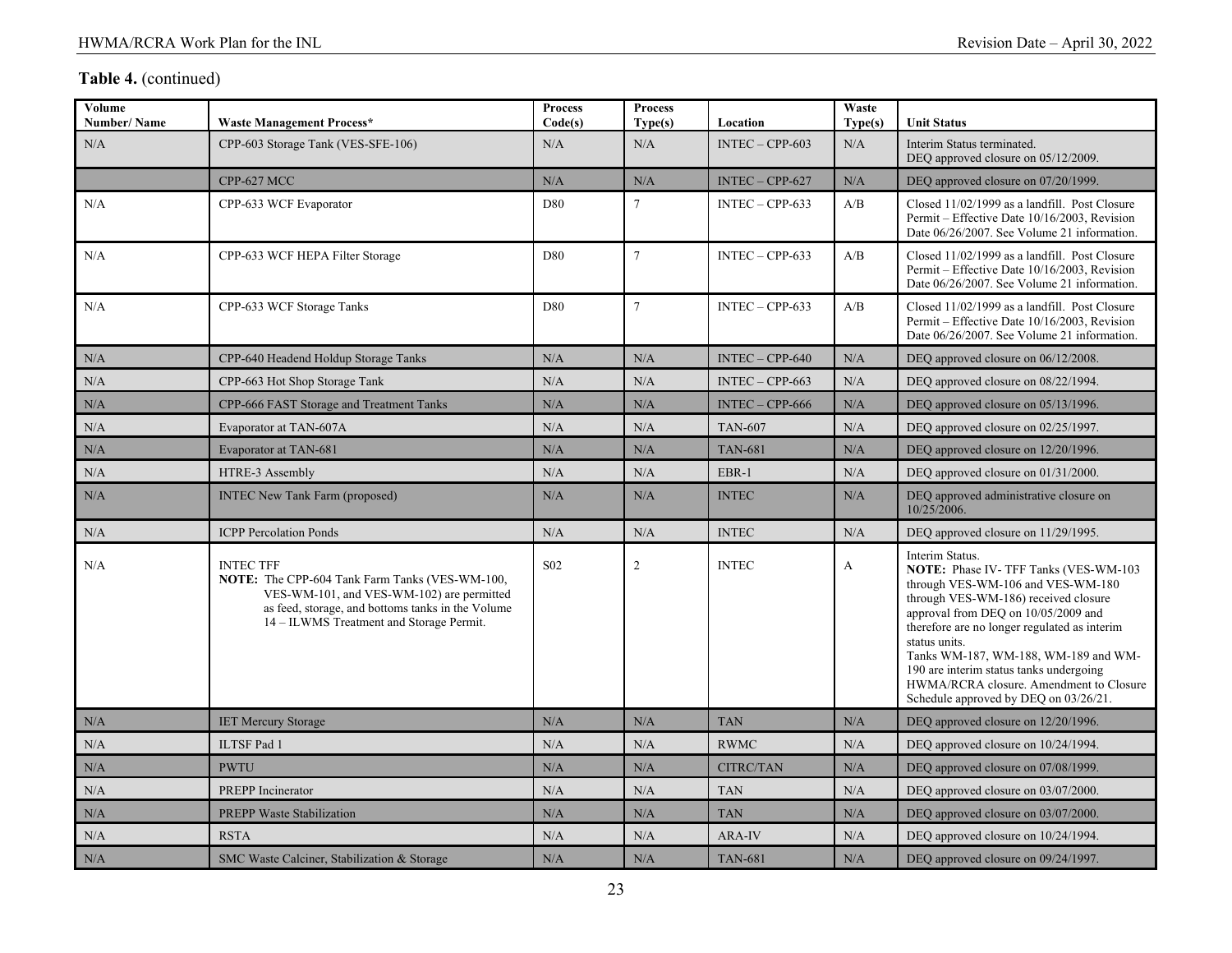| Volume<br>Number/Name | <b>Waste Management Process*</b>                                                                                            | <b>Process</b><br>Code(s) | <b>Process</b><br>Type(s) | Location                 | Waste<br>Type(s) | <b>Unit Status</b>                                                 |
|-----------------------|-----------------------------------------------------------------------------------------------------------------------------|---------------------------|---------------------------|--------------------------|------------------|--------------------------------------------------------------------|
| N/A                   | TAN-647 Sodium Storage                                                                                                      | N/A                       | N/A                       | <b>TAN-647</b>           | N/A              | DEO approved closure on 06/13/1997.                                |
| N/A                   | TAN-647 Waste Storage Facility                                                                                              | N/A                       | N/A                       | <b>TAN-647</b>           | N/A              | DEQ approved closure on 01/09/2004.                                |
| N/A                   | TAN-726 Chromate Water Storage                                                                                              | N/A                       | N/A                       | <b>TAN-726</b>           | N/A              | DEO approved closure on 12/26/1995.                                |
| N/A                   | TAN-726A Chromate Water Treatment Unit                                                                                      | N/A                       | N/A                       | <b>TAN-726A</b>          | N/A              | DEQ approved closure on 12/26/1995.                                |
| N/A                   | TRA-610 Lead Storage                                                                                                        | N/A                       | N/A                       | <b>ATR Complex</b>       | N/A              | DEQ approved closure on 10/27/1995.                                |
| N/A                   | $ASB-II(TSA-2)$                                                                                                             | N/A                       | N/A                       | <b>RWMC</b>              | N/A              | DEO approved closure on 04/16/1999.                                |
| N/A                   | Certified & Segregated (C&S) Building (TSA-3)                                                                               | N/A                       | N/A                       | <b>RWMC</b>              | N/A              | DEO approved closure on 04/16/1999.                                |
| N/A                   | <b>TSA-RE RMF</b>                                                                                                           | N/A                       | N/A                       | <b>RWMC</b>              | N/A              | DEO terminated interim status on 07/09/2009.                       |
| N/A                   | <b>WEDF</b> Storage                                                                                                         | N/A                       | N/A                       | CITRC - SPERT II         | N/A              | DEQ approved closure on 12/02/1997.                                |
| N/A                   | WERF Drum Feed/Blending                                                                                                     | N/A                       | N/A                       | <b>CITRC - SPERT III</b> | N/A              | DEO approved completion of closure activities<br>on 09/30/2003.    |
| N/A                   | WERF Waste Storage/Feed Tanks                                                                                               | N/A                       | N/A                       | <b>CITRC</b>             | N/A              | DEQ approved closure on 05/16/2000.                                |
| N/A                   | MWSF Repackaging (Room 102 of PER-613)                                                                                      | N/A                       | N/A                       | <b>CITRC</b>             | N/A              | DEQ approved completion of closure activities<br>on $05/10/2004$ . |
| N/A                   | WERF Repackaging (Room B102 of PER-609)                                                                                     | N/A                       | N/A                       | <b>CITRC</b>             | N/A              | DEQ approved completion of closure activities<br>on 09/30/2003.    |
| N/A                   | WERF Waste Stabilization - includes:<br>Drum Tumbler (Room B106 of PER-609)<br>Double Planetary Mixer (Room 109 of PER-609) | N/A                       | N/A                       | <b>CITRC</b>             | N/A              | DEQ approved completion of closure activities<br>on 09/30/2003.    |
| N/A                   | <b>NODA</b> Treatment                                                                                                       | N/A                       | N/A                       | North of CFA             | N/A              | DEQ approved closure on 02/25/1997.                                |

\* For the purposes of this work plan, the term "Waste Management Process" is used to designate a functional grouping of one or more hazardous waste management units as defined in Title 40 Code of Federal Regulations (CFR) Part 260.10.

**NOTE:** HWMA/RCRA **Permit Volumes** (and their associated information) that have received closure approval from the DEQ or that are no longer needed, due to changes in permitting strategy, have been shaded gray.

#### **Process Codes**

- S01 Container Storage<br>S02 Tank Storage
- S02 Tank Storage<br>S03 Waste Pile Sto
- Waste Pile Storage
- S99 Other Storage
- T01 Tank Treatment
- T02 Surface Impoundment Treatment<br>T03 Incineration
- T03 Incineration<br>T04 Other Treatn
- Other Treatment
- X02 Miscellaneous Treatment Unit/Mechanical Processing
- X99 Miscellaneous Treatment Unit/Other Subpart X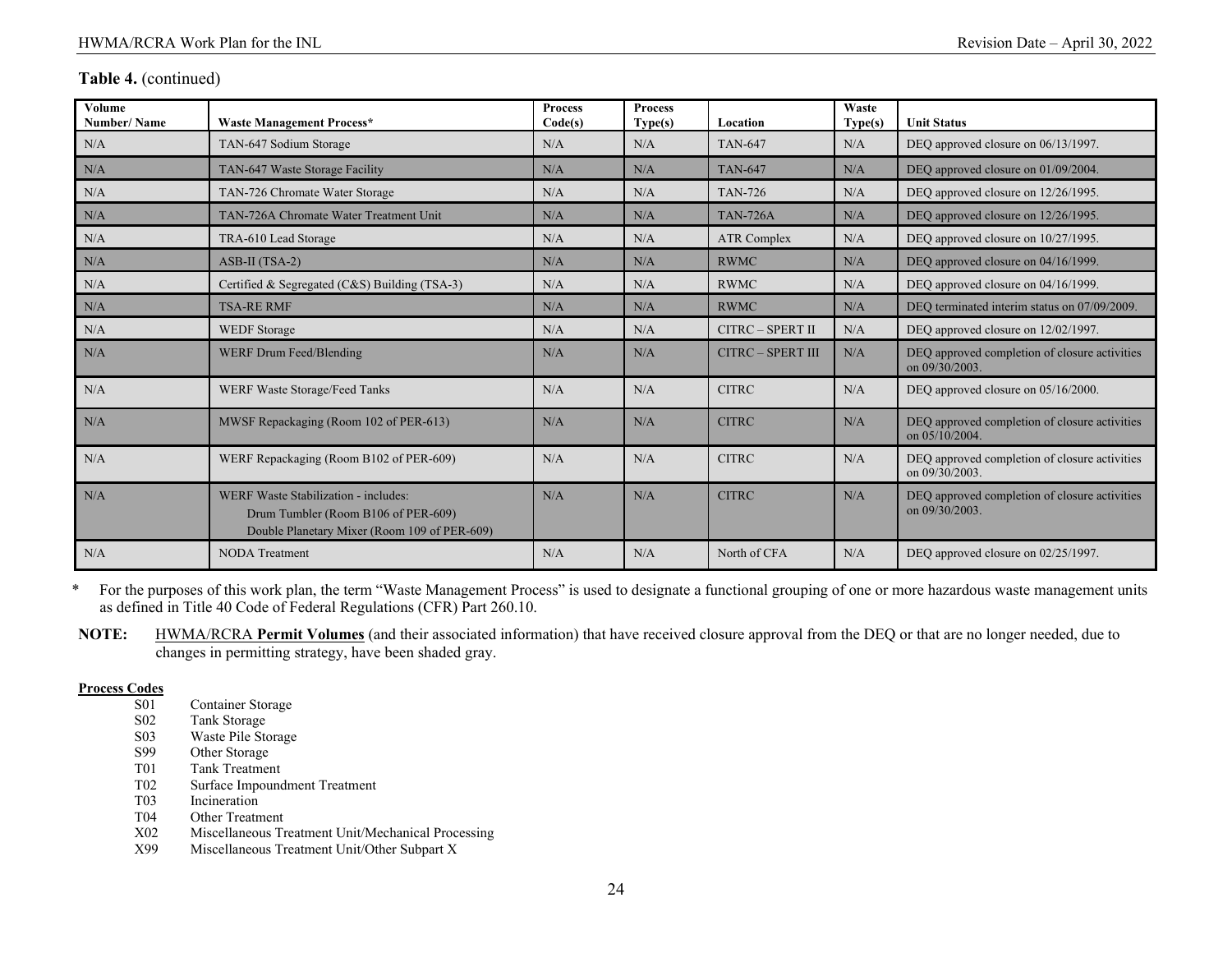#### **Process Types**

- 1. Container Storage<br>2. Tank Storage
- Tank Storage
- 3. Incineration
	- a. controlled air
	- b. rotary kiln
- 
- 4. Treatment<br>a. stabilization/solidification
	- b. volume reduction shredding/compacting/sizing i. macroencapsulation
	-
	-
	-
	- f. evaporation
	- g. ion exchange
- 5. Waste Pile
- 6. Containment Building
- 7. Landfill

#### **Waste Types**

- A. Mixed means any waste that is both radioactive and hazardous (hazardous as defined in 40 CFR 261).
- B. Hazardous waste as defined in 40 CFR 261.

**NOTE:** These definitions are intended to provide a basic understanding, and not intended to be all-inclusive.

- h. surface impoundment treatment
- 
- c. chemical treatment j. physical treatment (debris)
- d. thermal treatment k. microencapsulation k. microencapsulation
- e. blending 1. repackaging 1. repackaging 1. repackaging 1. repackaging 1. repackaging 1. repackaging 1. repackaging 1. repackaging 1. repackaging 1. repackaging 1. repackaging 1. repackaging 1. repackaging 1. repackaging
	-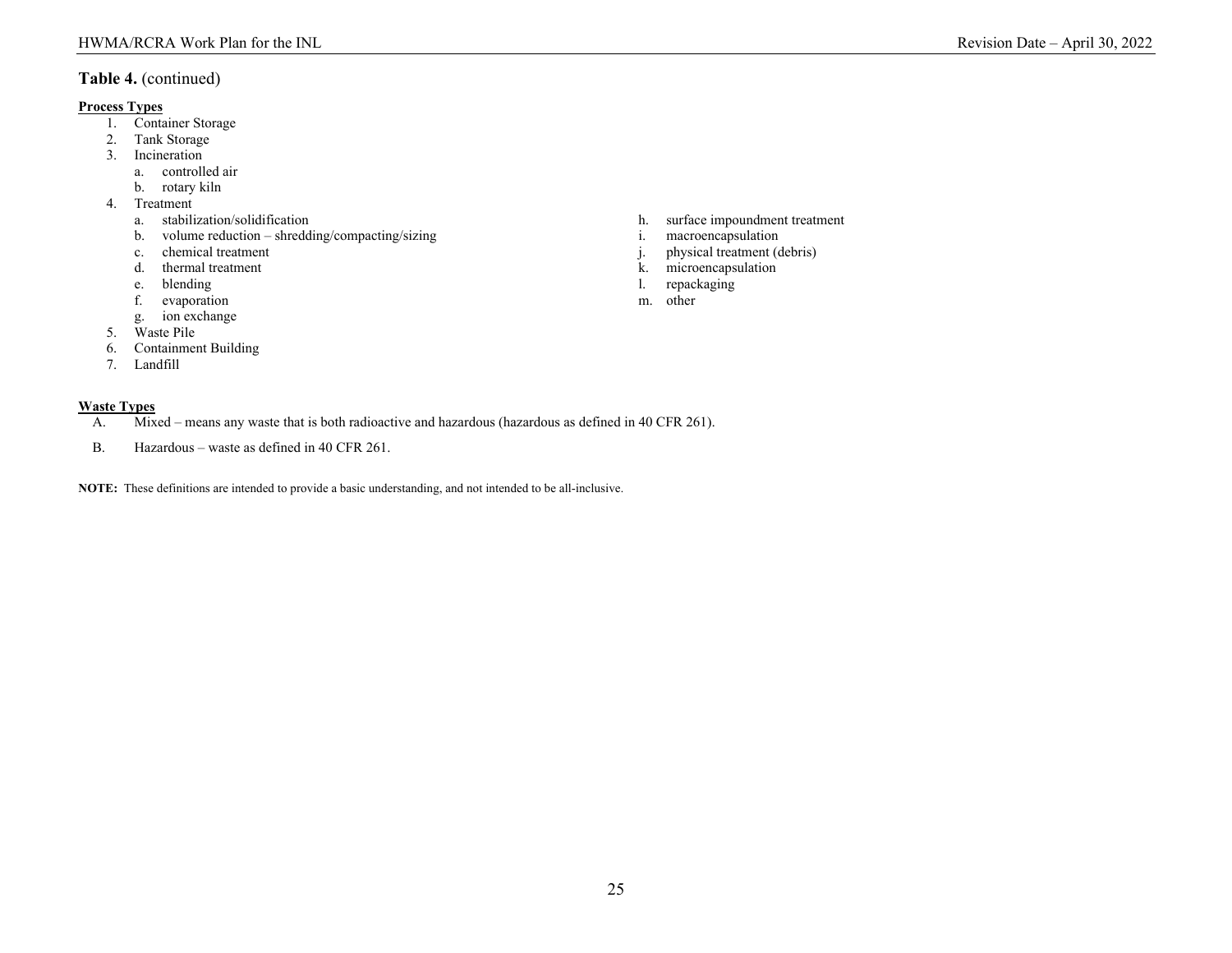**Appendix A**

**Descriptions of INL**

# **HWMA/RCRA**

**Waste Management Processes**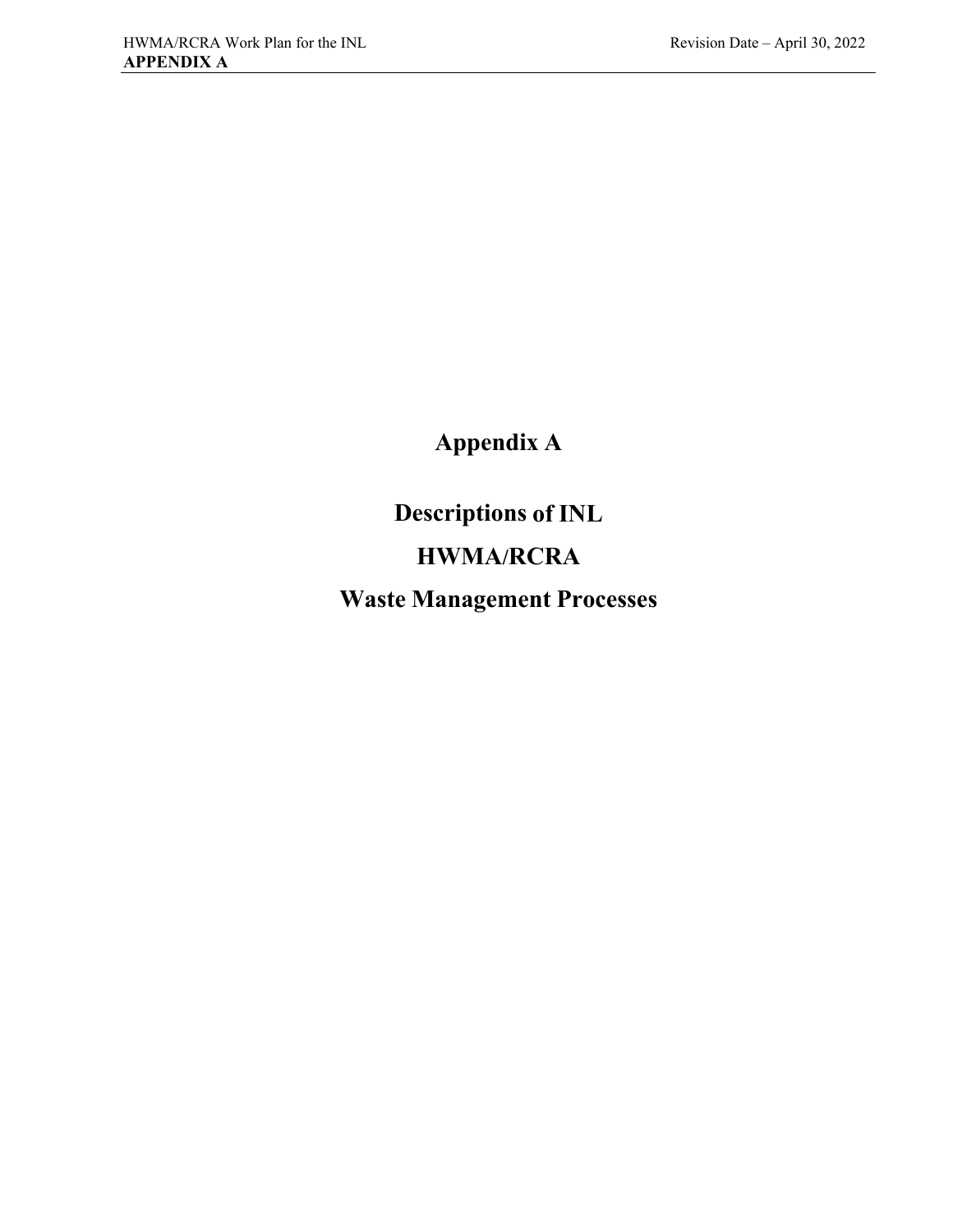# **HWMA/RCRA UNITS LOCATED AT THE MFC**

#### **PER-116 Permitted Units** (under operational control of BEA)

#### HFEF

The HFEF consists of five hazardous waste management unit areas located on the main floor and/or the high bay area in the HFEF, Building 785. These units are used for storage (S01), verification, repackaging, absorption of free liquids, neutralization, and solidification (T04) of characteristic and listed mixed waste prior to final disposition. The PER-116 Permit was reissued with a new effective date of 10/01/2015.

#### RSWF

The RSWF is a controlled-access, fenced, 4-acre area located 0.5 miles northeast of EBR-II, designated as Building 771. The facility is permitted to store (S99) characteristic mixed waste prior to treatment and/or final disposal. The PER-116 Permit was reissued with a new effective date of 10/01/2015.

#### **SCMS**

The SCMS consists of a treatment system and ancillary equipment located in Buildings 793, 793C, and 793G. The SCMS wash water vessel is used to store (S02) and treat (T01) sodium, NaK, corrosive and toxic metal hazardous and mixed waste prior to final disposition. The SCMS container storage (S01) and treatment (T04) areas are used for container storage, verification, repackaging, and/or treatment of characteristic waste, toxic metal/organic waste, and listed waste. The PER-116 Permit was reissued with a new effective date of 10/01/2015

#### SSB

The SSB is a controlled-access, metal building located directly west of the Outside Radioactive Storage Area (ORSA), formerly known as the RSSF, and is designated Building 703. The facility is used to store (S01) ignitable, reactive, toxic metal, toxic organic, and listed hazardous and mixed waste, prior to treatment and final disposition. The PER-116 Permit was reissued with a new effective date of 10/01/2015.

#### RSWF Storage Area (SSA)

The RSWF SSA is an asphalt pad area, 200 ft long by 100 ft wide. The area is enclosed entirely by a 9-ft chain link fence. A gate off the main access road allows vehicles to enter or exit from the southeast side, and with its double gates vehicles may also enter or exit onto the main access road at the northeast side. The RSWF SSA is used for RHMW and HW/MW container storage of solid debris only, no free liquids. The facility is used to store (S01) ignitable, reactive, toxic metal, toxic organic, and listed hazardous and mixed waste, prior to treatment and final disposition. The RSWF SSA has been permitted for storage since October 2017 with a Permit effective date of 10/01/2015.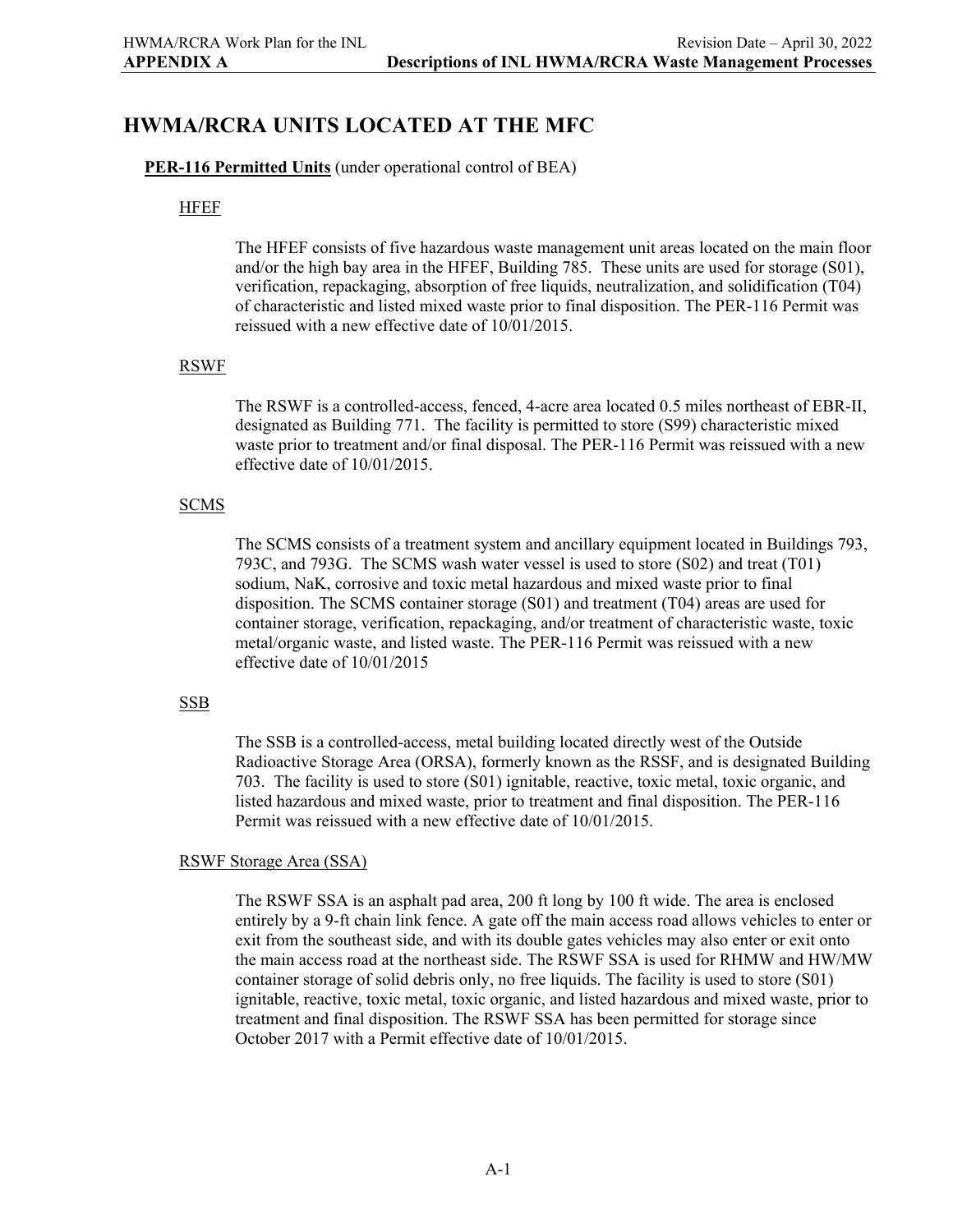#### North Fenced Area (NFA)

The NFA is an asphalt pad area, 200 ft long by 100 ft wide. The area is enclosed entirely by a 9-ft chain link fence. Two gates off the main access road allow vehicles to enter or exit from the southwest side. The NFA is used for RHMW and HW/MW container storage of solid debris only, no free liquids. The facility is used to store (S01) ignitable, reactive, toxic metal, toxic organic, and listed hazardous and mixed waste, prior to treatment and final disposition. The NFA has been permitted for storage since October 2017 with a Permit effective date of 10/01/2015.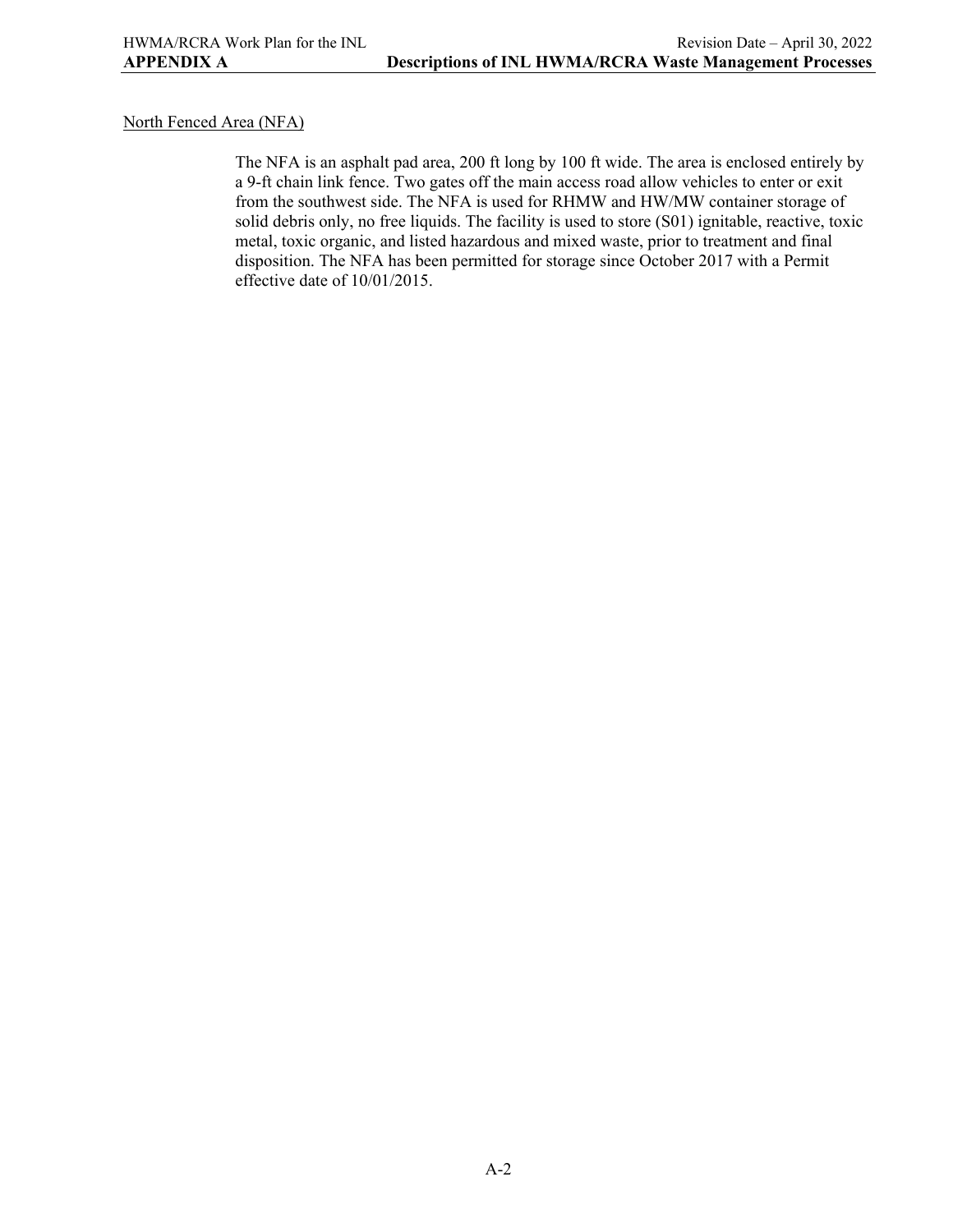# **HWMA/RCRA UNITS LOCATED AT THE RWMC (AMWTP and ARP)**

#### **Units to Operate under Interim Status (ISD-TSA-06)**

#### TSA Interim Status Unit

The TSA-RE at AMWTP (WMF-636) is a weather-tight metal building over hazardous waste container storage (S01) units TSA Pad R and Pad 1. The TSA-RE building covers the waste stack, berms, and sloped earth. TSA-1 and TSA-R are currently permitted for liquid absorption (T04), decanting (T04), neutralization (T04), sizing (T04), and repackaging (T04). These units will operate under interim status until closure. Closure activities initiated 11/30/2019.

#### **PER-153 Permitted Units**

#### AMWTP HWMA/RCRA Units

The AMWTP HWMA/RCRA Permit consists of the WSF [WMF-628 through WMF-635], WMF-610, WMF-676, WMF-636 Pad 2, and the AMWTP Outside Storage Area. The WSF, WMF-610, and WMF-676 are permitted for storage (S01), various miscellaneous treatment (T04 and X99), and mechanical processing (X02). WMF-636 Pad 2 and the AMWTP Outside Storage Area are currently permitted for container storage (S01) and treatment (T04). The AMWTP Permit was reissued with an effective date of 05/20/2019.

#### **PER-109 Permitted Units**

#### WMF-698

WMF-698 is an ARP storage enclosure and is a tension-membrane building. The building is permitted for container storage (S01) under the Volume 18 Permit – Books 3A & 3B. The Volume 18 Permit was reissued with an effective date of 04/27/2009.

#### WMF-1619

WMF-1619 (also known as ARP VII) is a free standing single large tension-membrane building which covers the exhumation footprint of a portion of Pit 10. Container storage (S01) and miscellaneous storage and treatment (X99) are permitted within specific locations of this building under the Volume 18 Permit – Books  $3A \& 3B$ . The Volume 18 Permit was reissued with an effective date of 04/27/2009.

#### Outside Storage Areas

Outside Storage Areas located at/near WMF-698, WMF-1617, WMF-1619, WMF-1621 and the bridge (between RWMC and AMWTP area) are external storage areas to the building listed for the storage of containers (S01) that contain waste treated in WMF-1617 or WMF-1619 and are ready for transport from ARP back to AMWTP. These areas are permitted for container storage (S01) under the Volume 18 Permit – Books 3A & 3B. The Volume 18 Permit was reissued with an effective date of 04/27/2009.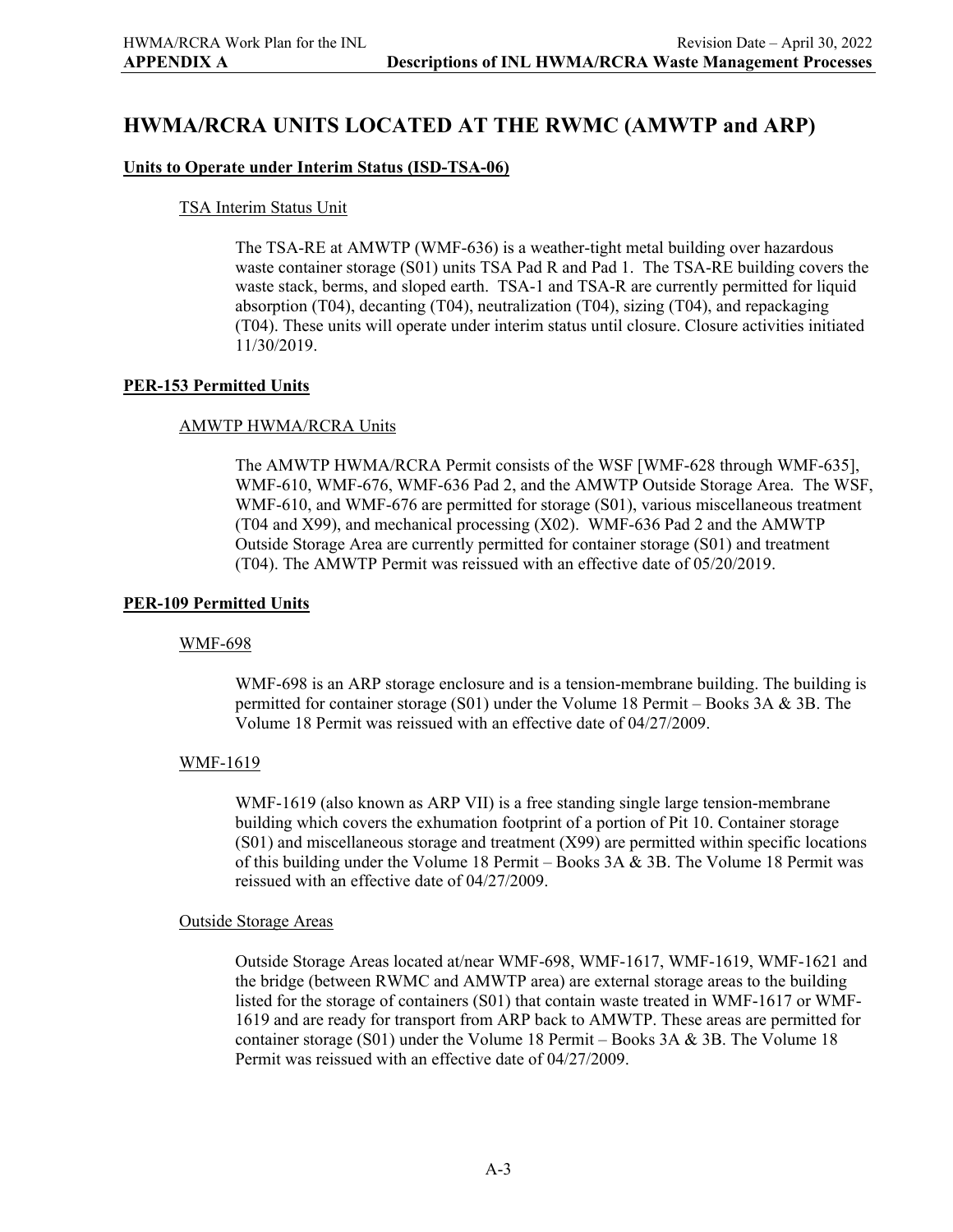# **HWMA/RCRA UNITS LOCATED AT THE INTEC**

#### **Units to Operate under Interim Status/Consent Order (TSA-4)**

#### INTEC TFF

The INTEC TFF stores (S02) liquid mixed waste from operational activities at the INTEC. The INTEC TFF currently consists of tanks VES-WM-187 through VES-WM-190. These remaining INTEC TFF tanks are still covered under the NON/CO. Specific cease use dates for these tanks are spelled out in the NON/CO.

#### **PER-109 Permitted Units**

#### NWCF Debris Treatment Processes

The NWCF Debris Treatment Processes are used treat mixed waste debris in CPP-659/1659. These processes consist of the following units: HEPA Filter Leaching System - tanks VES-NCD-141 and VES-NCD-142 used for storage (S02) and treatment (T01); sinks SH-NCD-933 and SH-NCD-934 used for treatment (T01); portable soak tanks - VES-NCD-138, TK-NCD-139, and TK-NCD-137 used for container treatment (T04); ultrasonic cleaner UC-NCD-921 used for treatment (T01); decon cubicles – rooms 421 and 422 used for chemical/physical extraction (X99); decon cell – room 308 used for chemical/physical extraction (X99), and steam spray booth – room 418, used for scarification/spalling (X02) and chemical/physical extraction (X99). These units are permitted as part of Volume 18. The Volume 18 Permit was reissued with an effective date of 04/27/2009.

#### CPP-659 Sizing, Compaction, and Repackaging

Sizing, compaction, and repackaging (T04) of debris waste takes places in CPP-659, Rooms 216, 306, 308, 309, 323, 418, 421, 422, and 428. These units are permitted as part of Volume 18. The Volume 18 Permit was reissued with an effective date of 04/27/2009.

#### CPP-659 Absorbent Addition

The addition of liquid absorbent (T04) to wastes that have liquids greater than acceptable levels takes place in CPP-659, Rooms 308, 309 and 418. These units are permitted as part of Volume 18. The Volume 18 Permit was reissued with an effective date of 04/27/2009.

#### CPP-659 Other Treatment

Deactivation (T04) of Na/NaK using water (immersion and misting/wetting) in CPP-659 Room 308 within the ARS or exposure to air in the cell. Macroencapsulation (T04) in CPP-659 Room 428. These units are permitted as part of Volume 18. The Volume 18 Permit was reissued with an effective date of 04/27/2009.

#### Holdup and Collection Tanks

This unit consists of two storage (S02) and treatment (T01) tanks – VES-NCD-123 (holdup tank) and VES-NCD-129 (collection tank). These tanks are permitted as part of Volume 18. The Volume 18 Permit was reissued with an effective date of 04/27/2009.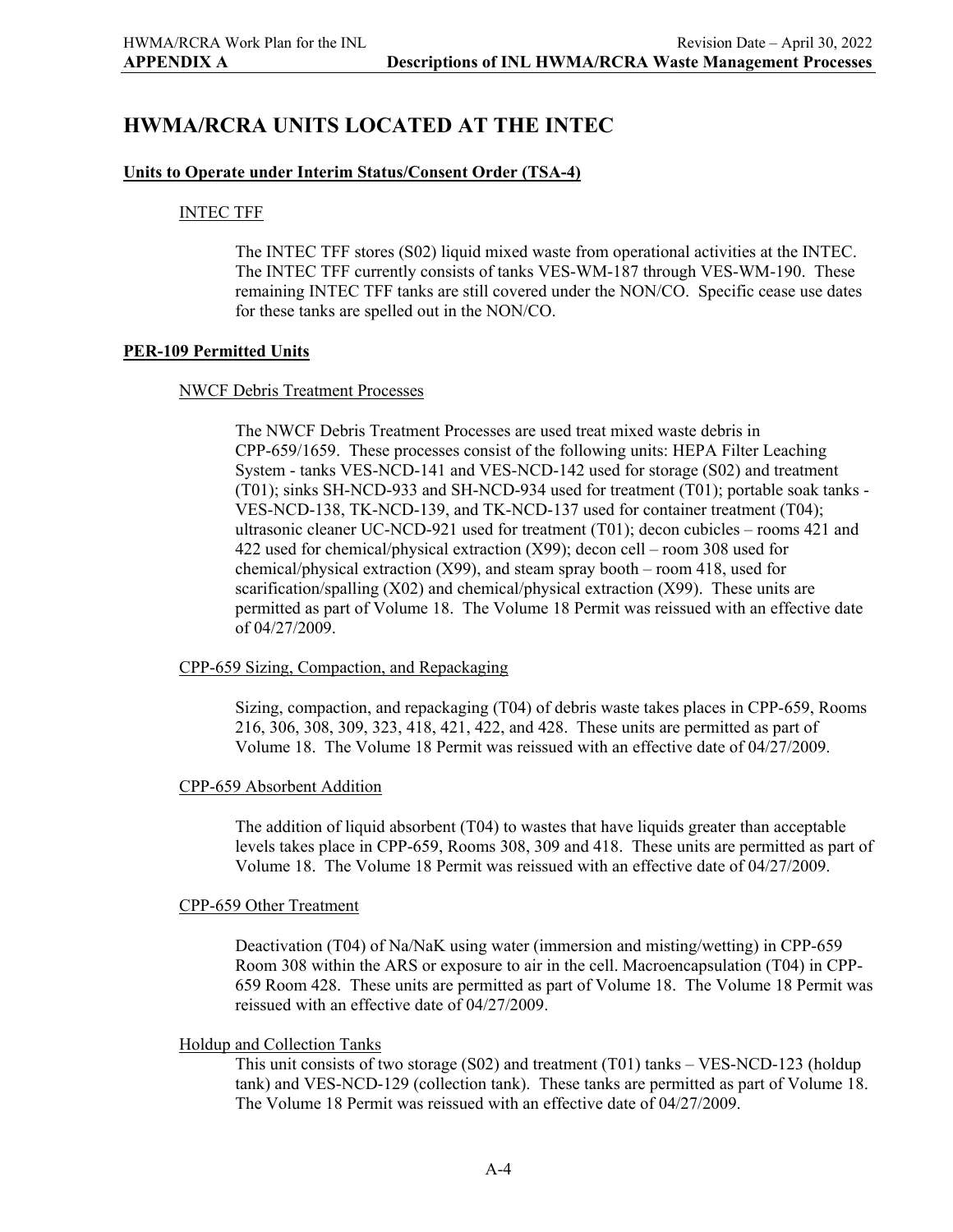#### CPP-659/1659 Storage

These units consist of container storage (S01) and waste pile storage (S03) areas in CPP-659/-1659. Container storage is permitted in CPP-659 rooms 205, 206, 207, 214, 215, 216, 218, 306, 308, 309, 323, 326, 415, 416, 417, 418, 419, 421, 422, 428, and the Contaminated Equipment Maintenance area in CPP-1659. Waste pile storage is permitted in CPP-659 rooms 206, 207, 214, 215, 216, 308, 309, 322, 323, 326, 416, and 418. Containerized solid wastes and debris are stored in these units prior to treatment in the HFLS, or prior to other treatment. These units are permitted as part of Volume 18. The Volume 18 Permit was reissued with an effective date of 04/27/2009.

#### CPP-666 Container Storage, Tank Storage and Other Treatment

These units consist of container storage (S01), tank storage (S02), and treatment (T04) unit(s) located at Building CPP-666. Container storage units in CPP-666 are located in the FDP cell and Rooms 301, 114C, 115, 180, B-4, B-5, B-6, SB-5, and SB-8. Treatment consists of sizing/repackaging/compaction and absorbent addition in the FDP Cell. Additionally, other treatment (T04) consists of distillation and deactivation of Na/NaK in CPP-666 Room SB-8 and within the FDP Cell – Argon Repackaging Station and exposure to air in the cell. These units are permitted as part of Volume 18. The Volume 18 Permit was reissued with an effective date of 04/27/2009.

#### CPP-666 Slab Tank

The CPP-666 Slab Tank (VES-FC-184) storage unit is to be used for storage (S02) of liquids generated during operational activities that collect in the FDP Cell sump. This unit is permitted as part of Volume 18. The Volume 18 Permit was reissued with an effective date of 04/27/2009.

#### CPP-1617 RMWSF

This unit is a container storage (S01) area for radioactive, hazardous, and mixed hazardous waste, prior to waste treatment and disposal. Containers are located within a fenced area that surrounds Building CPP-1617. This unit is permitted as part of Volume 18. Additionally, other treatment (T04) – Macroencapsulation is permitted within the CPP-1617 fenced facility. The Volume 18 Permit was reissued with an effective date of 04/27/2009.

#### CPP-2725

This unit is a tent/weather enclosure which is used as an annex/satellite facility of the RMWSF. This location is for container storage (S01) of hazardous/mixed wastes and macroencapsulation (T04) debris waste and radioactive lead solids. The Volume 18 Permit was reissued with an effective date of 04/27/2009

#### **PER-111 Permitted Units**

#### IWTU Storage and Treatment Units

The IWTU Storage and Treatment Units are located in CPP-1696. The units will be used to store and treat sodium bearing waste at the INTEC. The IWTU consists of the following permitted units: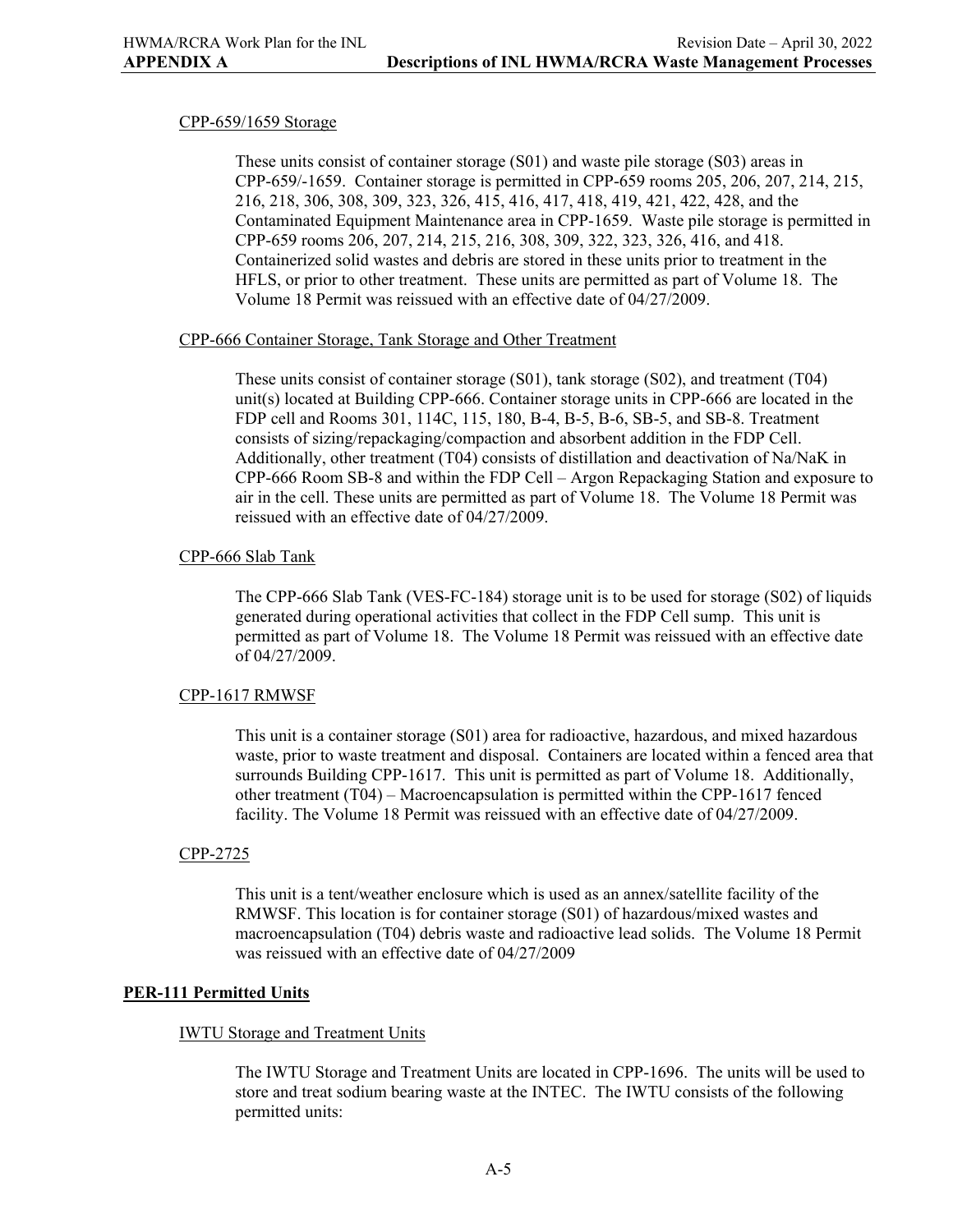container storage units (S01) vault storage area and vault staging area; tank storage units (S02) VES-SRC-131, VES-SRC-190, VES-SRC-191, TK-SRE-196, and TK-SRH-141; tank treatment unit (T01) VES-SRC-131; and other subpart X (steam reforming) treatment units (X99) including VES-SRC-140 and VES-SRC-160. These units are permitted as part of Volume 14. The Volume 14 Permit was reissued with an effective date of 09/05/2019.

#### CPP-604 Process Condensate Collection Tanks

This unit consists of three tanks – VES-WL-106, VES-WL-107, and VES-WL-163 that are used for storage (S02) and treatment (T01). These tanks receive condensate from the PEWE, prior to the LET&D Evaporators/Fractionators. These tanks are permitted as part of the ILWMS – Volume 14, reissued with an effective date of 09/05/2019.

#### CPP-604 PEWE Units

This unit consists of two evaporators – EVAP-WL-129 and EVAP-WL-161 that are used for storage  $(S02)$  and treatment  $(X99)$ . After waste is treated in this unit, it is transferred to the INTEC TFF or the LET&D Facility. These evaporators are permitted as part of the ILWMS – Volume 14, reissued with an effective date of 09/05/2019.

#### CPP-604 Bottoms Collection Tanks

This unit consists of two tanks – VES-WL-101 and VES-WL-111 that are used for storage (S02) and treatment (T01) of liquid waste, prior to being treated in the PEWE. These tanks are permitted as part of the ILWMS – Volume 14, reissued with an effective date of 09/05/2019.

#### CPP-604 Surge Tank for VES-WL-133

This unit consists of one tank – VES-WL-102 that is used for the storage (S02) and treatment (T01) of liquid waste, prior to being treated in the PEWE. The tank is permitted as part of the ILWMS – Volume 14, reissued with an effective date of 09/05/2019

#### CPP-604 Evaporator Feed Sediment Tank

This unit consists of one tank – VES-WL-132 that functions as a settling basin for solids. The tank is permitted for storage (S02) and treatment (T01) of liquid waste as part of the ILWMS – Volume 14, reissued with an effective date of 09/05/2019.

#### CPP-604 Evaporator Feed Collection Tank

This unit consists of one tank – VES-WL-133 that is used for the storage  $(S02)$  and treatment (T01) of liquid waste, prior to the waste being treated in the PEWE. The tank is permitted as part of the ILWMS – Volume 14, reissued with an effective date of 09/05/2019.

#### CPP-604 Evaporator Head Tank

This unit consists of one tank – VES-WL-109 that is used for the storage (S02) of PEWE feed solution prior being sent to EVAP-WL-161. This unit is permitted as part of the ILWMS – Volume 14, reissued with an effective date of 09/05/2019.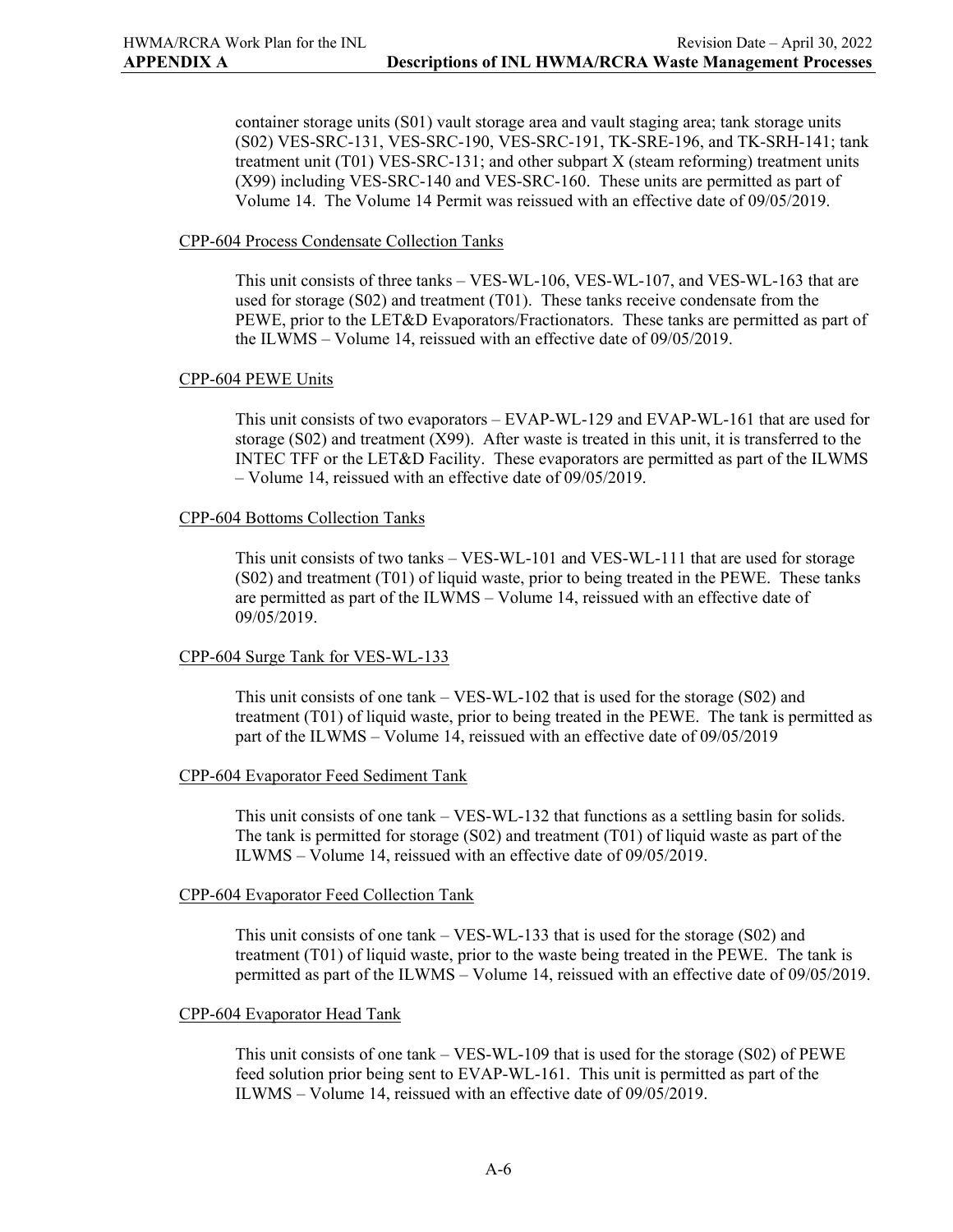#### CPP-604 Process Condensate Surge Tanks

This unit consists of two tanks – VES-WL-131 and VES-WL-134 that are used for the storage (S02) of condensate from the PEW Evaporators. These units are permitted as part of the ILWMS – Volume 14, reissued with an effective date of 09/05/2019.

#### CPP-604 Off-Gas Condensate Knock Out Tank

This unit consists of one tank – VES-WL-108 that is used for the storage (S02) of condensate from the PEW Evaporators. This unit is permitted as part of the ILWMS – Volume 14, reissued with an effective date of 09/05/2019.

#### CPP-604 PEWE Process Waste Liquid Tanks

This system consists of eight tanks – VES-WL-135, VES-WL-136, VES-WL-137, VES-WL-138, VES-WL-139, VES-WL-142, VES-WL-144, and VES-WL-150 that are used to store (S02) hazardous waste liquid from CPP-604, CPP-649, and associated valve boxes. These tanks are permitted as part of the ILWMS – Volume 14, reissued with an effective date of 09/05/2019.

#### CPP-604 Tank Farm Tanks

This unit consists of three tanks – VES-WM-100, VES-WM-101, and VES-WM-102 tanks that are used for the storage (S02) and treatment (T01) of mixed waste prior to transfer to the PEWE, ETS, or the TFF. These tanks are permitted as part of the ILWMS – Volume 14, reissued with an effective date of 09/05/2019.

#### CPP-1618 LET&D Acid Fractionators

This unit consists of two evaporators, also referred to as fractionators – FRAC-WLL-170 and FRAC-WLK-171 that are used to treat (X99) the condensate from the PEW Evaporators. Additionally, this unit consists of two waste storage tanks  $(S02)$  – VES-WLL-170 and VES-WLK-171. These tanks are permitted as part of the ILWMS – Volume 14, reissued with an effective date of 09/05/2019.

#### CPP-1618 LET&D Nitric Acid Recycle Tanks System

This unit consists of two tanks – VES-NCR-171 and VES-NCR-173 that are used for storage (S02) of recycled nitric acid from the LET&D prior to the nitric acid being used for decon/debris treatment activities or being sent to the TFF. These units are permitted as part of the ILWMS – Volume 14, reissued with an effective date of 09/05/2019.

#### CPP-1618 Acid Fractionator Waste Feed Head Tank

This unit consists of one tank – VES-WLK-197 that is used for the storage (S02) of LET&D feed solution. This tank is the gravity head feed tank to the LET&D Fractionators. This unit is permitted as part of the ILWMS – Volume 14, reissued with an effective date of 09/05/2019.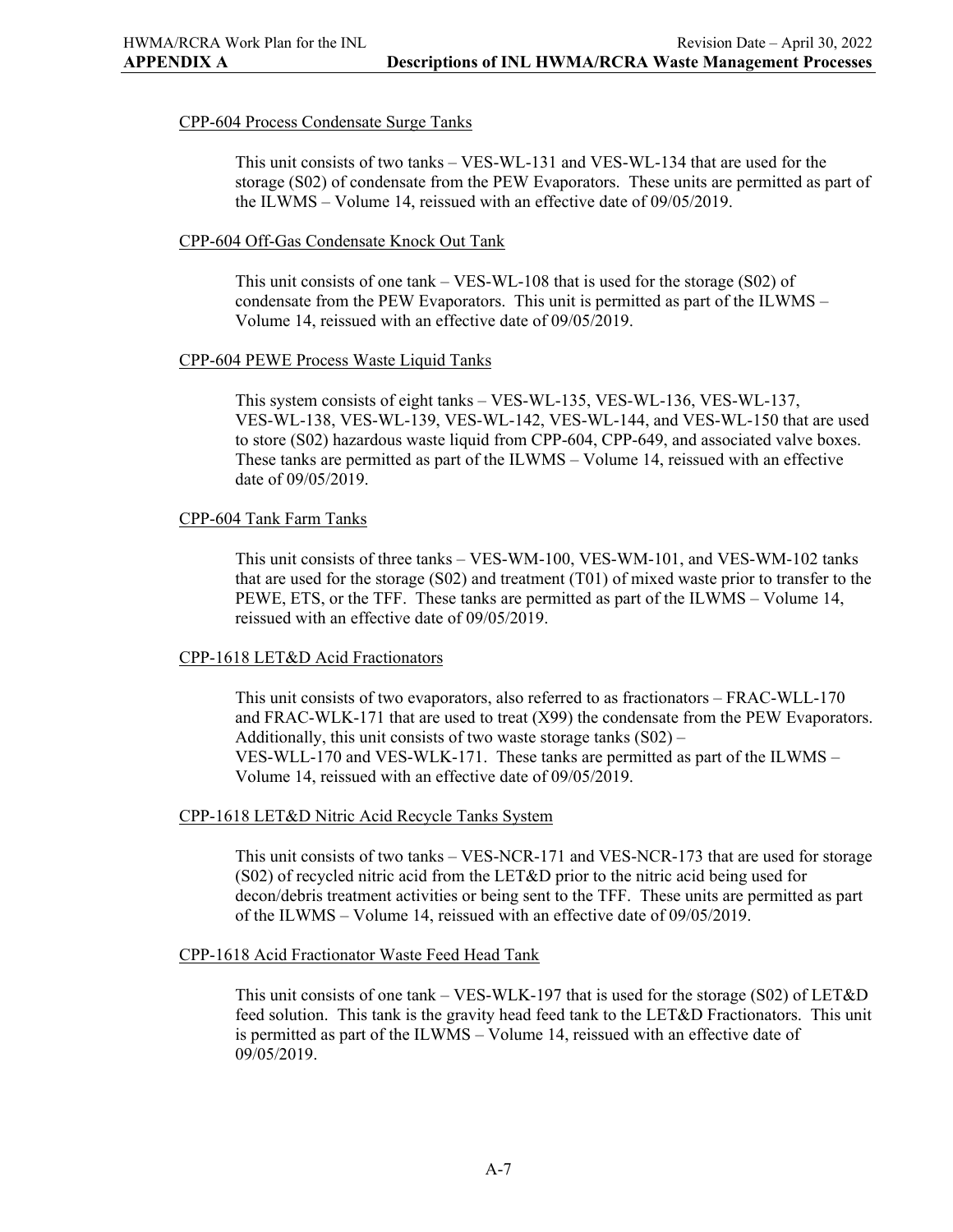#### CPP-1618 Acid Fractionator Bottoms Tank

This unit consists of one tank – VES-WLL-195 that is used for the storage (S02) of acid reclaimed in the LET&D process. This unit is permitted as part of the ILWMS – Volume 14, issued with an effective date of 09/05/2019.

#### CPP-659 NWCF Evaporator Unit

The NWCF Evaporator Unit, EVAP-NCC-150, which includes VES-NCC-150, HE-NCC-350, and HE-NCC-351 stores (S02) and condenses/treats (X99) liquid waste to reduce the volume of liquid waste stored in the TFF. This unit is permitted as part of the ILWMS – Volume 14, reissued with an effective date of 09/05/2019.

### CPP-659 Blend/Hold Tanks

The Blend/Hold Tanks, which includes tanks VES-NCC-101, VES-NCC-102, and VES-NCC-103 are part of the ETS. These tanks store (S02) and treat (T01) waste. This unit is permitted as part of the ILWMS – Volume 14, reissued with an effective date of 09/05/2019.

#### CPP-659 Process Off-gas Condensate System

The Process Off-gas Condensate System which includes tanks VES-NCC-108, VES-NCC-116, and VES-NCC-136 are part of the ETS. These tanks store (S02) and treat (T01) (VES-NCC-108 is only permitted for treatment). This unit is permitted as part of the ILWMS – Volume 14, reissued with an effective date of 09/05/2019.

### CPP-659 Fluoride Hot Sump Tank

The Fluoride Hot Sump tank (VES-NCC-119) is part of the ETS. This tank is used for storage  $(S02)$  and treatment (T01) of waste. This unit is permitted as part of the ILWMS – Volume 14, reissued with an effective date of 09/05/2019.

#### CPP-659 Non-Fluoride Hot Sump Tank

This unit consists of VES-NCC-122 and is part of the ETS. The unit is used for storage (S02) and treatment (T01) of waste. This unit is permitted as part of the ILWMS – Volume 14, reissued with an effective date of 09/05/2019.

#### CPP-659 Constant Head Feed Tank

This unit consists of VES-NCC-152 and is part of the ETS. The unit is used for storage (S02) of waste. This unit is permitted as part of the ILWMS – Volume 14, reissued with an effective date of 09/05/2019.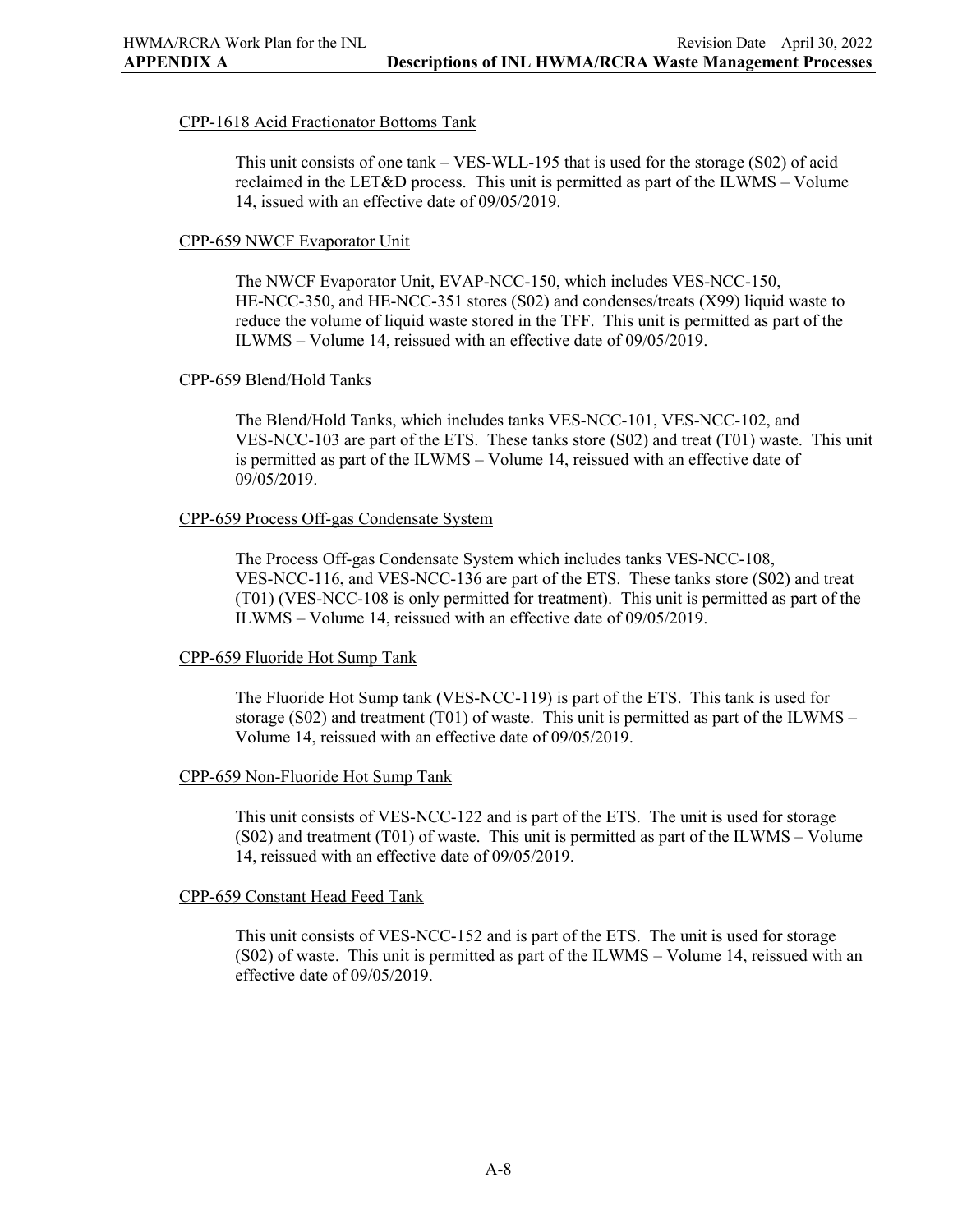#### **PER-114 Permitted Units**

### CSSF

The CSSF stores (S02) calcined waste from the NWCF calciner. The DEQ issued the CSSF Part B Permit (Volume 22), with an effective date of 11/09/2006. The Volume 22 Permit was reissued with an effective date of  $06/26/2017$ . The CSSF consists of the following:

4 tanks (CPP-729 Bin Set Number 1) 7 tanks (CPP-742 Bin Set Number 2) 7 tanks (CPP-746 Bin Set Number 3) 3 tanks (CPP-760 Bin Set Number 4) 7 tanks (CPP-765 Bin Set Number 5) 7 tanks (CPP-791 Bin Set Number 6) 7 tanks (CPP-795 Bin Set Number 7)

#### **PER-112 Post-Closure Permitted Units**

#### CPP-633 WCF

This unit was originally closed as a landfill. The landfill was then subsequently permitted under the Volume 21 - INTEC HWMA/RCRA Post-Closure Permit with a Permit Renewal effective date of 03/14/2014.

#### CPP-633 WCF Evaporator

This unit consisted of an evaporator unit (EVAP-WC-114) and its ancillary piping, which evaporated (T04) liquid mixed waste generated from fuel reprocessing activities at the INTEC. Closure was approved by the DEQ on 11/02/99, with the caveat that the substantive postclosure care requirements for the WCF be addressed under the Comprehensive Environmental Response, Compensation, and Liability Act (CERCLA) applicable or relevant and appropriate requirements (ARARs) under the final Record of Decision (ROD) and Post-ROD Monitoring Plan. The substantive postclosure care requirements could not be negotiated; therefore, the DEQ requested that a RCRA WCF Post-Closure Permit Application be developed, which was subsequently submitted to the DEQ. The DEQ then issued the Volume 21 – INTEC HWMA/RCRA Post-Closure Permit with a Permit Renewal effective date of 03/14/2014.

#### CPP-633 WCF Storage Tanks

This unit consisted of four storage (S02) tanks (VES-WC-100, VES-WC-101, VES-WC-108, and VES-WC-119), located in Building CPP-633, at the INTEC. Closure was approved by the DEQ on 11/02/99, with the caveat that the substantive postclosure care requirements for the WCF be addressed under the CERCLA ARARs under the final ROD and Post-ROD Monitoring Plan. The substantive postclosure care requirements could not be negotiated; therefore, the DEQ requested that a RCRA WCF Post-Closure Permit Application be developed, which was subsequently submitted to the DEQ. The DEQ then issued the Volume 21 INTEC – HWMA/RCRA Post-Closure Permit with a Permit Renewal effective date of 03/14/2014.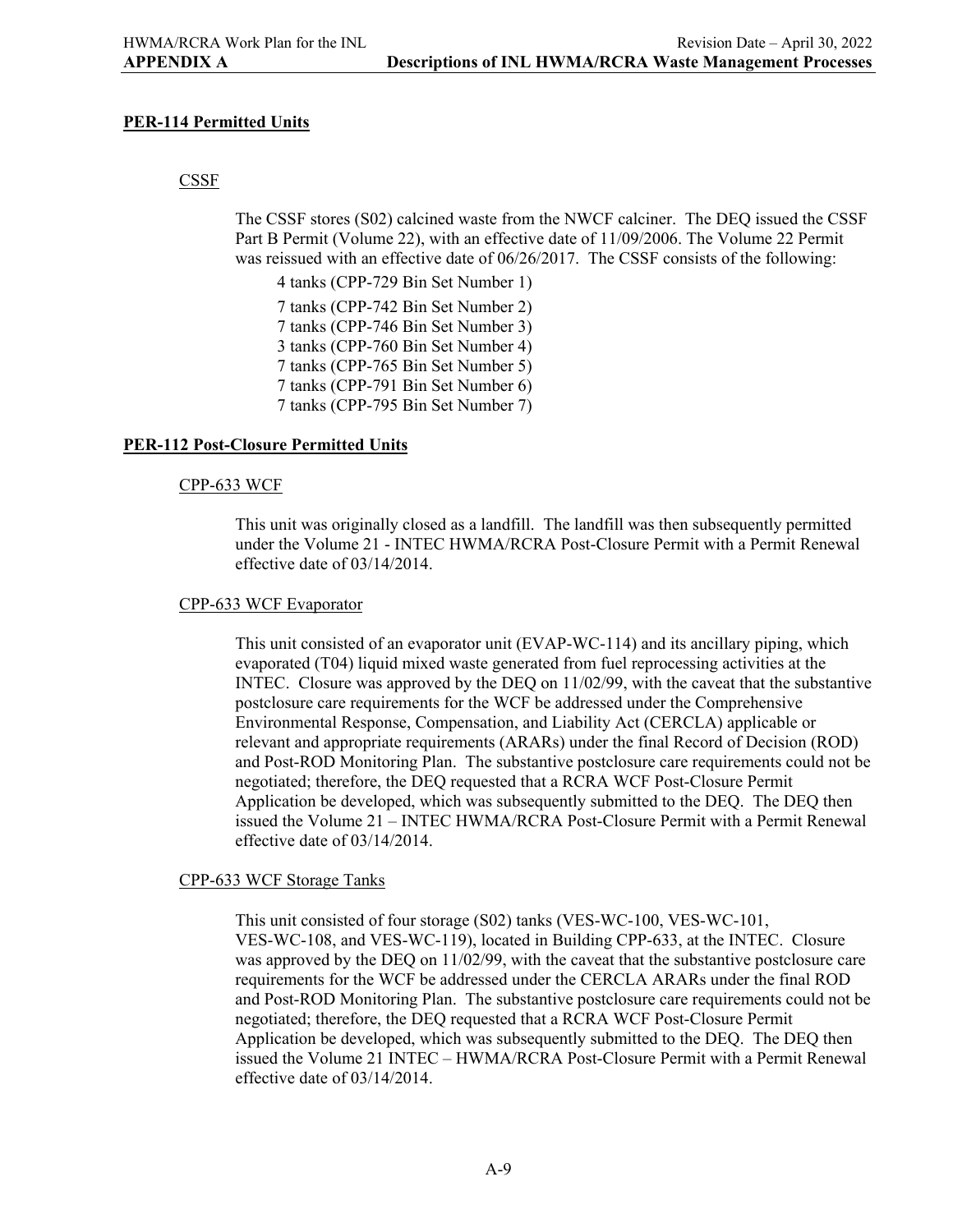#### CPP-633 WCF HEPA Filter Storage

This was a waste pile storage unit (S03), for storage of spent HEPA filters from the WCF. The unit was located in Building CPP-633, at the INTEC. Closure was approved by the DEQ on  $11/02/99$ , with the caveat that the substantive postclosure care requirements for the WCF be addressed under the CERCLA ARARs under the final ROD and Post-ROD Monitoring Plan. The substantive postclosure care requirements could not be negotiated; therefore, the DEQ requested that a RCRA WCF Post-Closure Permit Application be developed, which was subsequently submitted to the DEQ. The DEQ then issued the Volume 21 INTEC – HWMA/RCRA Post-Closure Permit with a Permit Renewal effective date of 03/14/2014.

#### CPP-601/627/640 Landfill

The CPP-601/627/640 facility was part of the spent fuel reprocessing complex, which was used to recover enriched uranium for reuse. The facility was closed under approved HWMA/RCRA closure plans. The HWMA/RCRA Post-Closure Plan for CPP-601/627/640 Landfill – Phase 2 was approved by the DEQ on September 30, 2010. Effective August 25, 2011, these tanks were regulated under the INTEC Post-Closure Permit (Volume 21) - with a Permit Renewal effective date of 03/14/2014.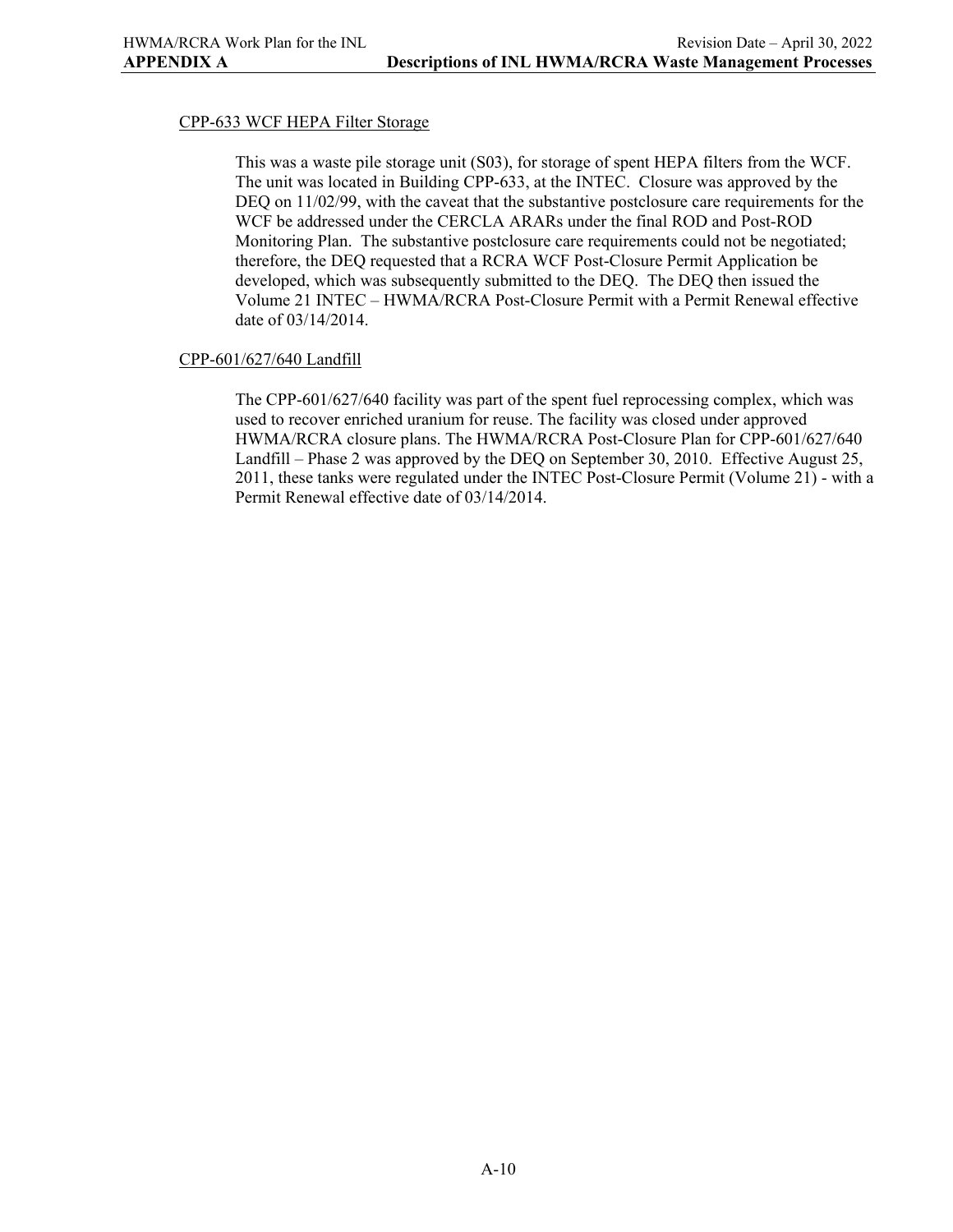# **HISTORICAL CLOSURE INFORMATION AT THE INL**

#### ARVFS – Sodium-Potassium Storage

This was a container storage (S01) unit located approximately one mile east of Lincoln Boulevard, about two and one half miles northeast of the Naval Reactors Facility (NRF). It was an underground bunker, containing two stainless-steel drums and two carbon-steel containers, within a metal dumpster. Closure was approved by the DEQ on 09/12/1996.

#### ARVFS – Chemical Treatment Unit

This chemical treatment unit located approximately one mile east of Lincoln Boulevard, about two and one half miles northeast of the NRF in an underground bunker. The unit was used to treat NaK. The unit was closed 09/09/1994.

#### $ASB II - (TSA-2)$

This container storage (S01) unit was the smaller of two air-supported, storage buildings located at the RWMC. It was constructed on an asphalt pad, which covered the TSA, Pad 2 (or TSA-2). Closure was approved by the DEQ on 04/16/1999.

### $C&S$  Building – (TSA-3)

This container storage (S01) unit was the larger of two air-supported, storage buildings located at the RWMC (Building WMF-612). It was constructed with steel reinforcement, on an asphalt pad, over a portion of the TSA, Pad 3 (or TSA-3). Closure was approved by the DEQ on 04/16/1999.

#### CPP-601 D Cell Storage

This was a container storage unit (S01), located in Building CPP-601 at the INTEC. Closure was approved by the DEQ on 01/05/2005.

#### CPP-601 Deep Tanks

This unit consisted of four tanks – VES-WG-100, VES-WG-101, VES-WH-100, and VES-WH-101 that were used for storage (S02) and treatment (T01). These tanks received waste primarily from laboratories and operations in CPP-601, CPP-602, and CPP-684, located at the INTEC. The waste was sent to the PEWE Feed/Storage and Treatment Tanks prior to evaporation in the PEWE. These tanks were permitted as part of the ILWMS – Volume 14. Phase 1 closure certification of these tanks was approved by the DEQ on 2/19/2010. These tanks are now regulated under the HWMA/RCRA Closure Plan for the CPP-601/627/640 Landfill Phase 2 (Rev. 2, September 2010), which was approved by the DEQ on 09/30/2010.

#### CPP-603 Storage Tank (VES-SFE-106)

This unit was a tank storage unit (S02), located at the area by Building CPP-603 at the INTEC. Closure was approved under interim status by the DEQ on 05/14/2009.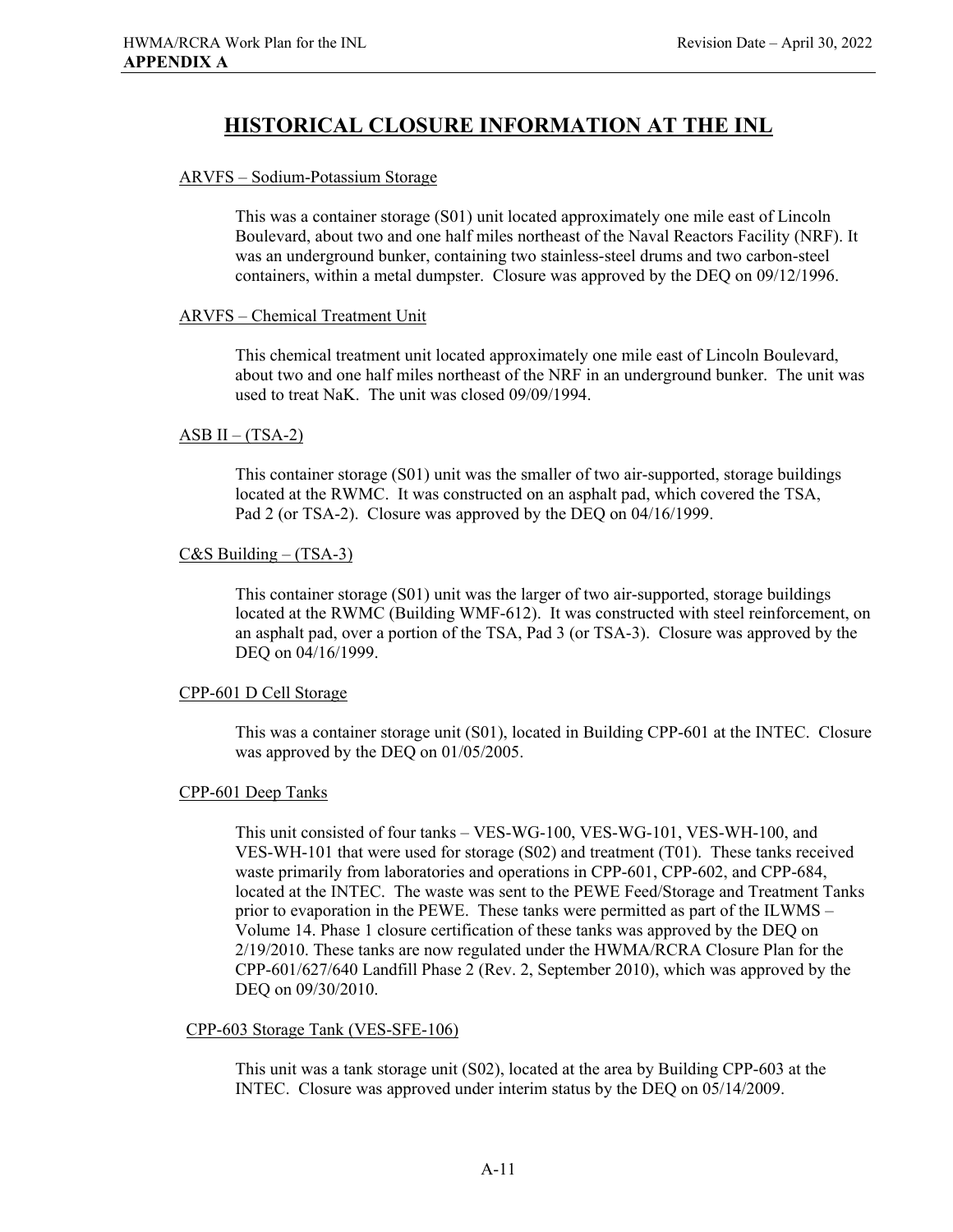#### CPP-627 MCC

This was a container storage unit (S01), located in Building CPP-627, at the INTEC. Administrative closure was approved by the DEQ on 07/20/1999.

#### CPP-640 Headend Holdup Storage Tanks

This unit consisted of three storage (S02) tanks (VES-HW-100, VES-HW-101, VES-HW-102), which were used in the fuel dissolution process at the INTEC. Closure was approved by the DEQ on 06/12/2008.

#### CPP-641 Westside Holdup Storage Tanks

This unit consisted of three storage tanks – VES-WL-103, VES-WL-104, and VES-WL-105 that are used for storage (S01) and treatment (T01) of liquid wastes prior to evaporation in the PEWE or transferred to the TFF. These tanks were permitted as part of the ILWMS – Volume 14. Closure was approved by the DEQ on 04/17/2009.

#### CPP-659 NWCF Calciner

The constant head feed tank (VES-NCC-104) was used to store (S02) waste prior to being treated in the calciner. The calciner (VES-NCC-105) was used to treat (T04) liquid mixed waste from the TFF by changing the waste form from liquid to calcine. The treated waste was then sent to the CSSF. Closure was approved by the DEQ on 12/14/2004.

#### CPP-663 Hot Shop Storage Tank

This unit was a storage tank (VES-MA-101) located in Building CPP-663, at the INTEC. This tank (S02) collected solvent waste from the hot shop. Closure was approved by the DEQ on 08/22/1994.

#### CPP-666 FAST Storage and Treatment Tanks

This unit consisted of two storage (S02) and treatment (T01) tanks (VES-FA-141 and VES-FA-142), located in Building CPP-666, at the INTEC. Closure was approved by the DEQ on 05/13/1996.

#### CPP-1619 HCRWSF

This unit was a storage building with a waste loading/unloading dock. The unit served as a container storage (S01) area for RCRA hazardous and mixed waste containers prior to shipment to another permitted treatment, storage, or disposal facility. DEQ acknowledged completion of closure activities, as specified in the approved closure plan, on 04/04/2005.

#### EBR-II Storage and Treatment Units

These units consisted of: container storage areas - Storage Pit and Storage Holes in building MFC-767; Primary Sodium System – tank storage and tank treatment in building MFC-767 and MFC-795; Secondary Sodium Drain Tank System – tank storage and tank treatment in building MFC-766, Intermediate Heat Exchanger – tank storage and tank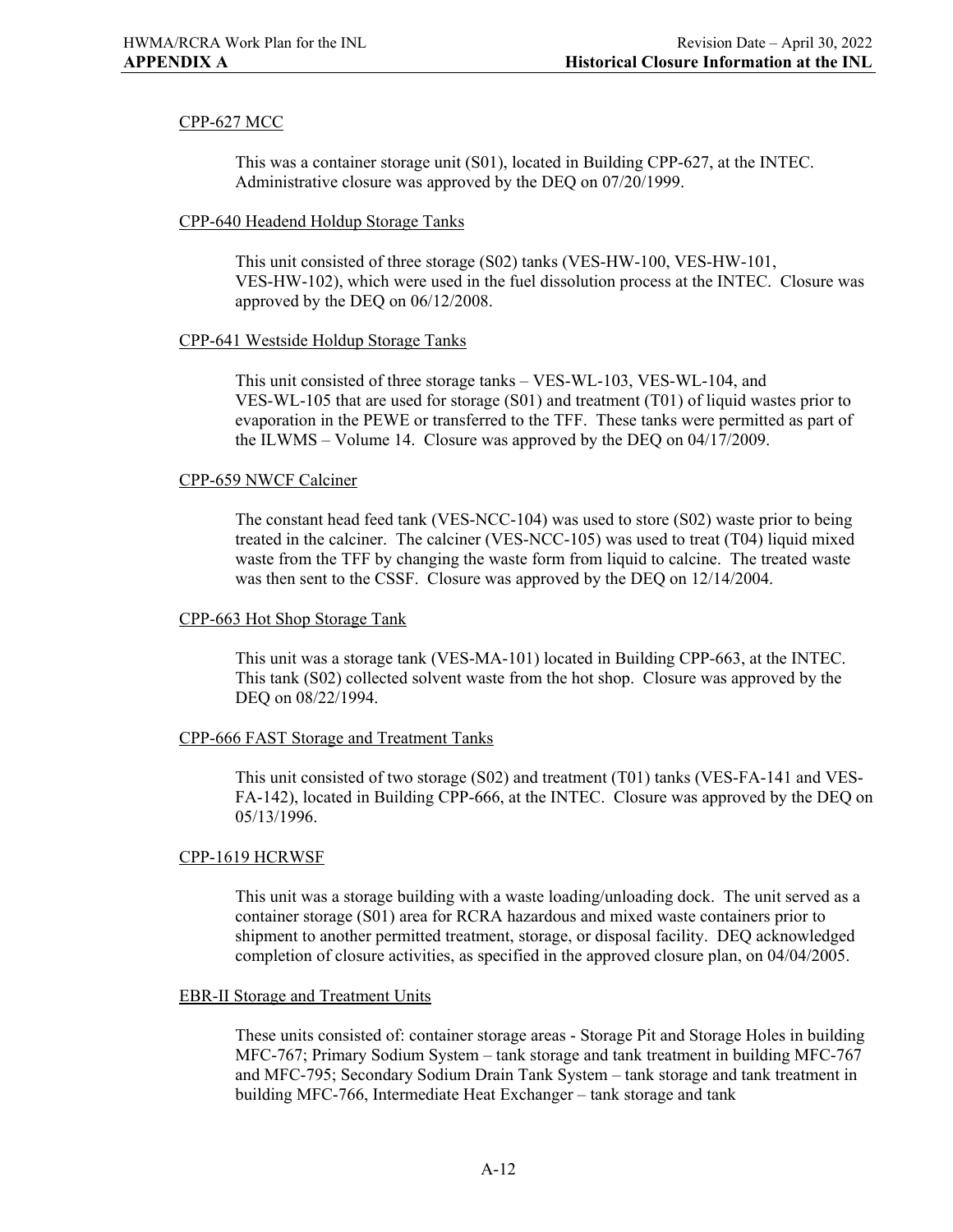treatment in Building MFC-767; and container storage areas in buildings MFC-793E and MFC-793F. DEQ approved completion of closure activities in stages - 10/30/2009 for buildings MFC-793E & F and 09/20/2012 for the remaining units. The EBR-II Permit (PER-120) expired on 12/05/2012.

#### EBR-II Primary Tank Shutdown Coolers and Primary Purification NaK Coolant Loop

The DEQ approved completion of closure activities on 02/14/2002.

#### EBR-II SSPS (Cold Trap)

The DEQ approved completion of closure activities on 02/14/2002.

EFF (formerly known as the CESB)

The EFF consisted of a container storage unit (S01) and container treatment unit (T04) located in Building 794. The EFF was used to store and treat characteristic and listed hazardous and mixed waste prior to final disposition. Closure was approved by the DEQ on 04/21/2016.

#### Evaporators at TAN-607A and TAN-681

These units were classified as thermal treatment units (T04). The units dried the waste in the drum in which the waste was disposed. TAN-607A closure was approved by the DEQ on 02/25/97. Closure for TAN-681 was approved by the DEQ on 12/20/1996.

#### HCWHNF

This unit consists of two storage (S02) and treatment (T01) tanks (VES-HBF-103 and VES-HBF-104), designed to treat liquid waste from the pilot plant area storage tank (VES-HBF-105). Closure was approved by the DEQ on 09/18/2000.

#### HWSF

This unit was a container storage (S01) area for hazardous waste, located at CFA, Building CFA-637. Closure was approved by the DEQ on 02/04/1997.

#### HTRE-3 Assembly

The HTRE-3 Assembly (S01) was located on a concrete pad northeast of EBR-I. Closure was approved by the DEQ on 01/31/2000.

#### ICPP Percolation Ponds

This unit consisted of two percolation ponds (T02), located outside the INTEC fenced area. Closure was approved by the DEQ 11/29/1995.

#### INTEC New Tank Farm (proposed)

This interim status unit was proposed but never constructed. DEQ approved administrative closure of this unit on 10/25/2006.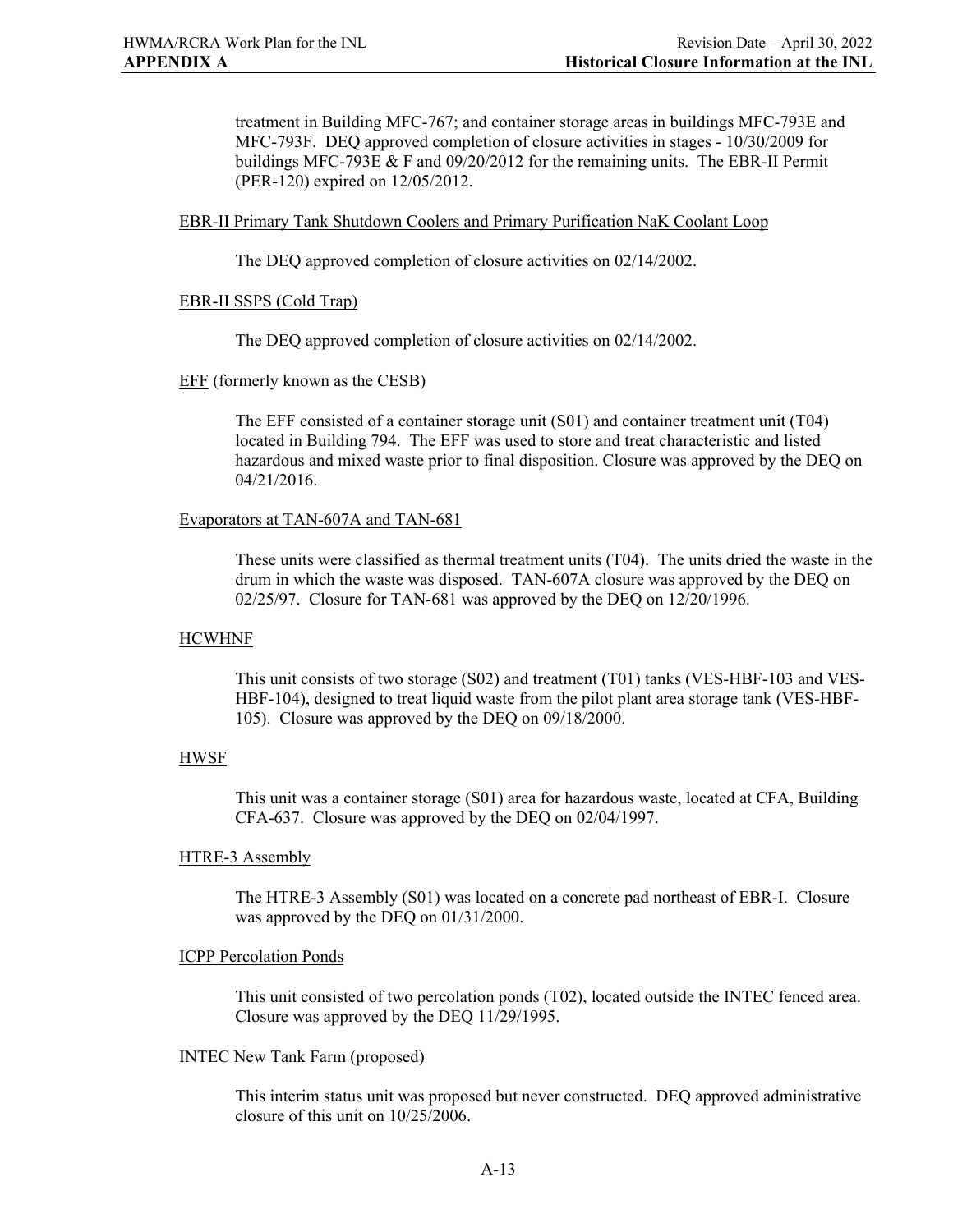#### INTEC Tank Farm Facility

Closure of Phases I-IV of the INTEC TFF encompassed eleven interim status tanks: VES-WM-180, VES-WM-181, VES-WM-182, VES-WM-183, VES-WM-184, VES-WM-185, VES-WM-186, VES-WM-103, VES-WM-104, VES-WM-105, and VES-WM-106). DEQ approved closure of these tanks on 10/05/2009.

#### IET Mercury Storage

This unit was a container storage (S01) unit, located on a concrete pad at the south end of the IET Facility. Closure was approved by the DEQ on 12/20/1996.

#### ILTSF – Pad 1

The ILTSF – Pad 1 was located at the RWMC, consisting of container storage (S01). Closure was approved by the DEQ on 10/24/1994.

#### ILTSF – Pad 2

This unit consisted of a container storage (S01) unit that consists of carbon-steel cylindrical vaults that have been installed vertically in the ground and encased in sand-cement grout. This unit is located in the southwest corner of the TSA. The DEQ approved completion of closure activities on 11/12/2001.

#### MFC-793E and 793F

This unit consisted of metal storage buildings positioned on concrete pads, located south of SCMS building 793C. These buildings were used for the storage of HW/MW. DEQ approved completion of closure activities on 10/30/2009.

#### MWSF

The MWSF (Building PER-613) consisted of a container storage (S01) unit within the basement (Bays  $1 - 4$ ) and Room 101 on the main floor of Building PER-613. The unloading area was located in the high bay on the main floor. The DEQ approved completion of closure activities on 04/13/2004.

#### MWSF PSUs

This was a container storage (S01) unit consisting of multiple cargo containers. The cargo containers were located on the asphalt pad to the northeast of the MWSF building (PER-613). The DEQ approved completion of closure activities on 04/13/2004.

#### MWSF Repackaging

Waste repackaging (T04) was conducted in Room 102, of the MWSF. Waste repackaging was primarily done to support mixed waste repackaging and/or waste verification/ validation activities but was also used for other associated operational activities. The DEQ approved completion of closure activities on 05/10/2004.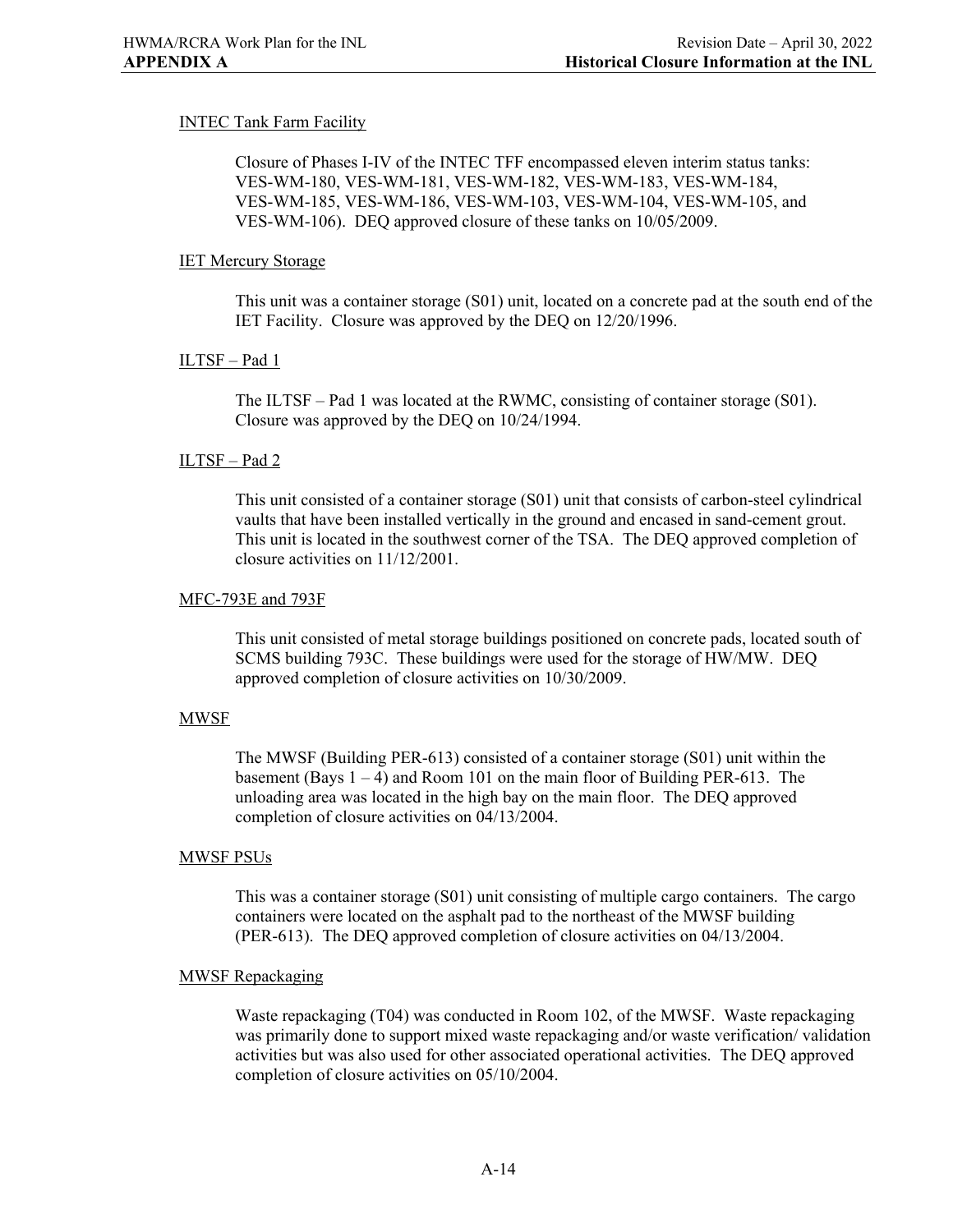#### NODA Treatment

The NODA was a tract of land about 35 acres in size, located approximately 0.6 miles northeast of the INL gun range. Six treatment pits (T04) and one storage area (S01) were associated with this region. Closure was approved by the DEQ on 02/25/1997.

#### PWTU

The PWTU was an ion exchange treatment (T04) system in a transportable trailer. The unit was once located near the TAN facility and later located near the Power Burst Facility (PBF) reactor. The DEQ approved completion of closure activities on 07/08/1999.

#### PREPP Incinerator

This process consisted of the rotary kiln incinerator (T03) and its auxiliary equipment, located within the middle and southern portions of Building TAN-607. The DEQ approved completion of closure activities on 03/07/2000.

#### PREPP Waste Stabilization

This process consisted of stabilization (T04) unit equipment, located in the southern portion of Building TAN-607. The DEQ approved completion of closure activities on 03/07/2000.

#### RSSF

The RSSF consisted of cargo containers located in the Outside Radioactive Storage Area, designated as ANL-797. The facility was used for container storage (S01). The DEQ approved completion of closure activities on 08/03/2004.

#### RSTA

The RSTA was located at the ARA-IV, in the south-central portion of the INL, approximately 7.5 miles east of CFA. This unit consisted of a container storage unit (S01) and a thermal treatment (T04) unit. The thermal treatment unit was used once, to treat reactive and explosive hazardous waste. Closure was approved by the DEQ on 10/24/1994.

#### RWMC/ARP WMF-1617

WMF-1617 (also known as ARP V) was a free-standing single large tension-membrane building which covered the exhumation footprint in Pit 9. Container storage (S01), miscellaneous storage and treatment  $(X99)$ , and mechanical treatment  $(X02)$  were permitted within specific locations of this building under the Volume 18 Permit – Books  $3A \& 3B$ . Closure was approved by the DEQ 11/09/2020.

#### RWMC/ARP WMF-1619 and WMF-1621 Trailer Storage Areas

The WMF-1619 and WMF-1621 Trailer Storage Areas were three outdoor container storage areas originally permitted as container storage areas and located near the treatment units for storage of waste pending return to the Advanced Mixed Waste Treatment Project. The certification of closure was approved by the DEQ on 9/23/2014.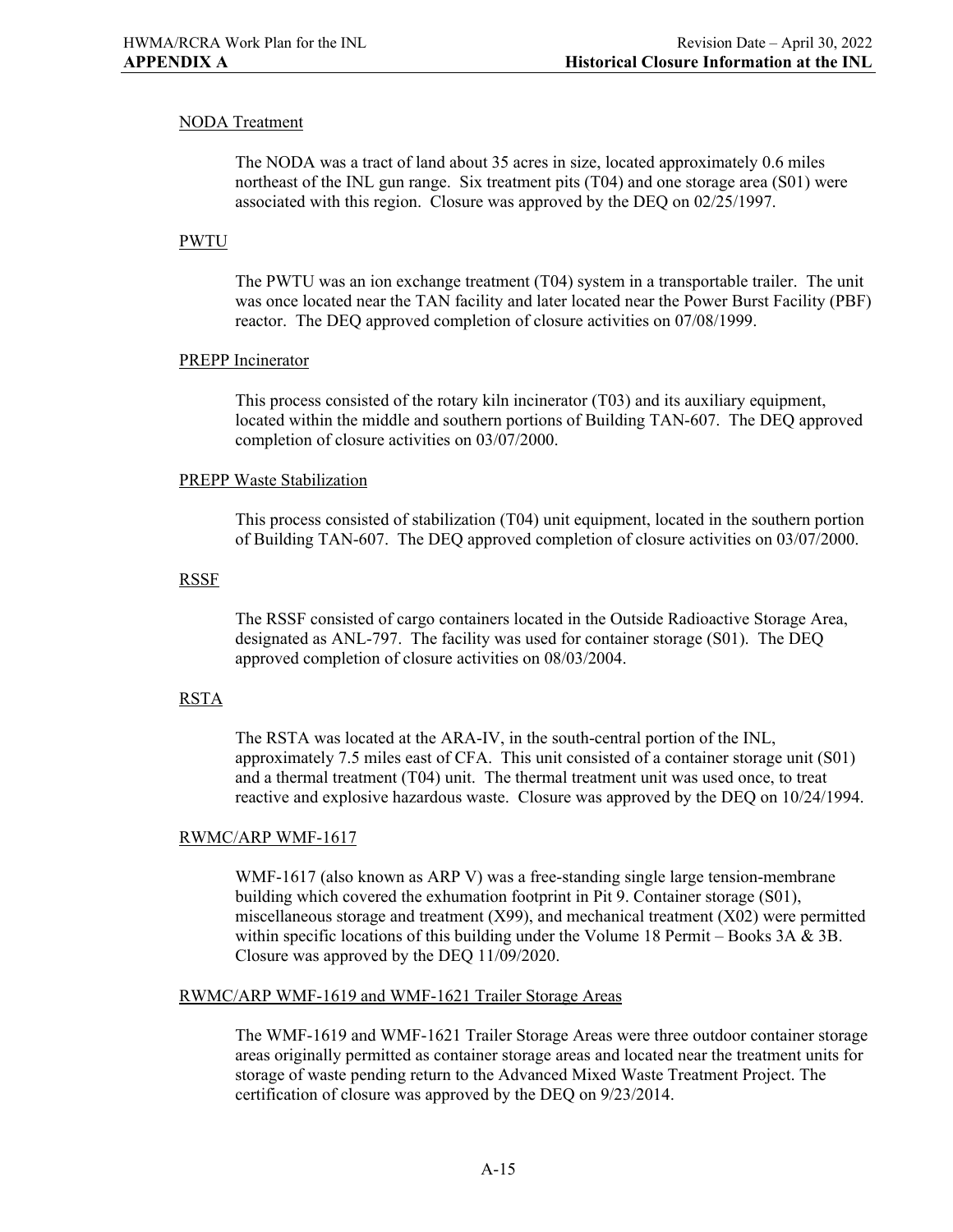#### SMC Waste Calciner, Stabilization and Storage (TAN-681)

The SMC calciner (X03) unit thermally treated a slurry containing uranium oxides, salts and metallic compounds. The solidification/stabilization (T04) unit treated a depleted uranium oxide powder containing heavy metals, using Portland cement. A tank storage (S02) unit for waste storage prior to calcination and container storage (S01) unit for waste storage after calcination were also located at TAN-681. Closure was approved by the DEQ on 09/24/1997.

#### SPF Transfer Line

The transfer line was a 986-ft long, above ground, approximately 2-in. stainless steel line with fiberglass insulation. The transfer line was located in the northwestern portion of the MFC and was used to transfer liquid sodium from the Sodium Boiler Building (SBB) to the northwest corner of the SPF. The transfer line was permitted to convey mixed waste with EPA Hazardous Waste Numbers D001 (ignitable) and D003 (reactive). Closure was approved by the DEQ on 05/15/2007.

#### SPF

The SPF consists of container storage (S01), container treatment (T04), tank storage (S02) and tank treatment (T01) and designated as Buildings 799 and 799A. The SPF Thin Film Evaporator was also included in this closure. The facility was used to convert sodium and NaK (characteristic mixed waste) into a low-level radioactive solid sodium hydroxide waste that was not RCRA hazardous, prior to final disposition. SPF partial tank system closure was approved by the DEQ on 09/02/2013. Additionally, Closure of all SPF units was approved by the DEQ on 03/07/2014.

#### Secondary Sodium System

The MFC-766 Secondary Sodium System (SSS) Ancillary Piping and Equipment was the remaining permitted components of the Experimental Breeder Reactor-II Secondary Sodium System, which comprised seven evaporators, two superheaters, a surge tank, a sodium pump, and associated ancillary piping and equipment. The closure certification was approved by the DEQ on 12/31/2015

#### TAN-647 Sodium Storage

This was a container storage (S01) unit, comprised of a sodium drain tank, located on a gravel-covered asphalt pad in the south half of Building TAN-647. Closure was approved by the DEQ on 06/13/1997.

#### TAN-666 Storage and Treatment Units

Closed 10/20/1994.

#### TAN-726/726A Chromate Water Treatment and Storage

This unit consisted of a concrete vault containing two interconnected stainless-steel 50,000 gallon tanks, used for waste treatment and storage (T04, S02), within Building TAN-726. Closure was approved by the DEQ on 12/26/1995.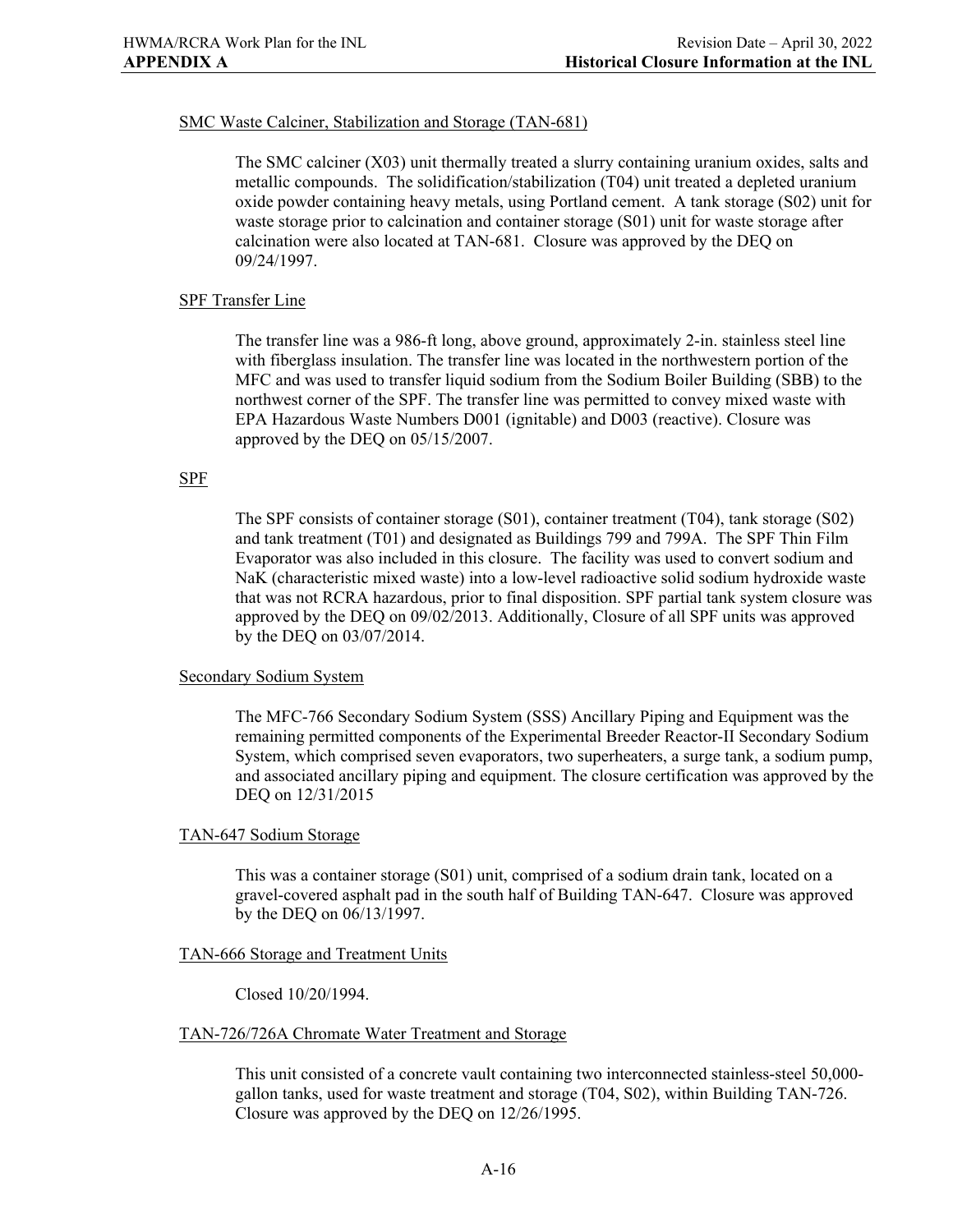#### TAN-628 THWS

This unit consisted of two container storage (S01) areas (Rooms 100 and 105) and one loading and unloading bay (Room 100A), located in the THWS building (TAN-628). DEQ acknowledges completion of the THWS closure activities on 02/20/2002. On 05/06/2002, the DEQ approved a Class 1 PMR for changing the THWS HWMA/RCRA permit expiration date to 06/01/2002.

#### TAN-647 Waste Storage Facility

This process consists of a container storage (S01) unit encompassing the north half of Building TAN-647 and the asphalt pad located directly north of the building. The DEQ approved completion of closure activities on 01/09/2004.

#### TRA-610 Lead Storage

This was a container storage (S01) unit in one room within Building TRA-610. Closure approved by the DEQ on 10/27/1995.

#### TREAT

The TREAT consisted of a container storage (S01) and container treatment (T04) unit located in Building 720 at the MFC. The unit was used to store, characterize, and repackage characteristic and listed mixed waste prior to shipment to the Waste Isolation Pilot Plant (WIPP), or other approved disposal facilities for final disposition. DEQ approved administrative closure effective 09/11/2007.

#### WCF at INTEC

The WCF was initially closed as a landfill. Landfill closure was approved by DEQ on 11/02/1999. However, subsequent to closure the DEQ requested that a Post-Closure Permit Application be submitted. DEQ issued a Post-Closure Permit for the WCF with a Permit Effective Date of 10/16/2003.

#### WCF at RWMC

This unit was to be comprised of two container storage areas, container storage in glove boxes, and four small-scale treatment processes in glove boxes. These would have been located in a structure to be built south of Building WMF-612, within the TSA, at the RWMC. The unit was proposed, but never constructed. Administrative closure of this facility was approved by the DEQ on 09/25/2000.

#### WEDF Storage

This consisted of a container storage (S01) unit located within the cinderblock walled area, in the southwest corner of Building PER-612. Closure was approved by the DEQ on 12/02/1997.

#### WEDF Waste Stabilization

This treatment (T04) unit was located in the WEDF solidification room, in Building PER-612. Closure was approved by the DEQ on 12/02/1997.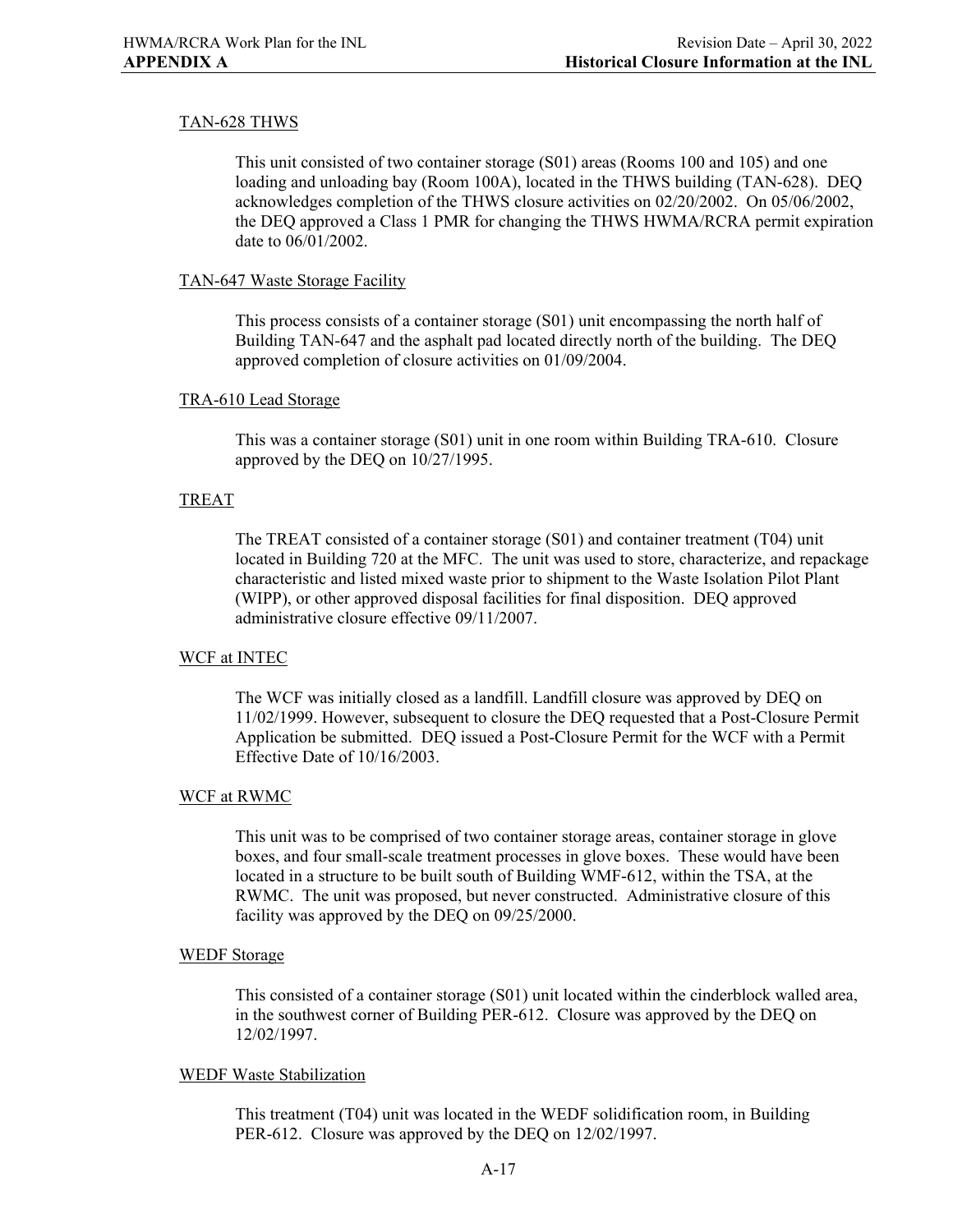#### WERF Drum Feed/Blending

The drum feed/blending (T04) unit was located on the exterior east side of Building PER-609 in Room 111A. It consisted of a concrete pad, a stainless-steel secondary containment pan, a liquid waste feed pump, two filters, and associated feed lines and piping (only up to the wall separating Rooms 111 and 111A). The DEQ approved completion of closure activities on 09/30/2003.

#### WERF Incinerator

The WERF Incinerator was located at the CITRC, within Building PER-609. The unit was comprised of an incinerator (T03) and its auxiliary equipment, that was located in Room 108 (incinerator, heat exchanger, and solid waste feed lines), Room 101 (air pollution control system and solid waste feed system), and Room B109 (ash collection and handling systems). Room B111 housed the incinerator control consoles. The DEQ approved completion of closure activities on 09/30/2003.

#### WERF Macroencapsulation

This treatment unit (T04) was located at the CITRC, in Building PER-622. The unit prototype was constructed but not installed. The DEQ approved administrative closure of this unit on 01/03/2002.

#### WERF Repackaging

The repackaging room B102 within Building PER-609 was closed under interim status along with the Drum Feed/Blending unit and the WERF Incinerator. The DEQ approved completion of closure activities on 09/30/2003.

#### WERF Sizing

This unit was located at the CITRC, in Building PER-622. This unit was used to size radioactive low-level waste and is permitted to size mixed low-level waste. Closure was approved by the DEQ on 09/23/2002.

#### WERF Waste Stabilization System

The waste stabilization system/unit (T04) was located at the CITRC, within Building PER-609. The stabilization system included the drum tumbler, which was located in Room B106, and the double planetary mixer, which was located in Room 109. This unit was typically used to treat WERF flyash and WERF hearth ash. Treatment was performed via chemical conditioning (addition and blending chemical additives) of the waste, which resulted in binding the hazardous constituents in the waste, so that the treated waste met RCRA land disposal restrictions (LDRs). The DEQ approved completion of closure activities on 09/30/2003.

#### WERF Waste Storage/Feed Tanks

This unit storage/treatment unit (S02, T01) was never constructed. It was anticipated to be a tank system and associated piping, to expand the blending and treatment capability of the WERF Drum Feed/Blending Unit. The DEQ approved administrative closure of this unit on 05/16/2000.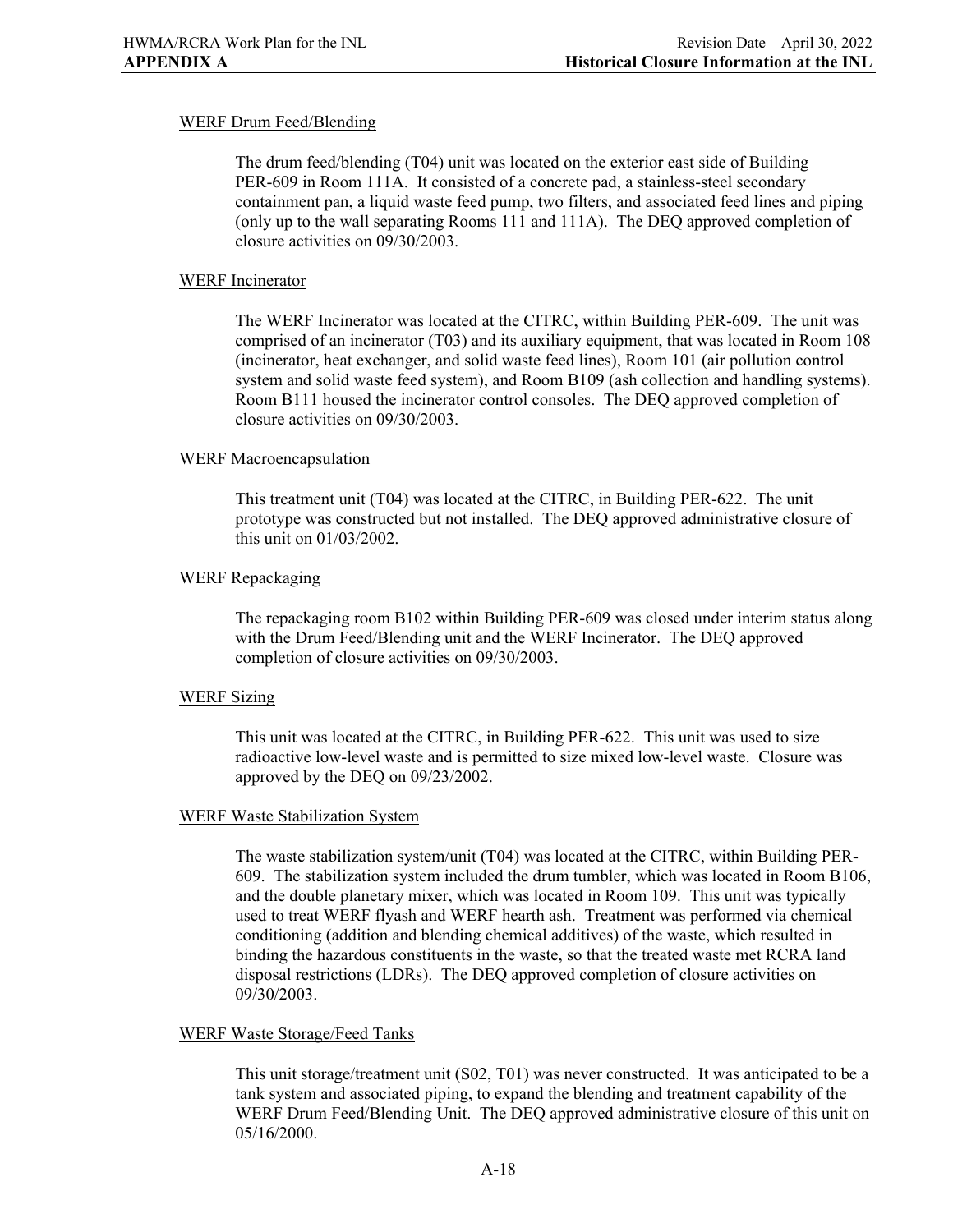### WERF Waste Storage Building

This unit was located at the CITRC, within Building PER-623. The unit consisted of multiple container storage (S01) rooms. The DEQ approved completion of closure activities for the WWSB on 04/13/2004.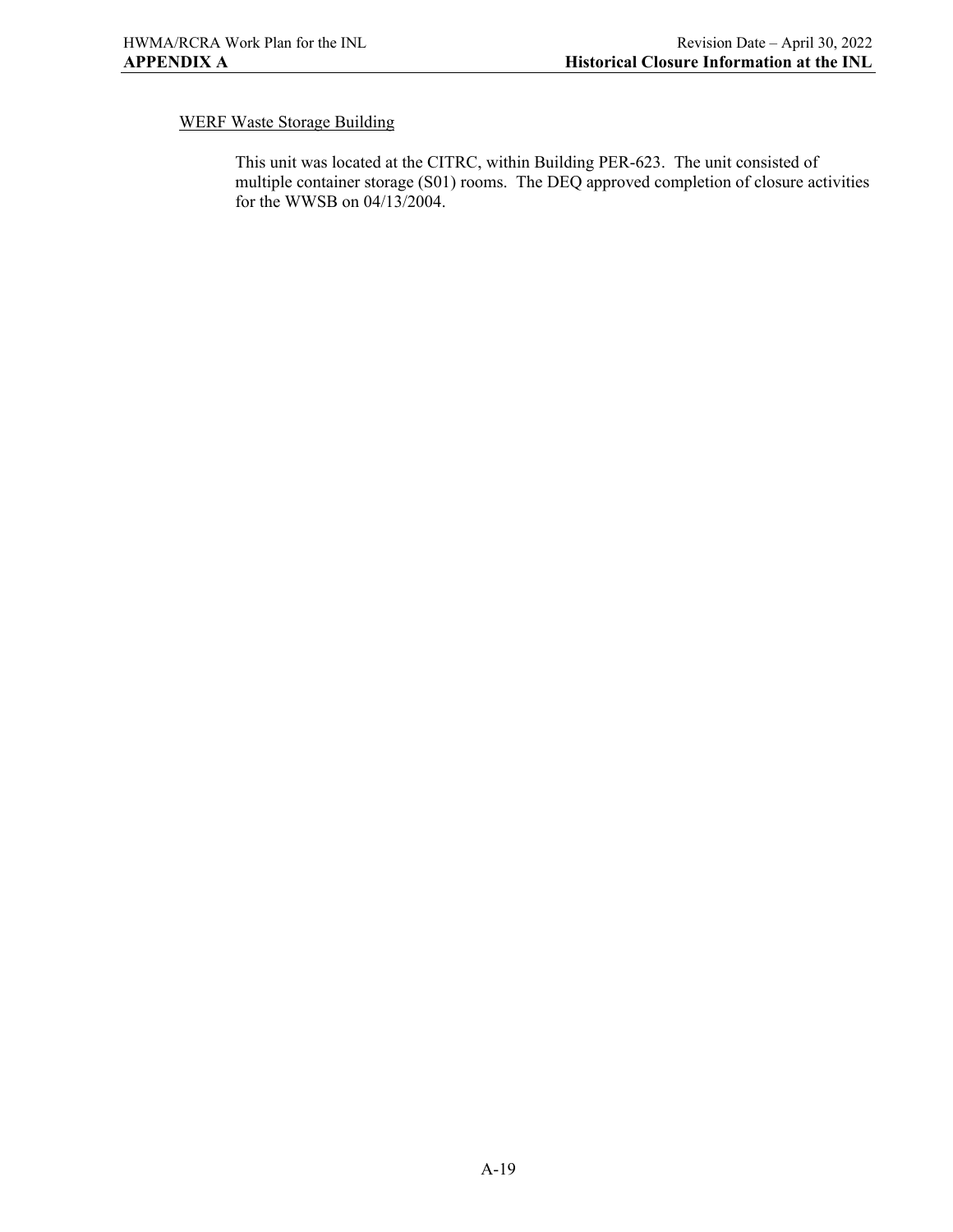# **Appendix B**

# **Historical Summary Information**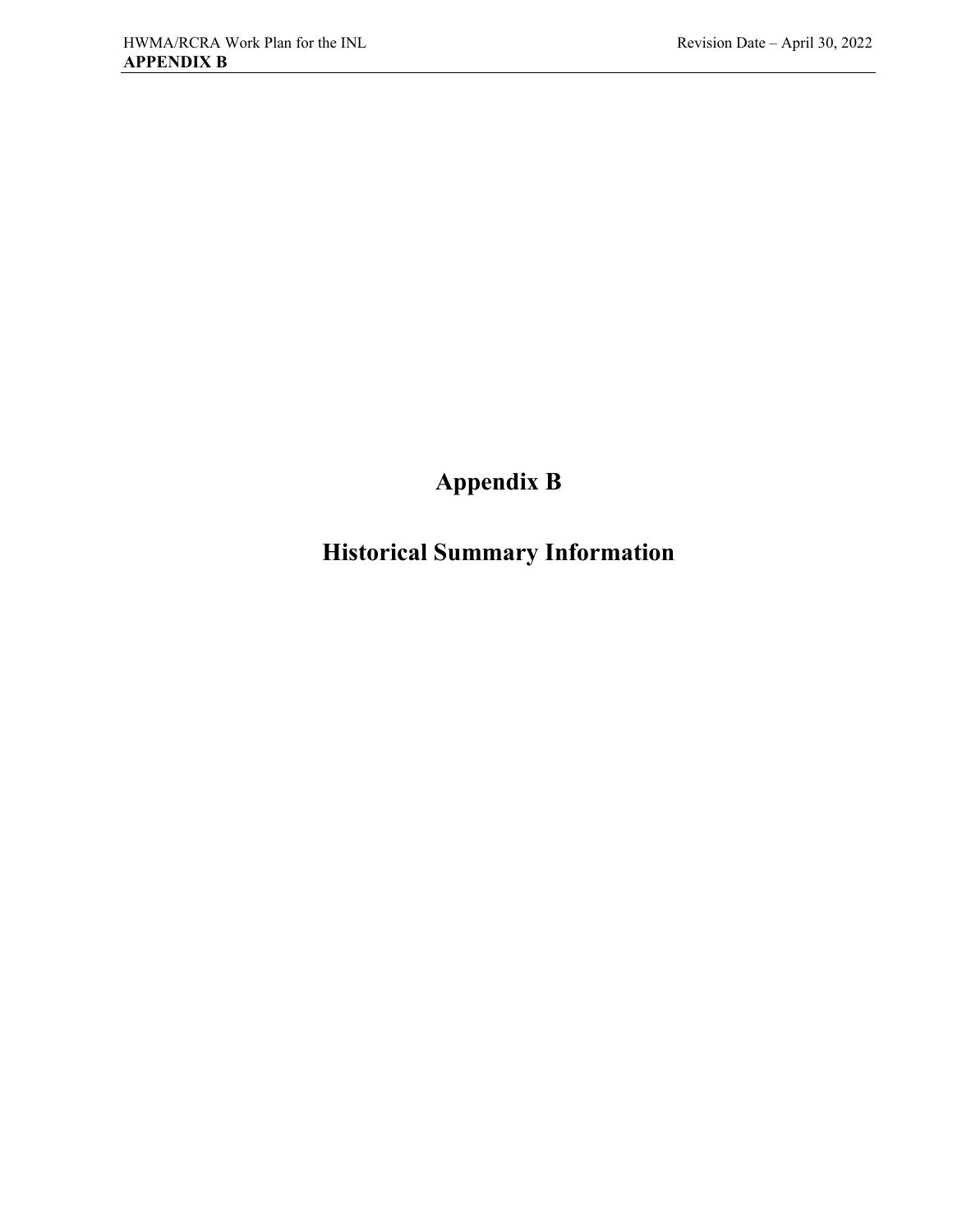### **Historical Summary Information**

Under Title 40, CFR, Part  $270.73(g)$ , interim status terminates for any facility (other than land disposal or incineration) on November 8, 1992, unless the RCRA Part B permit application for the facility was submitted by November 8, 1988. Furthermore, the EPA published a clarification notice, in the September 23, 1988 Federal Register (FR), that radioactive mixed waste management units in existence on or before July 3, 1986, may be granted interim status if the RCRA Part A permit application was submitted to the EPA or authorized state by March 23, 1989. The INL originally submitted a Part A permit application to the EPA in 1980, however, at the time of this Part A submittal, it was believed that all Atomic Energy Act program wastes were not regulated by RCRA requirements. The INL later submitted to the EPA several revisions to the RCRA Part A permit application for RCRA regulated units at the INL that included all hazardous waste management units and many radioactive mixed waste management units potentially subject to RCRA regulations. Furthermore, a revised Part A permit application was submitted to the EPA on March 23, 1989, that included all radioactive mixed waste units potentially subject to RCRA regulations.

RCRA Part B permit applications have been submitted previously, to EPA Region 10, for a number of units at the INL. The State of Idaho was authorized by the EPA to implement the EPA's hazardous waste management program under the HWMA effective April 9, 1990. Following this effective date, the DEQ has administered the program for the state and has authority to issue HWMA/RCRA operating permits that comply with state and federal laws. The INL transmitted a revised Part A permit application to the DEQ on September 27, 1990, which the DEQ approved on March 19, 1991, thereby granting interim status to all units listed in the September 1990 Part A permit application. The number of units on the 1988 Part A permit application precluded the completion of a Part B permit application by November 8, 1988, that met all the requirements of 40 CFR 270; no schedule had yet been established by EPA Region 10 for completion of the Part B permit applications for the radioactive mixed waste units at the INL. Therefore, the INL HWMA/RCRA Work Plan was originally prepared and submitted to EPA Region 10, in November 1988, to provide a schedule for revising the existing INL RCRA Part B permit application, and supplementing the application, to include the requisite information for the additional units for which final operating permits are sought. Thus, the November 1988 work plan was intended to fulfill the filing requirements to maintain interim status through 1992 and beyond, for the waste management units identified on the revised Part A permit application. In April 1989, the work plan was revised to incorporate additional radioactive mixed waste management units included in the March 1989 Part A permit application. The November 1990 revision through to the present revision of the work plan incorporates changes to the Part A permit application, changes to the Partial-Part B permits, the proposed permit application and PMR schedule, and proposed closures schedules. Each volume of the HWMA/RCRA Part B permit application will be submitted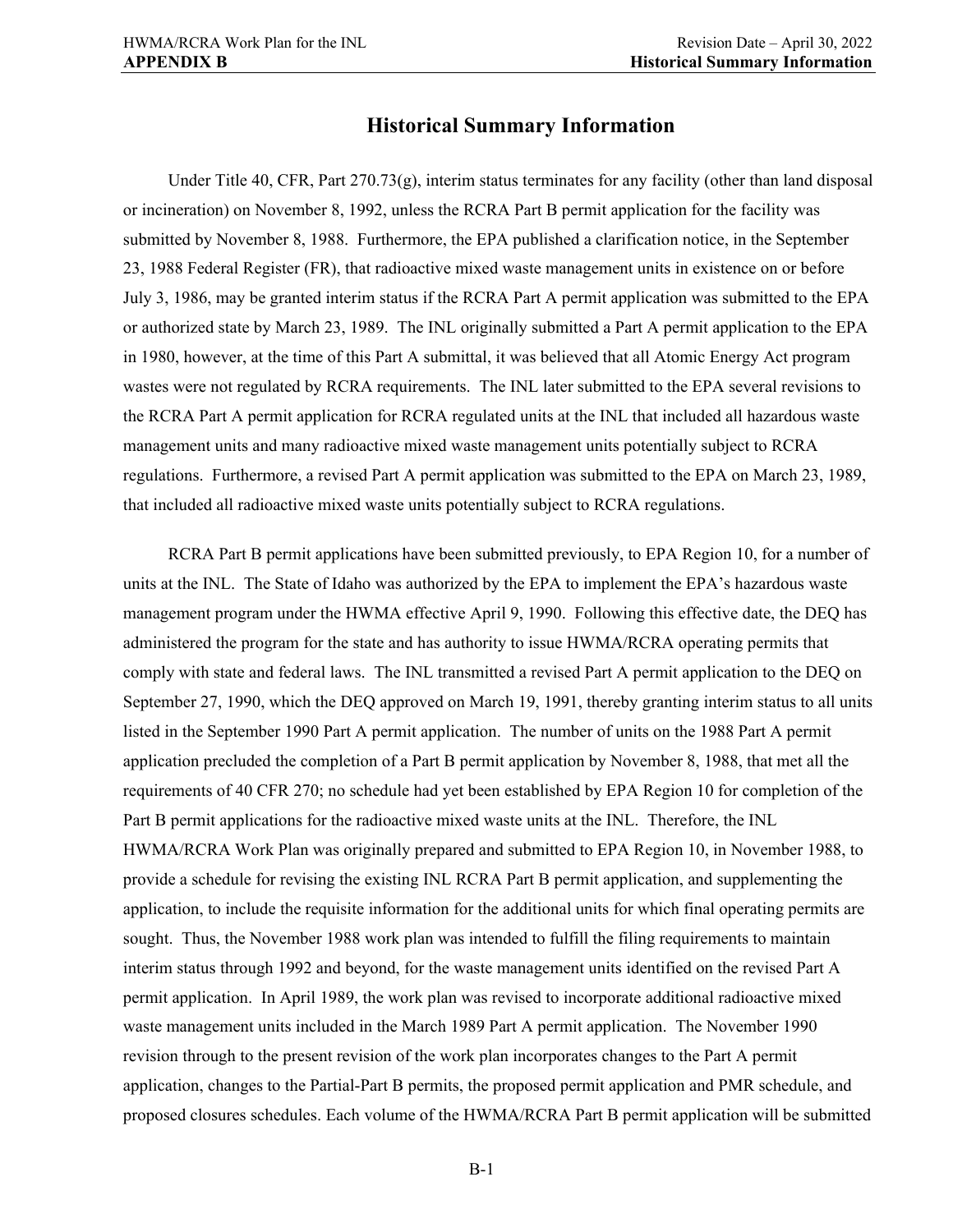to the DEQ by the Department of Energy Idaho Operations Office approved management and operations contractor. The HWMA/RCRA Part B permit applications will be prepared in a series of supplements (volumes).

The RCRA Part B permit application for the INL was originally submitted in October 1985, to EPA Region 10, and addressed the following waste management units: HWSF at CFA-637; RMWSF at SPERT-IV; WERF Incinerator at SPERT-III; Hazardous and Mixed Waste Storage/Blending Tanks for waste feed to the WERF Incinerator at SPERT-III; and Waste Stabilization (solidification) at WERF (SPERT-III).

The 1985 RCRA Part B permit application was revised in March 1986, in response to deficiencies identified by the EPA (December 1985 NOD). The March 1986 revision also documented replacement of the Waste Feed Storage/Blending Tanks at the WERF, with a two-drum waste feed/blending station.

A supplement to the INL RCRA Part B permit application was submitted to EPA Region 10, in November 1986, to add the PREPP Incinerator, the PREPP Waste Stabilization Unit, and associated waste storage and waste storage/blending units. The application was further revised in November 1986, in response to deficiencies identified by EPA Region 10 (March 1987 NOD). This revision also incorporated three units not previously addressed: WEDF Waste Stabilization at SPERT-II, and two separate storage units for liquids and solids at the PREPP. The five-volume November 1987 submittal replaced all RCRA Part B materials previously submitted.

In 1986 and 1987, land disposal units (LDUs) were added to the INL Part A permit application, in compliance with the Consent Order and Compliance Agreement (COCA) for the INL. Thirty LDUs were identified under the COCA. The COCA was later replaced by the Federal Facilities Agreement and Consent Order (FFA/CO), on December 9, 1991. The LDUs will all be evaluated under the FFA/CO. Units retaining the HWMA/RCRA LDU designation will be remediated, if necessary, under the CERCLA process, in accordance with the applicable substantive requirements of HWMA/RCRA (acceptable risk to human health or the environment).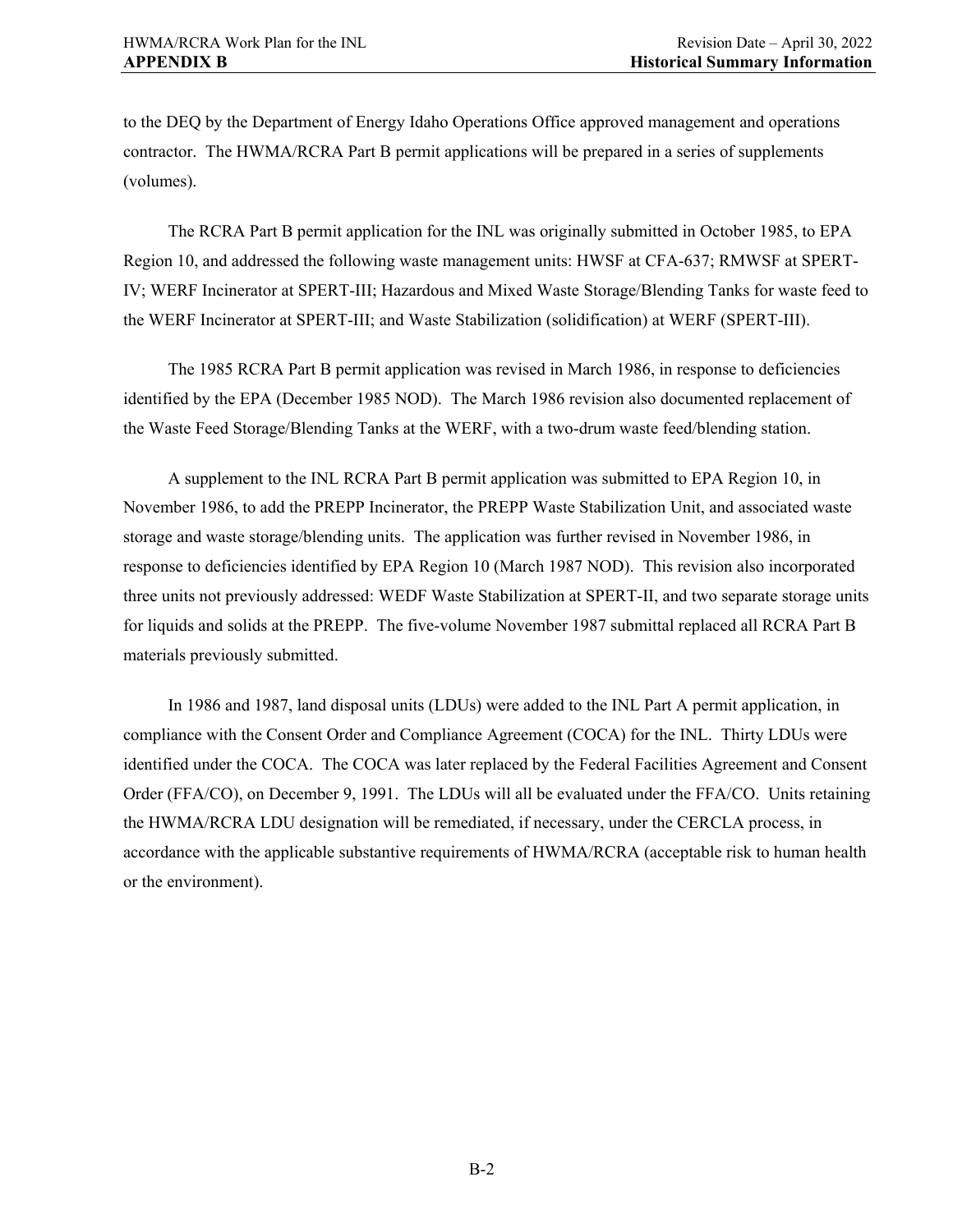# **Appendix C**

# **HWMA/RCRA Permitting Point of Contact Matrix**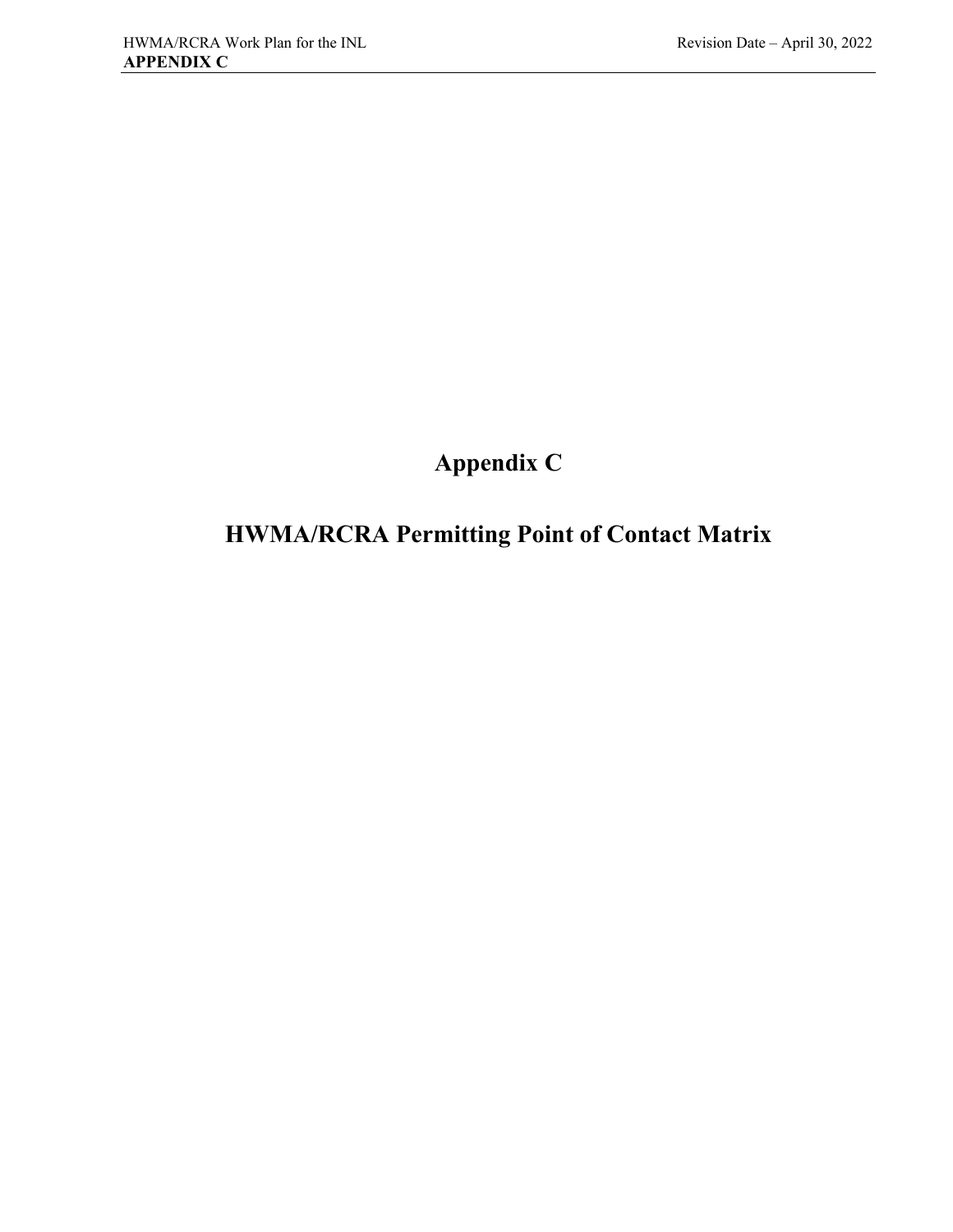| Volume /<br><b>Document</b><br><b>Number</b> | <b>Permit Name / Waste</b><br><b>Management Unit Description</b>                                                                                                                                                                                                                                                                           | Unit<br>Location                                                                                                                 | Unit<br><b>Status</b>                                                                                                                                     | <b>INL Point</b><br>of Contact                                                                                                                                         | <b>DOE</b> Idaho<br><b>Operations</b><br><b>Office Point</b><br>of Contact | <b>DEQ Point</b><br>of Contact         |
|----------------------------------------------|--------------------------------------------------------------------------------------------------------------------------------------------------------------------------------------------------------------------------------------------------------------------------------------------------------------------------------------------|----------------------------------------------------------------------------------------------------------------------------------|-----------------------------------------------------------------------------------------------------------------------------------------------------------|------------------------------------------------------------------------------------------------------------------------------------------------------------------------|----------------------------------------------------------------------------|----------------------------------------|
| Vol. 1<br><b>PER-101</b>                     | HWMA/RCRA Part A Permit<br>Application for the INL - Volume<br>$1 - INTEC$                                                                                                                                                                                                                                                                 | <b>INL - INTEC</b>                                                                                                               | Interim Status<br><b>Revision Date:</b><br>March 2022.                                                                                                    | Paula<br>Dickinson<br>208-533-0405                                                                                                                                     | Tauna Butler<br>208-526-5710                                               | Garrett Bright<br>208-373-0502         |
| ISD-<br><b>TSA-06</b>                        | <b>AMWTP HWMA/RCRA</b><br>Transuranic Storage Area Interim<br><b>Status Document</b>                                                                                                                                                                                                                                                       | <b>RWMC/AMWTP</b>                                                                                                                | <b>Interim Status</b><br><b>Revision Date:</b><br>January 1, 2022.                                                                                        | Kendall<br>Coughlan<br>208-533-6354<br>208-346-0790<br>Susan Evans<br>208-533-0086<br>208-206-2072                                                                     | Tauna Butler<br>208-526-5710                                               | Madeline<br>Renfrow<br>208-373-0208    |
| Vol. 2                                       | HWMA/RCRA Part A Permit<br>Application for the INL - MFC                                                                                                                                                                                                                                                                                   | INL - MFC                                                                                                                        | Not Applicable                                                                                                                                            | Ed Hart<br>208-533-7772                                                                                                                                                | Tauna Butler<br>208-526-5710                                               | Garrett Bright<br>208-373-0502         |
| Vol. 3<br><b>PER-102</b>                     | HWMA/RCRA Part B Permit<br>Application for the INL – Volume<br>3 General Information for INL<br>Waste Management Units                                                                                                                                                                                                                     | <b>INL</b>                                                                                                                       | <b>Revision Date:</b><br>July 2017.                                                                                                                       | Paula<br>Dickinson<br>208-533-0405                                                                                                                                     | Tauna Butler<br>208-526-5710                                               | Madeline<br>Renfrow<br>208-373-0208    |
| Vol. 14<br>PER-111                           | Partial Permit for the HWMA<br>Storage & Treatment for the Liquid<br>Waste Management System at the<br>INTEC on the INL.<br>ILWMS:<br>PEWE Evaporator System<br>*CPP-604 Tank Farm Tanks<br>LET&D Fractionator System<br>NWCF Evaporator Tank System<br>NWCF Storage and Treatment<br>Tanks<br><b>IWTU:</b><br>Storage and Treatment Units | <b>INTEC CPP-604</b><br><b>INTEC CPP-604</b><br>INTEC CPP-1618<br><b>INTEC CPP-659</b><br><b>INTEC CPP-659</b><br>INTEC CPP-1696 | Permitted<br>10/18/2004.<br>Permit Reissued<br>with an Effective<br>Date of<br>11/20/2014.<br>*Operating under<br><b>Interim Status</b><br>Document ISD-4 | Chris Vilord<br>208-533-6283<br>Susan Evans<br>208-533-0086<br>208-206-2072<br>$IWTU -$<br>Matt Francis<br>208-533-0045<br>Susan Evans<br>208-533-0086<br>208-206-2072 | Tauna Butler<br>208-526-5710<br>$IWTU -$<br>Tauna Butler<br>208-526-5710   | $IWTU -$<br>Kim Custer<br>208-573-0502 |
| Vol. 18<br><b>PER-109</b>                    | HWMA Storage & Treatment<br>Permit for the INTEC and the<br>RWMC on the INL.<br><b>INTEC Units (Books 1&amp; 2):</b><br>NWCF Debris and Other Treatment<br>Processes<br><b>NWCF Tank Treatment</b><br>Holdup and Collection Tanks<br>CPP-659/1659 Storage                                                                                  | CPP-659<br>CPP-659<br>CPP-659<br>CPP-659/1659                                                                                    | Permitted<br>11/05/2001.<br>Permit Reissued<br>with an Effective<br>Date of<br>04/27/2009.                                                                | Michelle<br>Sutherland<br>208 533-3294<br>208-220-9960<br>Susan Evans<br>208-533-0086<br>208-206-2072                                                                  | Tauna Butler<br>208-526-5710                                               | Garrett Bright<br>208-373-0502         |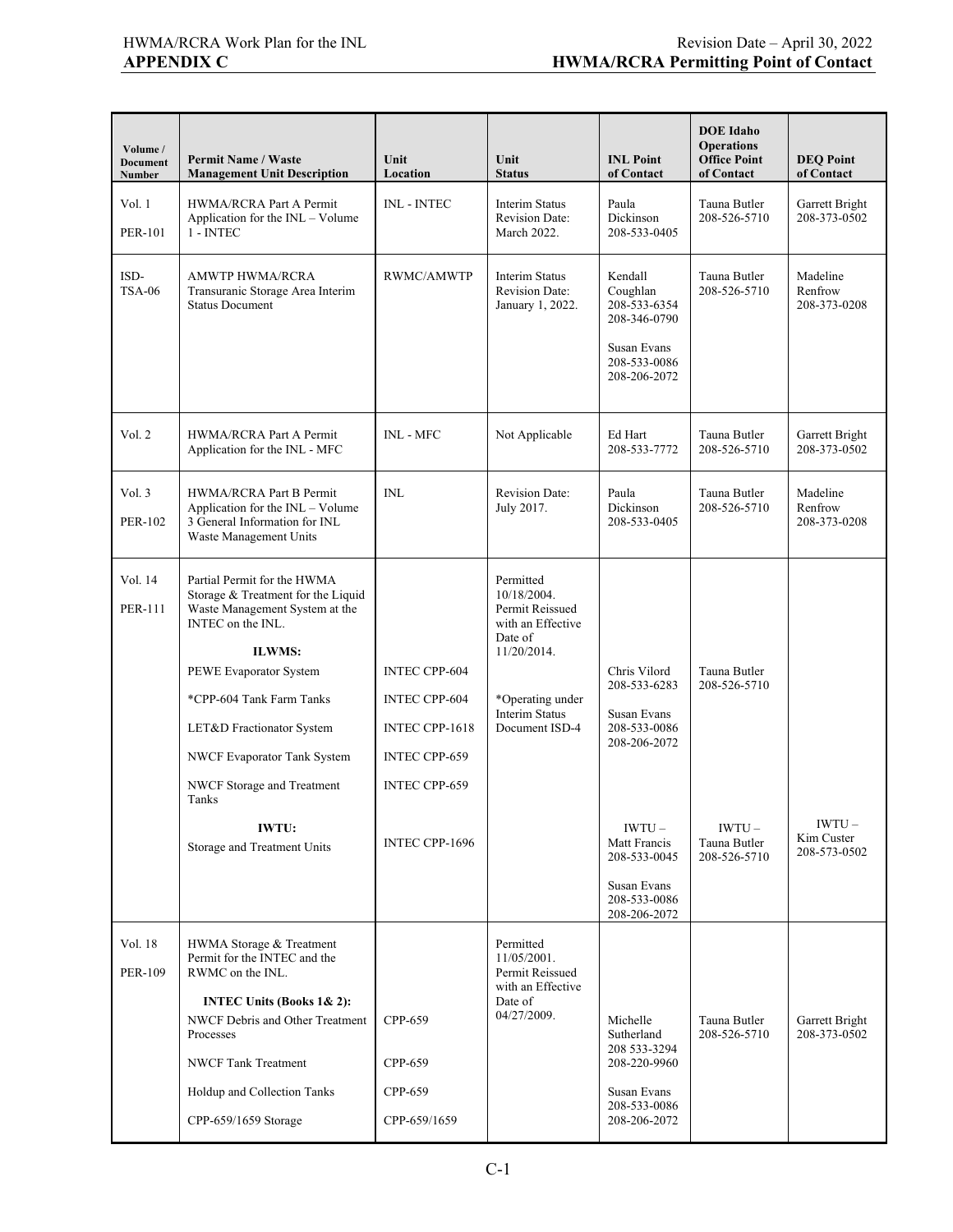| Volume /<br><b>Document</b><br><b>Number</b> | <b>Permit Name / Waste</b><br><b>Management Unit Description</b>                                                                                                                                                                                                                                                                                                                   | Unit<br>Location                                                                                                                                                              | Unit<br><b>Status</b>                                                                                                                                                                                               | <b>INL Point</b><br>of Contact                                                                     | <b>DOE</b> Idaho<br><b>Operations</b><br><b>Office Point</b><br>of Contact | <b>DEQ Point</b><br>of Contact |
|----------------------------------------------|------------------------------------------------------------------------------------------------------------------------------------------------------------------------------------------------------------------------------------------------------------------------------------------------------------------------------------------------------------------------------------|-------------------------------------------------------------------------------------------------------------------------------------------------------------------------------|---------------------------------------------------------------------------------------------------------------------------------------------------------------------------------------------------------------------|----------------------------------------------------------------------------------------------------|----------------------------------------------------------------------------|--------------------------------|
| Vol. 18<br><b>PER-109</b>                    | CPP-666 FDP Cell Container and<br>Tank Storage, Tank Treatment, and<br><b>Other Treatment Processes</b><br>CPP-659 Miscellaneous and Other<br><b>Treatment Processes</b><br>RMWSF (CPP-1617) Container<br>Storage and Other Treatment and<br>CPP-2725<br><b>RWMC</b> (ARP) Units<br>(Books 3A & 3B):<br>WMF-698 Storage<br>WMF-1619 Storage and Treatment<br>Outside Storage Areas | CPP-666<br>CPP-659<br>CPP-1617<br>CPP-2725<br><b>WMF-698</b><br>WMF-1619<br>Outside areas near<br>buildings WMF-<br>1617, WMF-1619,<br>WMF-1621,<br>WMF-698, &<br>Bridge Area |                                                                                                                                                                                                                     | Kendall<br>Coughlan<br>208-533-6354<br>208-346-0790<br>Susan Evans<br>208-533-0086<br>208-206-2072 | Tauna Butler<br>208-526-5710                                               | Garrett Bright<br>208-373-0502 |
| Vol. 21<br>PER-112                           | HWMA Post-Closure Permit for<br>the INTEC on the INL<br>CPP-633 Units (Waste Calcine<br>Facility)<br>CPP-601/627/640                                                                                                                                                                                                                                                               | INTEC/CPP-633<br>and<br>CPP-601/627/640                                                                                                                                       | WCF Units closed<br>as a landfill<br>11/02/1999.<br><b>WCF Units Post-</b><br>Closure Permitted<br>10/16/2003.<br>CPP-601/627/640<br>Post Closure<br>Permit reissued<br>with an Effective<br>Date of<br>03/14/2014. | Wendell<br>Jolley<br>208-533-3453<br>208-589-3643<br>Susan Evans<br>208-533-0086<br>208-206-2072   | Tauna Butler<br>208-526-5710                                               | Garrett Bright<br>208-373-0502 |
| Vol. 22<br>PER-114                           | HWMA/RCRA Partial Permit for<br>Storage at the CSSF at the INTEC<br>on the INL                                                                                                                                                                                                                                                                                                     | <b>INTEC – CSSF</b>                                                                                                                                                           | Permitted<br>11/09/2006.<br>Permit Reissued<br>with an Effective<br>Date of<br>06/26/2017.                                                                                                                          | Doug Collins<br>208-533-6507<br>Susan Evans<br>208-533-0086<br>208-206-2072                        | Tauna Butler<br>208-526-5710                                               | Garrett Bright<br>208-373-0502 |
| PER-116                                      | HWMA/RCRA Storage &<br>Treatment Permit for the MFC<br>RSWF SSA<br><b>NFA</b><br><b>SSB</b><br><b>RSWF</b><br>HFEF<br><b>SCMS</b>                                                                                                                                                                                                                                                  | <b>MFC</b><br>N/A<br>N/A<br>Building 703<br>Building 771<br>Building 785<br>Building 793                                                                                      | Permitted<br>08/2004.<br>Permit Reissued<br>with an Effective<br>Date of<br>10/01/2015.                                                                                                                             | Ed Hart<br>208-533-7772                                                                            | Tauna Butler<br>208-526-5710                                               | Garrett Bright<br>208-373-0502 |